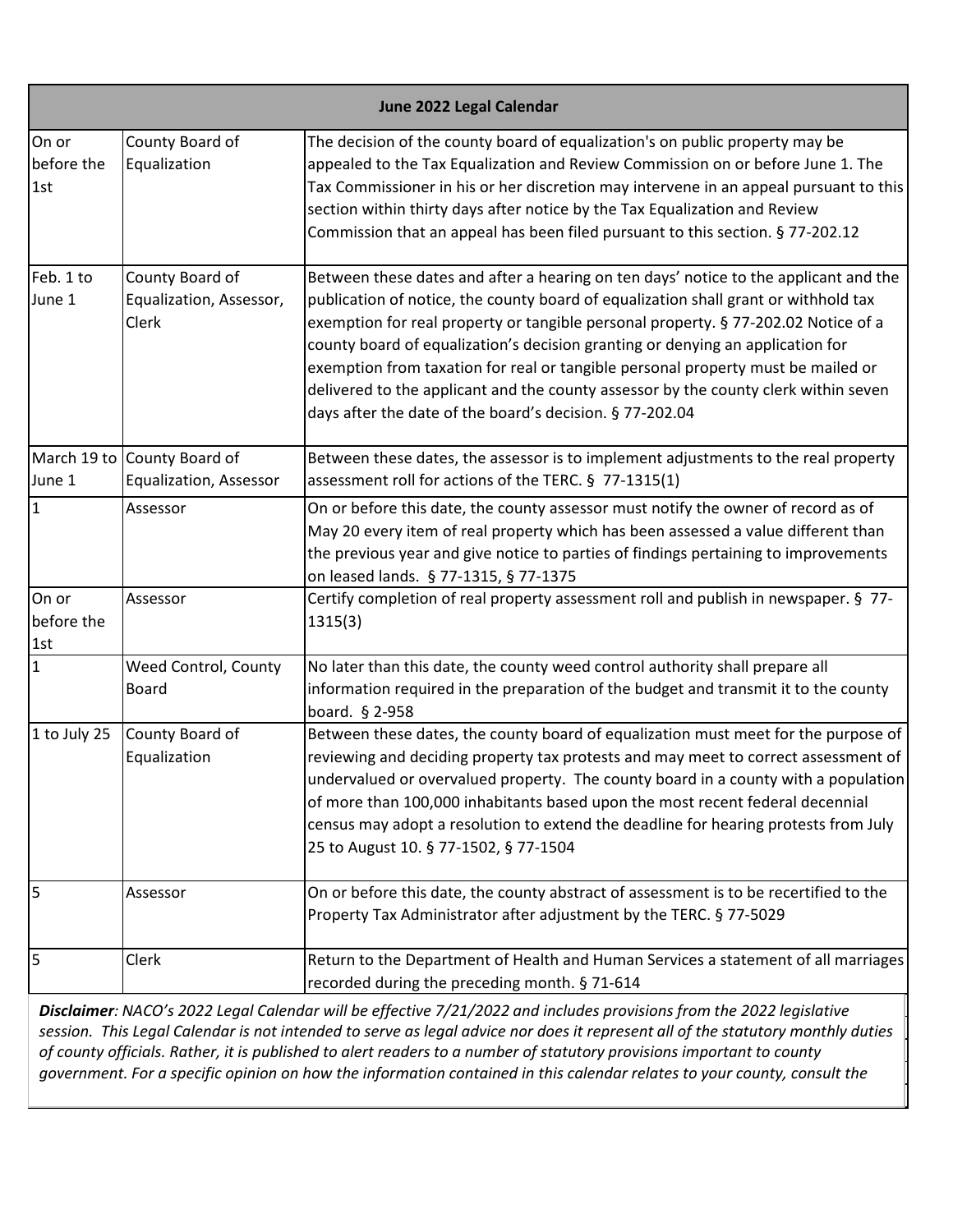|        |                          | June 2022 Legal Calendar                                                                                                        |
|--------|--------------------------|---------------------------------------------------------------------------------------------------------------------------------|
| 5      | Clerk of the District    | Report to the Department of Health and Human Services a statement of all                                                        |
|        | Court                    | annulments or dissolutions of marriage granted in the court of which he or she is<br>clerk during the preceding month. § 71-615 |
| 6      | Assessor, County Board   | Assessment and sales ratio statistics are to be posted in the assessor's office and                                             |
|        |                          | mailed to the media. $§$ 77-1315(4)                                                                                             |
|        | 2nd Monday County Board  | In some circumstances, museum boards are to make a report to the county board on                                                |
|        |                          | the condition of its trust. § 51-509                                                                                            |
| 15     | Clerk of the District    | Make a report to the county board, under oath, showing the different items of such                                              |
|        | Court                    | fees, revenue, perquisites, or receipts received, from whom, at what time, and for                                              |
|        |                          | what service, and the total amount received by such officer since the last report, and                                          |
|        |                          | also the amount received for the current year. § 33-106.02(2)                                                                   |
| 15     | Assessor                 | The county assessor shall, on or before June 15 each year, prepare a plan of                                                    |
|        |                          | assessment which shall describe the assessment actions the county assessor plans to                                             |
|        |                          | make for the next assessment year and two years thereafter. § 77-1311.02                                                        |
| 15     | Clerk/Register of Deeds, | Each county clerk or register of deeds shall, not later than the fifteenth day of the                                           |
|        | Treasurer                | month following the calendar month in which fees are received, pay over to the                                                  |
|        |                          | county treasurer all fees received and take the receipt of the county treasurer. § 33-<br>130                                   |
| 15     | Clerk                    | Certify to the county treasurer the total amount of unpaid claims of the county. § 23-<br>1302(4)                               |
| 20     | Treasurer                | Remit fees to the State Treasurer for credit to the General Fund for certificates of                                            |
|        |                          | title, notation of liens, duplicates for boats and motor vehicles. § 37-1287, § 60-161                                          |
| 20     | Treasurer                | By this date each month, the treasurer must transmit all motor vehicle taxes, motor                                             |
|        |                          | vehicle fees, and registration fees collected to the state. § 60-3,141(3)                                                       |
| 30     | Assessor                 | Homestead application period ends. § 77-3512 Last day for filing of real property                                               |
|        |                          | protests. Last date for tax exemption applications by agricultural and horticultural                                            |
|        |                          | societies and educational, religious, charitable, cemetery organizations or veterans.                                           |
|        |                          | § 77-1502, § 77-202.01(2), § 77-202.03(2), § 77-3528                                                                            |
| 30     | Assessor                 | Special value (greenbelt) application deadline. § 77-1344, § 77-1345                                                            |
| During | County Board, Veterans   | As terms expire, members of the county veterans service committee are appointed                                                 |
| Month  | Service Committee        | for five-year terms. $\S$ 80-101(2)                                                                                             |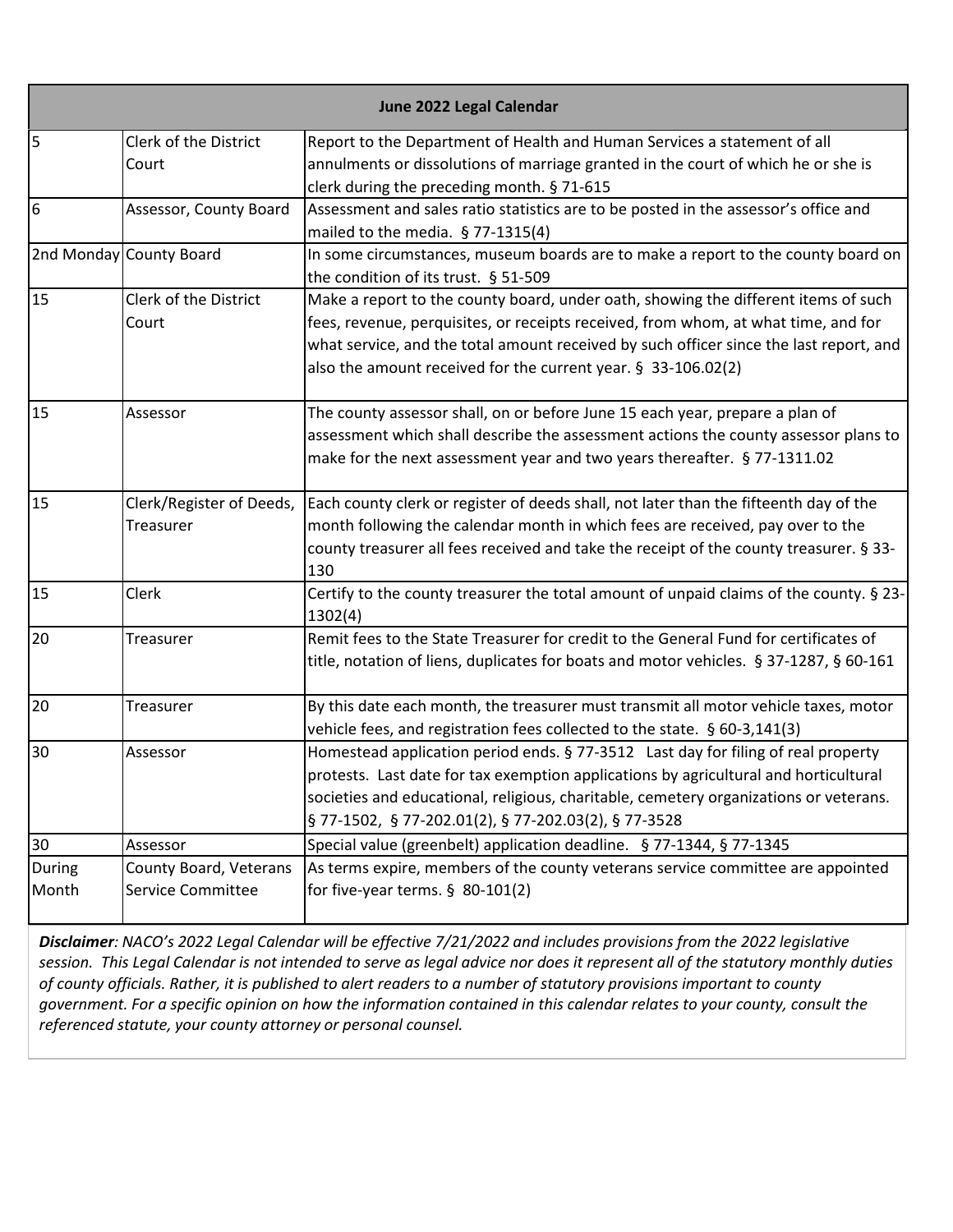| July 2022 Legal Calendar |                                                            |                                                                                                                                                                                                                                                                                                                                                                                                                                                                                                                                                                                                                                                                    |
|--------------------------|------------------------------------------------------------|--------------------------------------------------------------------------------------------------------------------------------------------------------------------------------------------------------------------------------------------------------------------------------------------------------------------------------------------------------------------------------------------------------------------------------------------------------------------------------------------------------------------------------------------------------------------------------------------------------------------------------------------------------------------|
| $\mathbf{1}$             | General, Clerk                                             | Fiscal year begins in counties with less than 200,000 inhabitants. § 23-902<br>All warrants issued during the fiscal year must be numbered consecutively. $\S$ 23-<br>1303                                                                                                                                                                                                                                                                                                                                                                                                                                                                                         |
| $\mathbf{1}$             | Clerk, Register of Deeds,<br>Treasurer                     | If a political subdivision annexes property since the last time taxable values were<br>certified, the governing body of such political subdivision shall file and record a<br>certified copy of the annexation ordinance, petition, or resolution in the office of the<br>register of deeds/clerk and the county assessor. § 13-509                                                                                                                                                                                                                                                                                                                                |
| $\mathbf{1}$             | Treasurer                                                  | Irrigation district bond interest semiannual payment is due. § 46-196                                                                                                                                                                                                                                                                                                                                                                                                                                                                                                                                                                                              |
| $\overline{1}$           | <b>County Board</b>                                        | Before this date, the board of directors of railroad transportation safety districts<br>must transmit a budget request to the county board. § 74-1306                                                                                                                                                                                                                                                                                                                                                                                                                                                                                                              |
| $\mathbf{1}$             | Assessor, County Board<br>of Equalization                  | An organization seeking a tax exemption for any real or tangible personal property<br>acquired after January 1 must make an application for exemption by this date.<br>Property that was exempted and continues to be eligible for exemption after<br>acquisition is exempt. The review by the County Board of Equalization must be<br>completed by August 15. § 77-202.03(3)                                                                                                                                                                                                                                                                                      |
| $\overline{1}$           | General                                                    | Deadline for rural or suburban fire districts cooperating for state aid eligibility<br>through mutual finance organizations to submit an application to the State Treasurer<br>for funding on forms provided by that office. § 35-1207(1)                                                                                                                                                                                                                                                                                                                                                                                                                          |
| First<br>Monday          | Treasurer/County Board                                     | Make settlement with county board and file semi-annual statement with county clerk<br>showing amount and source of money collected since last settlement, vouchers,<br>amount of taxes due and unpaid, and money on hand. During the month, semi-<br>annual statement must be published in a legal newspaper showing the receipts,<br>disbursements and transactions of the treasurer's office for the last preceding six<br>months ending June 30. Counties having more than 250,000 inhabitants must<br>publish receipts and disbursements for preceding six months ending June 30 in a<br>daily newspaper printed in the county. § 23-1605, § 77-1745           |
| First<br>Tuesday         | County Board, Clerk of<br>the District Court,<br>Treasurer | Money other than witness fees, fines, penalties, and forfeitures which are uncalled<br>for by the parties must be remitted quarterly to the state treasurer following the<br>expiration of a three year period. § 24-345 Clerk of the District Court must file with<br>the county board the names and amounts of witness fees which remain uncalled for<br>a period of six months. Within 20 days after filing of the list, the county board must<br>publish a notice of witness fees uncalled for. Six months later, remaining fees are<br>paid over to the county treasurer and credited to the county common school fund.<br>§ 33-140, § 33-140.01, § 33-140.02 |
| First<br>Tuesday         | Sheriff                                                    | Make report to county board describing fees, fee totals and activity since last report<br>in April. § 33-117(3)                                                                                                                                                                                                                                                                                                                                                                                                                                                                                                                                                    |
|                          |                                                            | Disclaimer: NACO's 2022 Legal Calendar will be effective 7/21/2022 and includes provisions from the 2022 legislative session. This                                                                                                                                                                                                                                                                                                                                                                                                                                                                                                                                 |

*Legal Calendar is not intended to serve as legal advice nor does it represent all of the statutory monthly duties of county officials. Rather, it is published to alert readers to a number of statutory provisions important to county government. For a specific opinion on how the information contained in this calendar relates to your county, consult the referenced statute, your county attorney or personal counsel.*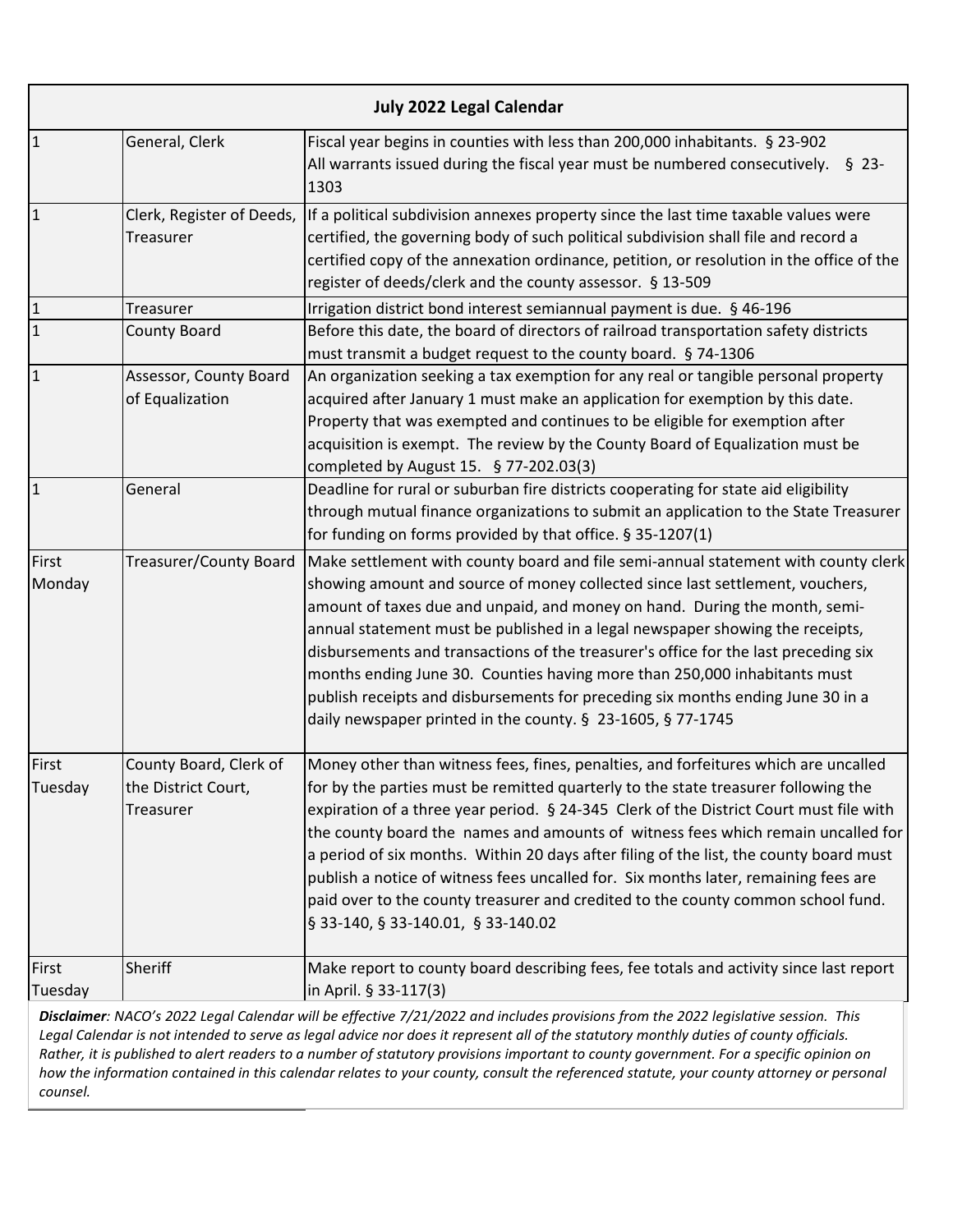|                   |                                                    | <b>July 2022 Legal Calendar</b>                                                                                                                                                                                                                                                                                                                                                                                                                                                                                                                                 |
|-------------------|----------------------------------------------------|-----------------------------------------------------------------------------------------------------------------------------------------------------------------------------------------------------------------------------------------------------------------------------------------------------------------------------------------------------------------------------------------------------------------------------------------------------------------------------------------------------------------------------------------------------------------|
| 5                 | Clerk                                              | Report to the Department of Health and Human Services a statement of all marriages<br>recorded during the preceding month. § 71-614                                                                                                                                                                                                                                                                                                                                                                                                                             |
| 5                 | Clerk of the District<br>Court                     | Report to the Department of Health and Human Services a statement of all<br>annulments or dissolutions of marriage granted in the court of which he or she is<br>clerk during the preceding month. § 71-615                                                                                                                                                                                                                                                                                                                                                     |
| 10-30             | <b>Clerk</b>                                       | Publish notices of Class C liquor license renewals in the designated legal newspaper.<br>§ 53-135.01.                                                                                                                                                                                                                                                                                                                                                                                                                                                           |
| 15 - August<br>15 | County Board                                       | In counties less than 150,000, between these dates each year, the employee job<br>titles and the current annual, monthly, or hourly salaries corresponding to such job<br>titles must be published. Each job title published shall be descriptive and indicate the<br>duties and functions of the position. § 23-122                                                                                                                                                                                                                                            |
| 15                | <b>County Board</b>                                | It is the duty of the landowners in this state to mow all weeds that can be mowed<br>with the ordinary farm mower to the middle of all public roads and drainage ditches<br>running along their lands at least twice each year, namely, before July 15, for the first<br>time and sometime in August for the second time. § 39-1811(1)                                                                                                                                                                                                                          |
|                   |                                                    | Whenever a landowner, referred to in subsections (1) and (3) of this section, neglects<br>to mow the weeds as provided in this section, it is the duty of the county board on<br>complaint of any resident of the county to cause the weeds to be mowed or<br>otherwise destroyed on neglected portions of roads or ditches complained of. § 39-<br>1811(2)                                                                                                                                                                                                     |
| 15                | Clerk of the District<br>Court                     | Make a report to the county board, under oath, showing the different items of such<br>fees, revenue, perquisites, or receipts received, from whom, at what time, and for<br>what service, and the total amount received by such officer since the last report, and<br>also the amount received for the current year. Account for and pay any fees,<br>revenue, perquisites, or receipts not later than the fifteenth day of the month<br>following the calendar month in which such fees, revenue, perquisites, or receipts<br>were received. § 33-106.02       |
| 15                | Assessor                                           | Special valuation (greenbelt) application must be approved or denied. § 77-<br>1345.01(1)                                                                                                                                                                                                                                                                                                                                                                                                                                                                       |
| 15                | County Board, Hospital<br><b>Board of Trustees</b> | After the adoption of the budget statement and on or before July 15 of each year,<br>the board of trustees of such facility shall certify to the county board of the county in<br>which such facility is located the amount of the tax which may be levied under the<br>facility's adopted budget statement to be received from taxation. Such county board<br>may apportion such amount among the counties concerned in proportion to the<br>taxable valuation of all taxable property and shall certify to each county its share of<br>such amount. § 23-3519 |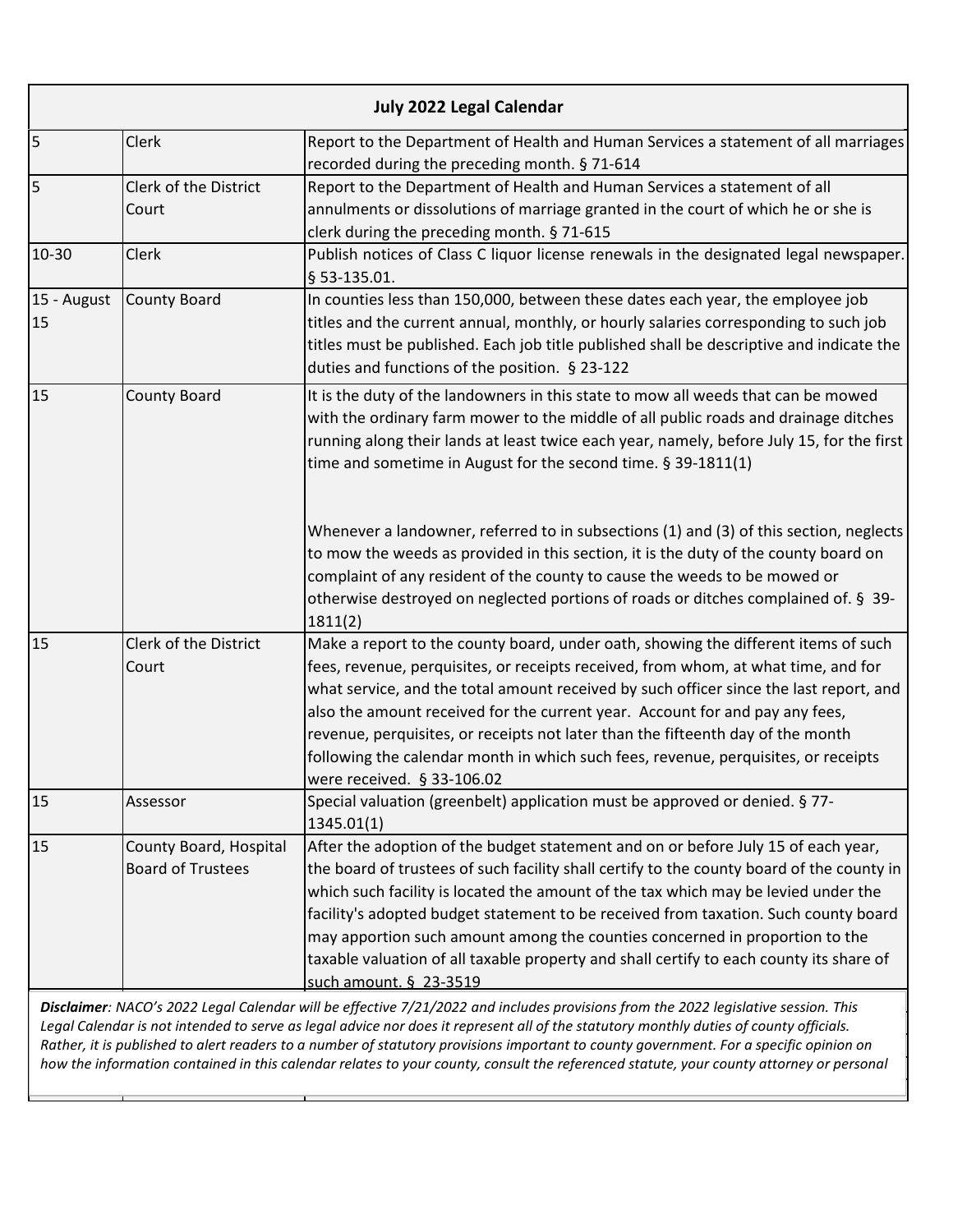| Clerk, Register of Deeds,<br>Each county clerk or register of deeds shall, not later than the fifteenth day of the<br>Treasurer<br>month following the calendar month in which fees are received, pay over to the<br>county treasurer all fees received and take the receipt of the county treasurer. § 33-<br>130<br>Assessor, Clerk,<br>Local board (county assessor, clerk, and treasurer), shall hold a hearing and approve<br>or deny freeholder petition(s) filed on or before June 1. § 79-458(3)<br>Treasurer<br>Assessor, Clerk<br>If real property becomes destroyed during the current assessment year, property<br>owner shall file a report on or before this date. § 77-1308<br>Prepare an abstract of the property assessment rolls of locally assessed personal<br>Assessor<br>property of his or her county. A submission of the abstract shall be electronically<br>filed with the Property Tax Administrator. § 77-1514<br>Remit fees to the State Treasurer for credit to the General Fund for certificates of<br><b>Treasurers</b><br>title, notation of liens, duplicates for boats and motor vehicles. § 37-1287, § 60-161<br>By this date each month, the treasurer must transmit all motor vehicle taxes, motor<br>Treasurer<br>vehicle fees, and registration fees collected to the state. § 60-3,141(3)<br>Notification for approval or denial of the special valuation (greenbelt) application<br>Assessor<br>must be issued. 77-1345.01<br>If the special valuation (greenbelt) application is approved by the county assessor,<br>Assessor<br>the land shall be valued as provided in section 77-1344. § 77-1345.01<br>County Board of<br>If the special valuation (greenbelt) application is approved, board must send a<br>Equalization<br>property valuation notice for special value to the owner and, if not the same to the<br>applicant. § 77-1345.01<br>Assessor, County Board<br>After March 19 and on or before July 25 or on or before August 10 in counties that<br>of Equalization<br>have adopted a resolution to extend the deadline for hearing protests under section<br>77-1502, the county assessor must report to the county board of equalization any<br>overvaluation or undervaluation of any real property. § 77-1315.01<br>Assessor, County Board<br>pursuant to section 77-1318.01 shall only be added to the assessment roll by the<br>of Equalization<br>county board of equalization from June 1 through July 25. In counties that have<br>25 shall be extended to August 10. § 77-1507 (4) | <b>July 2022 Legal Calendar</b> |  |                                                                                                                                                                             |
|--------------------------------------------------------------------------------------------------------------------------------------------------------------------------------------------------------------------------------------------------------------------------------------------------------------------------------------------------------------------------------------------------------------------------------------------------------------------------------------------------------------------------------------------------------------------------------------------------------------------------------------------------------------------------------------------------------------------------------------------------------------------------------------------------------------------------------------------------------------------------------------------------------------------------------------------------------------------------------------------------------------------------------------------------------------------------------------------------------------------------------------------------------------------------------------------------------------------------------------------------------------------------------------------------------------------------------------------------------------------------------------------------------------------------------------------------------------------------------------------------------------------------------------------------------------------------------------------------------------------------------------------------------------------------------------------------------------------------------------------------------------------------------------------------------------------------------------------------------------------------------------------------------------------------------------------------------------------------------------------------------------------------------------------------------------------------------------------------------------------------------------------------------------------------------------------------------------------------------------------------------------------------------------------------------------------------------------------------------------------------------------------------------------------------------------------------------------------------------------------------------------------------------------------------------|---------------------------------|--|-----------------------------------------------------------------------------------------------------------------------------------------------------------------------------|
| 15<br>15<br>20<br>20<br>20                                                                                                                                                                                                                                                                                                                                                                                                                                                                                                                                                                                                                                                                                                                                                                                                                                                                                                                                                                                                                                                                                                                                                                                                                                                                                                                                                                                                                                                                                                                                                                                                                                                                                                                                                                                                                                                                                                                                                                                                                                                                                                                                                                                                                                                                                                                                                                                                                                                                                                                             | 15                              |  |                                                                                                                                                                             |
|                                                                                                                                                                                                                                                                                                                                                                                                                                                                                                                                                                                                                                                                                                                                                                                                                                                                                                                                                                                                                                                                                                                                                                                                                                                                                                                                                                                                                                                                                                                                                                                                                                                                                                                                                                                                                                                                                                                                                                                                                                                                                                                                                                                                                                                                                                                                                                                                                                                                                                                                                        |                                 |  |                                                                                                                                                                             |
|                                                                                                                                                                                                                                                                                                                                                                                                                                                                                                                                                                                                                                                                                                                                                                                                                                                                                                                                                                                                                                                                                                                                                                                                                                                                                                                                                                                                                                                                                                                                                                                                                                                                                                                                                                                                                                                                                                                                                                                                                                                                                                                                                                                                                                                                                                                                                                                                                                                                                                                                                        |                                 |  |                                                                                                                                                                             |
|                                                                                                                                                                                                                                                                                                                                                                                                                                                                                                                                                                                                                                                                                                                                                                                                                                                                                                                                                                                                                                                                                                                                                                                                                                                                                                                                                                                                                                                                                                                                                                                                                                                                                                                                                                                                                                                                                                                                                                                                                                                                                                                                                                                                                                                                                                                                                                                                                                                                                                                                                        |                                 |  |                                                                                                                                                                             |
|                                                                                                                                                                                                                                                                                                                                                                                                                                                                                                                                                                                                                                                                                                                                                                                                                                                                                                                                                                                                                                                                                                                                                                                                                                                                                                                                                                                                                                                                                                                                                                                                                                                                                                                                                                                                                                                                                                                                                                                                                                                                                                                                                                                                                                                                                                                                                                                                                                                                                                                                                        |                                 |  |                                                                                                                                                                             |
|                                                                                                                                                                                                                                                                                                                                                                                                                                                                                                                                                                                                                                                                                                                                                                                                                                                                                                                                                                                                                                                                                                                                                                                                                                                                                                                                                                                                                                                                                                                                                                                                                                                                                                                                                                                                                                                                                                                                                                                                                                                                                                                                                                                                                                                                                                                                                                                                                                                                                                                                                        |                                 |  |                                                                                                                                                                             |
| 22<br>22                                                                                                                                                                                                                                                                                                                                                                                                                                                                                                                                                                                                                                                                                                                                                                                                                                                                                                                                                                                                                                                                                                                                                                                                                                                                                                                                                                                                                                                                                                                                                                                                                                                                                                                                                                                                                                                                                                                                                                                                                                                                                                                                                                                                                                                                                                                                                                                                                                                                                                                                               | 22                              |  |                                                                                                                                                                             |
|                                                                                                                                                                                                                                                                                                                                                                                                                                                                                                                                                                                                                                                                                                                                                                                                                                                                                                                                                                                                                                                                                                                                                                                                                                                                                                                                                                                                                                                                                                                                                                                                                                                                                                                                                                                                                                                                                                                                                                                                                                                                                                                                                                                                                                                                                                                                                                                                                                                                                                                                                        |                                 |  |                                                                                                                                                                             |
|                                                                                                                                                                                                                                                                                                                                                                                                                                                                                                                                                                                                                                                                                                                                                                                                                                                                                                                                                                                                                                                                                                                                                                                                                                                                                                                                                                                                                                                                                                                                                                                                                                                                                                                                                                                                                                                                                                                                                                                                                                                                                                                                                                                                                                                                                                                                                                                                                                                                                                                                                        |                                 |  |                                                                                                                                                                             |
| June 1- July<br>25                                                                                                                                                                                                                                                                                                                                                                                                                                                                                                                                                                                                                                                                                                                                                                                                                                                                                                                                                                                                                                                                                                                                                                                                                                                                                                                                                                                                                                                                                                                                                                                                                                                                                                                                                                                                                                                                                                                                                                                                                                                                                                                                                                                                                                                                                                                                                                                                                                                                                                                                     | March 19 -<br>July 25           |  |                                                                                                                                                                             |
| Disclaimer: NACO's 2022 Legal Calendar will be effective 7/21/2022 and includes provisions from the 2022 legislative session. This                                                                                                                                                                                                                                                                                                                                                                                                                                                                                                                                                                                                                                                                                                                                                                                                                                                                                                                                                                                                                                                                                                                                                                                                                                                                                                                                                                                                                                                                                                                                                                                                                                                                                                                                                                                                                                                                                                                                                                                                                                                                                                                                                                                                                                                                                                                                                                                                                     |                                 |  | Improvements to real property which were properly reported to the county assessor<br>adopted a resolution to extend the deadline for hearing protests, the deadline of July |

*Legal Calendar is not intended to serve as legal advice nor does it represent all of the statutory monthly duties of county officials. Rather, it is published to alert readers to a number of statutory provisions important to county government. For a specific opinion on how the information contained in this calendar relates to your county, consult the referenced statute, your county attorney or personal*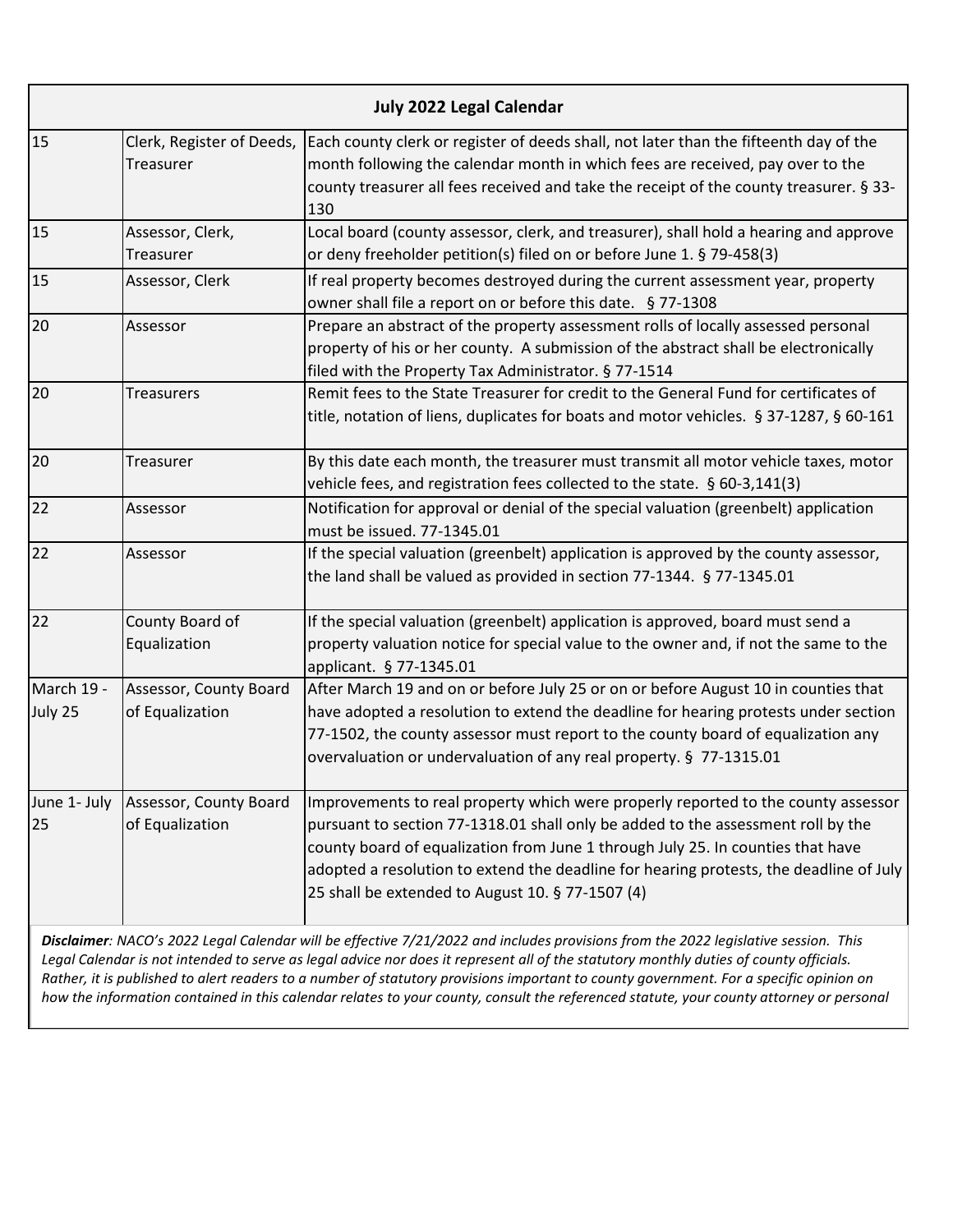|                                   |                            | <b>July 2022 Legal Calendar</b>                                                                                                                                                                                                                                                                                                                                                                                                                                                                                                                                                                                                                                                               |
|-----------------------------------|----------------------------|-----------------------------------------------------------------------------------------------------------------------------------------------------------------------------------------------------------------------------------------------------------------------------------------------------------------------------------------------------------------------------------------------------------------------------------------------------------------------------------------------------------------------------------------------------------------------------------------------------------------------------------------------------------------------------------------------|
| 25                                | June 1 - July County Board | Between these dates, the county board of equalization must meet for the purpose of<br>reviewing and deciding written protests filed pursuant to section 77-1502 beginning<br>on or after June 1 and ending on or before July 25 of each year. The county board in<br>a county with a population of more than 100,000 inhabitants based upon the most<br>recent federal decennial census may adopt a resolution to extend the deadline for<br>hearing protests from July 25 to August 10. The board may also meet between these<br>dates to consider and correct the current year's assessment of any real property that<br>has been undervalued, overvalued, or omitted. § 77-1502, § 77-1504 |
| July 25                           | Assessor                   | The county assessor after July 25, or after August 10 in counties that have adopted a<br>resolution to extend the deadline for hearing protests, and with approval of the<br>county board of equalization must correct the assessment roll and the tax list, if<br>necessary, in the case of a clerical error as defined in section 77-128 that results in a<br>change in the value of the real property. § 77-1613.04                                                                                                                                                                                                                                                                        |
| 26                                | <b>County Board</b>        | Unless the county has adopted a resolution to extend the deadline for hearing<br>protests, after completion of its actions and based upon the hearings conducted<br>pursuant to sections 77-1502 and 77-1504, a county board of equalization may<br>petition the Tax Equalization and Review Commission (TERC) to consider an<br>adjustment to a class or subclass of real property within the county. Petitions must<br>be filed with the commission on or before July 26. § 77-1504.01(1)                                                                                                                                                                                                   |
| Within 30<br>days after<br>July 1 | Assessor                   | Taxable tangible personal property brought into the state prior to this date, unless<br>taxed in another state or county, must be listed by the owner within 30 days of this<br>date and assessed for entry on the tax books. § 77-1211                                                                                                                                                                                                                                                                                                                                                                                                                                                       |
| 31                                | Assessor                   | Last date to mail rejection of homestead exemptions and last date to add personal<br>property value with a ten percent penalty. After this date, the penalty is 25 percent<br>of the tax due. § 77-3516, § 77-1233.04                                                                                                                                                                                                                                                                                                                                                                                                                                                                         |
| 31                                | Assessor                   | The plan of assessment must be presented to the county board of equalization on or<br>before July 31 each year. § 77-1311.02                                                                                                                                                                                                                                                                                                                                                                                                                                                                                                                                                                  |
| 31                                | General                    | Form 941N, the Nebraska Quarterly Withholding Return, must be filed for the<br>previous calendar quarter.                                                                                                                                                                                                                                                                                                                                                                                                                                                                                                                                                                                     |
| During<br>month                   | Board                      | County board shall make quarterly visit to county jail of its county once during each<br>of its sessions. § 47-109                                                                                                                                                                                                                                                                                                                                                                                                                                                                                                                                                                            |
| <b>During</b><br>month            | Treasurer                  | Publish in a legal newspaper a tabulated statement of the affairs of the office,<br>showing the receipts and disbursements for the last preceding six months ending<br>June 30. § 23-1605                                                                                                                                                                                                                                                                                                                                                                                                                                                                                                     |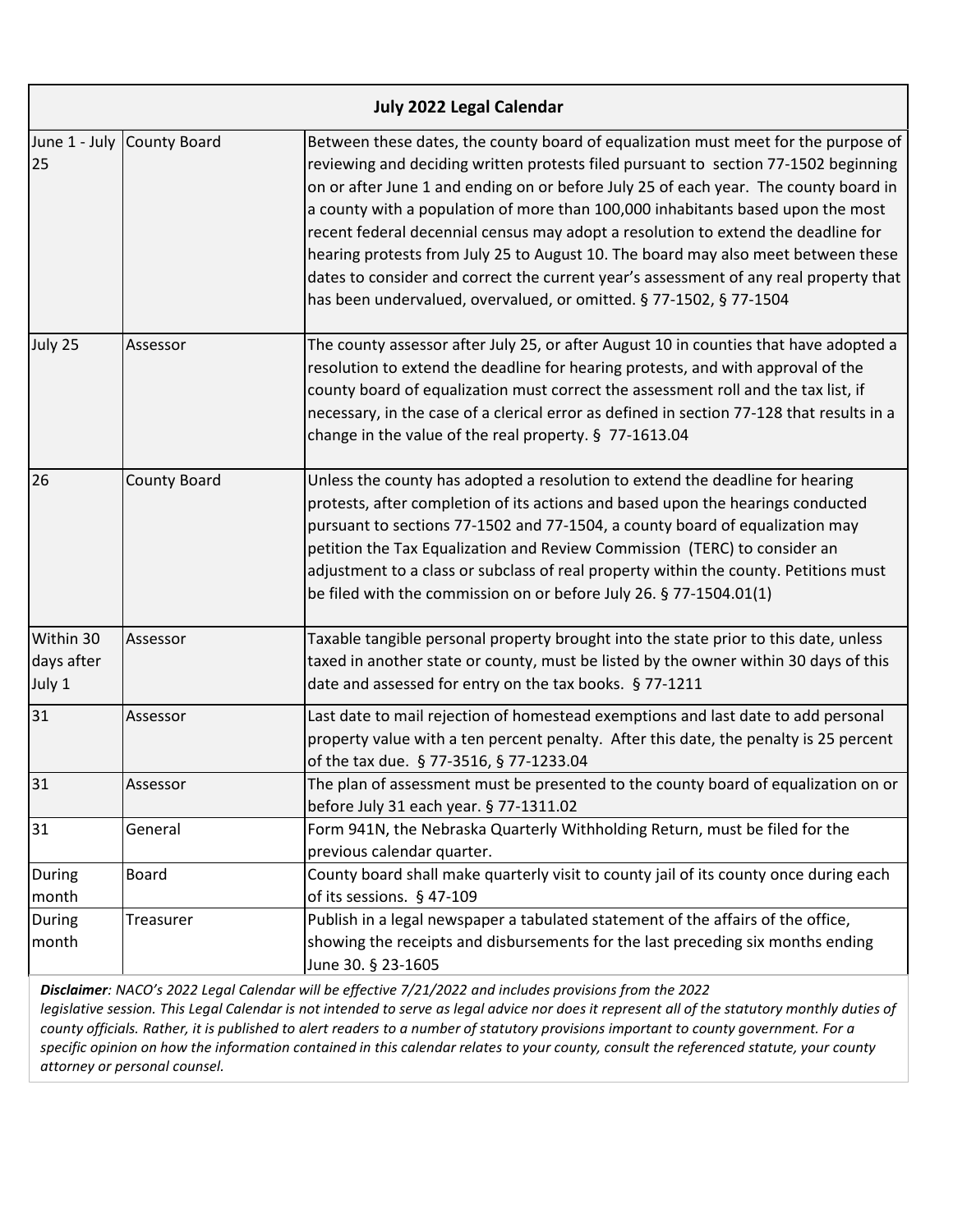|                | <b>August 2022 Legal Calendar</b>                                             |                                                                                                                                                                                                                                                                                                                                                                                                                                                                                                          |  |
|----------------|-------------------------------------------------------------------------------|----------------------------------------------------------------------------------------------------------------------------------------------------------------------------------------------------------------------------------------------------------------------------------------------------------------------------------------------------------------------------------------------------------------------------------------------------------------------------------------------------------|--|
| $\overline{1}$ | Assessor                                                                      | On or before this date, the assessor must forward approved homestead exemption<br>applications and a copy of the certification of disability status to the Tax<br>Commissioner. § 77-3517(1)                                                                                                                                                                                                                                                                                                             |  |
| $\mathbf{1}$   | Assessor                                                                      | On or before this date each year, the Property Tax Administrator must certify to the<br>TERC that any order issued by the Commission specifying a percentage increase or<br>decrease to a class or subclass of property or corrections or adjustments was<br>implemented by the county. § 77-5029                                                                                                                                                                                                        |  |
| $\overline{1}$ | Treasurer                                                                     | In counties having a population of 100,000 or more, the second half of all general<br>real property taxes becomes delinquent. § 77-204                                                                                                                                                                                                                                                                                                                                                                   |  |
| $\overline{1}$ | <b>County Board</b>                                                           | On or before this date, the budget-making authority must prepare a county budget<br>document and transmit it to the county board. § 13-504, § 23-906, § 35-509                                                                                                                                                                                                                                                                                                                                           |  |
| $\overline{1}$ | County Board, Sheriff                                                         | On or before this date, the sheriff must report to the county board showing the total<br>amount collected on current distress warrants and the amount remaining<br>uncollected. § 77-1719.01                                                                                                                                                                                                                                                                                                             |  |
| $\mathbf{1}$   | Clerk, Register of Deeds,<br>Treasurer (by city of the<br>Metropolitan class) | If a political subdivision annexes property since the last time taxable values were<br>certified, the governing body of such political subdivision shall file and record a<br>certified copy of the annexation ordinance, petition, or resolution in the office of the<br>register of deeds/clerk and the county assessor. § 13-509                                                                                                                                                                      |  |
| $\overline{2}$ | Clerk, Assessor                                                               | On or before August 2, or on or before August 18 in a county that has adopted a<br>resolution to extend the deadline for hearing protests, the county clerk must mail to<br>the protester written notice of the board's decision. § 77-1502(6)                                                                                                                                                                                                                                                           |  |
| 5              | Clerk                                                                         | Report to the Department of Health and Human Services a statement of all marriages<br>recorded during the preceding month. § 71-614                                                                                                                                                                                                                                                                                                                                                                      |  |
| 5              | Clerk of the District<br>Court                                                | Report to the Department of Health and Human Services a statement of all<br>annulments or dissolutions of marriage granted in the court of which he or she is<br>clerk during the preceding month.§ 71-615                                                                                                                                                                                                                                                                                               |  |
| 10             | County Board of<br>Equalization, Assessor                                     | The county board in a county with a population of more than 100,000 inhabitants<br>based upon the most recent federal decennial census may adopt a resolution to<br>extend the deadline for hearing protests from July 25 to August 10. § 77-1502(1)                                                                                                                                                                                                                                                     |  |
| 10             | Assessor                                                                      | The Property Tax Administrator must certify the distributed taxable value of centrally<br>assessed property, as equalized by TERC. § 77-621, § 77-802 and 77-5030                                                                                                                                                                                                                                                                                                                                        |  |
| 10             | County Board of<br>Equalization                                               | On or before this date, the TERC must hear and take action on petitions to adjust a<br>class or subclass of property, as filed by the County Board of Equalization. § 77-<br>1504.01(2)                                                                                                                                                                                                                                                                                                                  |  |
|                |                                                                               | Disclaimer: NACO's 2022 Legal Calendar was effective 7/21/2022 and includes provisions from the 2022 legislative session.<br>This Legal Calendar is not intended to serve as legal advice nor does it represent all of the statutory monthly duties of<br>county officials. Rather, it is published to alert readers to a number of statutory provisions important to county<br>government. For a specific opinion on how the information contained in this calendar relates to your county, consult the |  |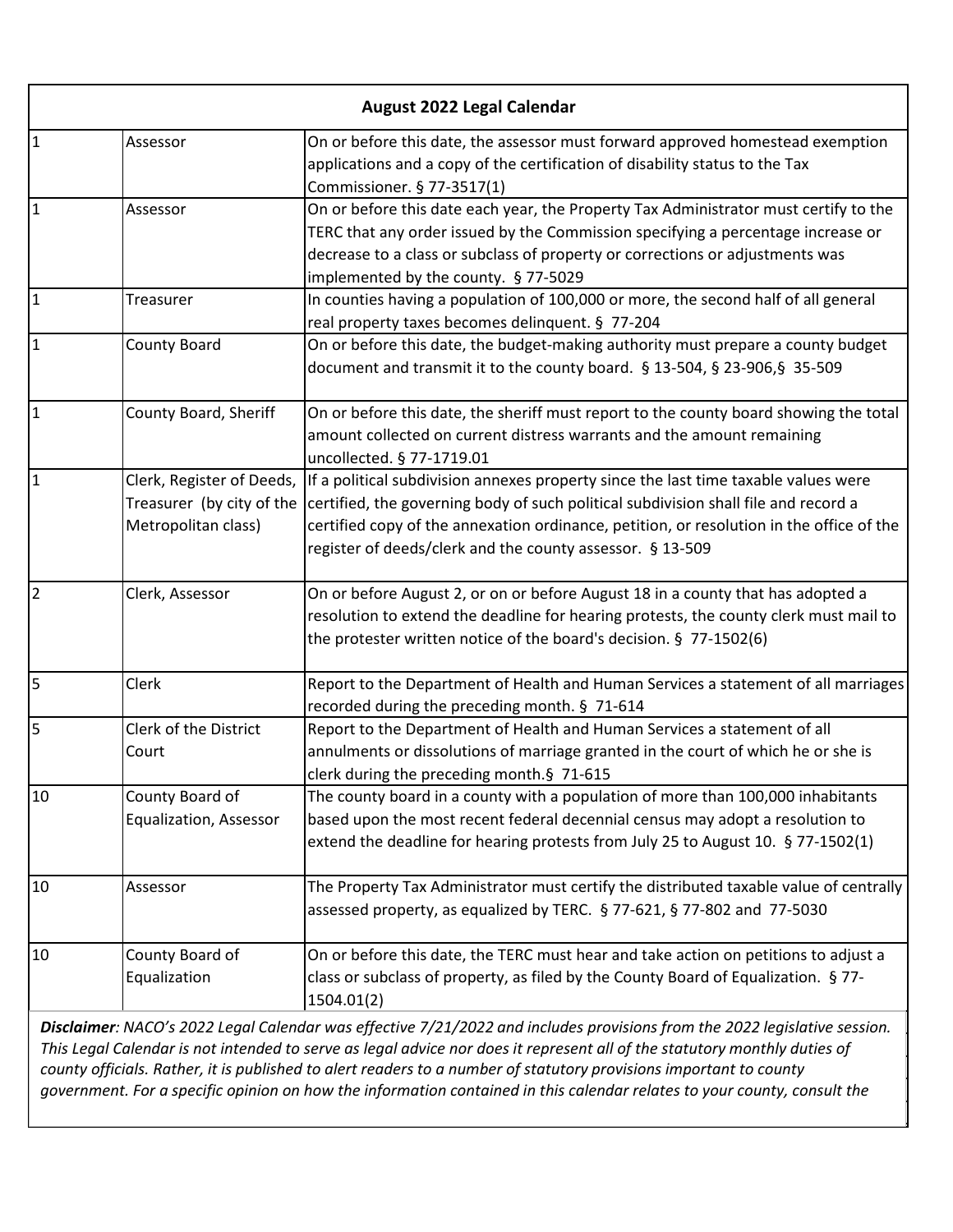| <b>August 2022 Legal Calendar</b> |                                              |                                                                                                                                                                                                                                                                                                                                                                                                                                                                                                                                                                                                                                                           |
|-----------------------------------|----------------------------------------------|-----------------------------------------------------------------------------------------------------------------------------------------------------------------------------------------------------------------------------------------------------------------------------------------------------------------------------------------------------------------------------------------------------------------------------------------------------------------------------------------------------------------------------------------------------------------------------------------------------------------------------------------------------------|
| <b>July 15-</b><br>August 15      | County Board, Clerk                          | Between these dates, counties with less than 150,000 inhabitants must publish<br>employee salaries and job titles. § 23-122                                                                                                                                                                                                                                                                                                                                                                                                                                                                                                                               |
| 15                                | County Board of<br>Equalization              | On or before this date, the review of tax exempt property applications must be<br>completed. § 77-202.03(3)                                                                                                                                                                                                                                                                                                                                                                                                                                                                                                                                               |
| 15                                | Assessor                                     | The owner of a homestead which has been granted an exemption who becomes the<br>owner of another homestead prior to August 15 during the year for which the<br>exemption was granted, may file an application with the county assessor of the<br>county where the new homestead is located, on or before August 15 of such year, for<br>a transfer of the exemption to the new homestead. The county assessor shall<br>examine each application and determine whether or not the new homestead, except<br>for the January 1 through August 15 ownership and occupancy requirement and the<br>income requirements, is eligible for exemption. § 77-3509.01 |
| 15                                | Clerk of the District<br>Court               | Make a report to the county board, under oath, showing the different items of such<br>fees, revenue, perquisites, or receipts received, from whom, at what time, and for<br>what service, and the total amount received by such officer since the last report, and<br>also the amount received for the current year. Account for and pay any fees,<br>revenue, perquisites, or receipts not later than the fifteenth day of the month<br>following the calendar month in which such fees, revenue, perquisites, or receipts<br>were received. § 33-106.02                                                                                                 |
| 15                                | Clerk/Register of Deeds,<br><b>Treasurer</b> | Each county clerk or register of deeds shall, not later than the fifteenth day of the<br>month following the calendar month in which fees are received, pay over to the<br>county treasurer all fees received and take the receipt of the county treasurer. § 33-<br>130                                                                                                                                                                                                                                                                                                                                                                                  |
| 18                                | Clerk                                        | On or before this date in a county that has adopted a resolution to extend the<br>deadline for hearing protests, the county clerk shall mail to the protester written<br>notice of the board's decision. The notice must contain a statement advising the<br>protester that a report of the board's decision is available at the county clerk's or<br>county assessor's office, whichever is appropriate, and that a copy of the report may<br>be used to complete an appeal to the TERC. § 77-1502(6)                                                                                                                                                    |
| 20                                | Assessor, County Board                       | On or before August 20 of each year, the county assessor shall certify to each<br>governing body or board empowered to levy or certify a tax levy the current taxable<br>value of the taxable real and personal property subject to the applicable levy. § 13-<br>509                                                                                                                                                                                                                                                                                                                                                                                     |
| 20                                | Assessor                                     | By this date, the assessor is to certify to the Property Tax Administrator the total<br>taxable value by school district in the county for the current assessment year on<br>forms prescribed by the Property Tax Administrator. § 79-1016(1)                                                                                                                                                                                                                                                                                                                                                                                                             |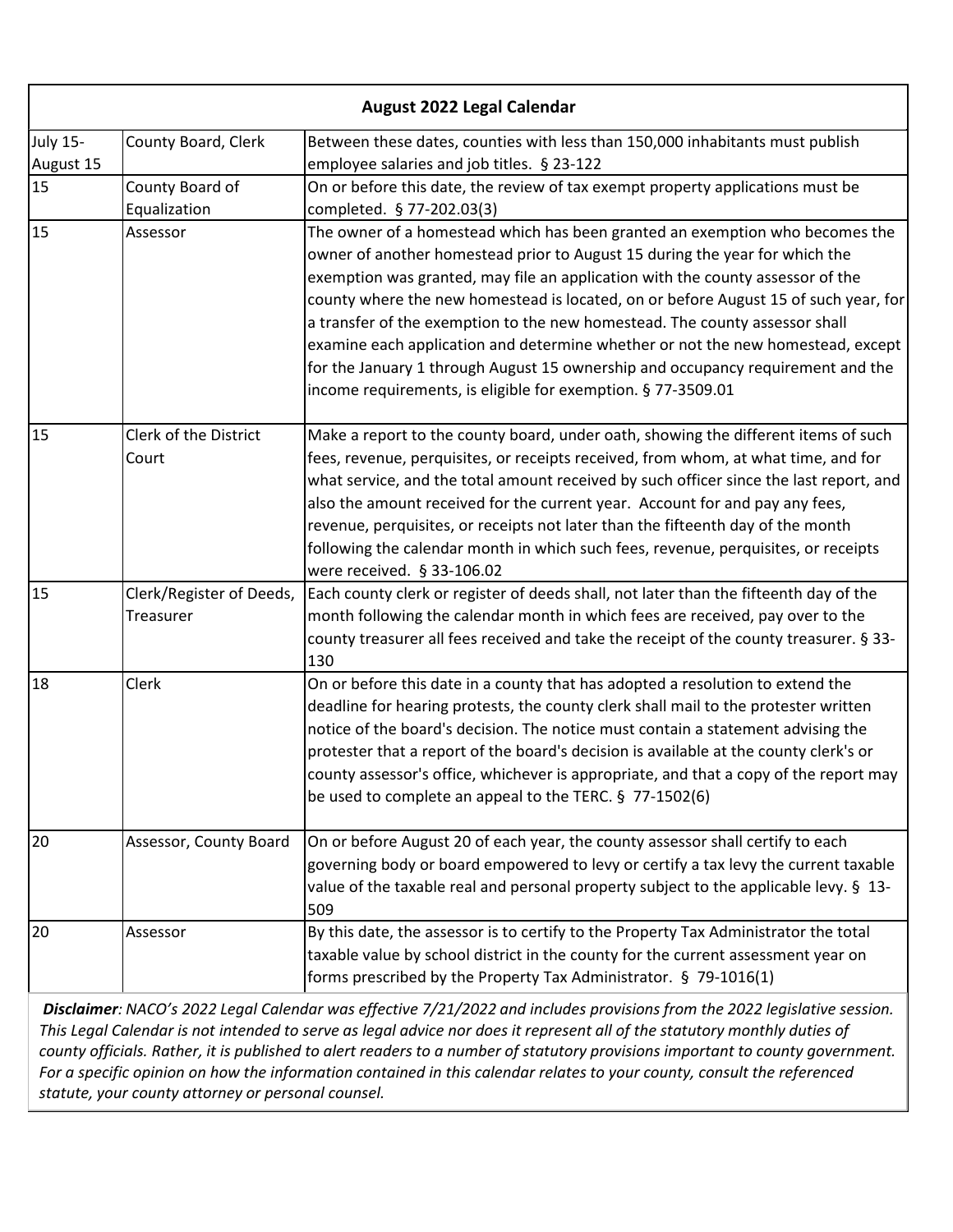| August 2022 Legal Calendar |                                 |                                                                                                                                                                                                                                                                                                                         |
|----------------------------|---------------------------------|-------------------------------------------------------------------------------------------------------------------------------------------------------------------------------------------------------------------------------------------------------------------------------------------------------------------------|
| 20                         | Treasurer                       | Remit fees due the State Treasurer for credit to the General Fund for certificates of<br>title, notation of liens, duplicates for boats and motor vehicles. § 37-1287, § 60-161                                                                                                                                         |
| 20                         | Treasurer                       | On or before this date each month, the treasurer must transmit all motor vehicle<br>taxes, motor vehicle fees, and registration fees collected to the state. § 60-3,141(3)                                                                                                                                              |
| 24                         | County Board of<br>Equalization | Any action of the county board of equalization pursuant to section 77-1502 may be<br>appealed to the TERC on or before August 24 or on or before September 10 if the<br>county has adopted a resolution to extend the deadline. § 77-1510, § 77-5015                                                                    |
| 31                         | Assessor                        | Assessor may amend school district taxable value report for corrections or errors. §<br>79-1016(1)                                                                                                                                                                                                                      |
| 31                         | All County Officials            | Within two calendar months of the close of each fiscal year, each county officer is<br>required to file a notarized inventory statement of all county personal property in<br>the possession of that officer. The county board must certify these inventories if<br>valid and file them in the clerk's office. § 23-347 |
| During<br>Month            | County Board                    | Second time for landowners to mow all the weeds that can be mowed with the<br>ordinary farm mower to the middle of all public roads and drainage ditches. § 39-<br>1811                                                                                                                                                 |
| During<br>Month            | Assessor                        | The Property Tax Administrator shall, August of each year, hold an examination of<br>applicants for certification as county assessor. § 77-421 (1)<br><b>Disclaimer:</b> NACO's 2022 Legal Calendar was effective 7/21/2022 and includes provisions from the 2022 legislative session                                   |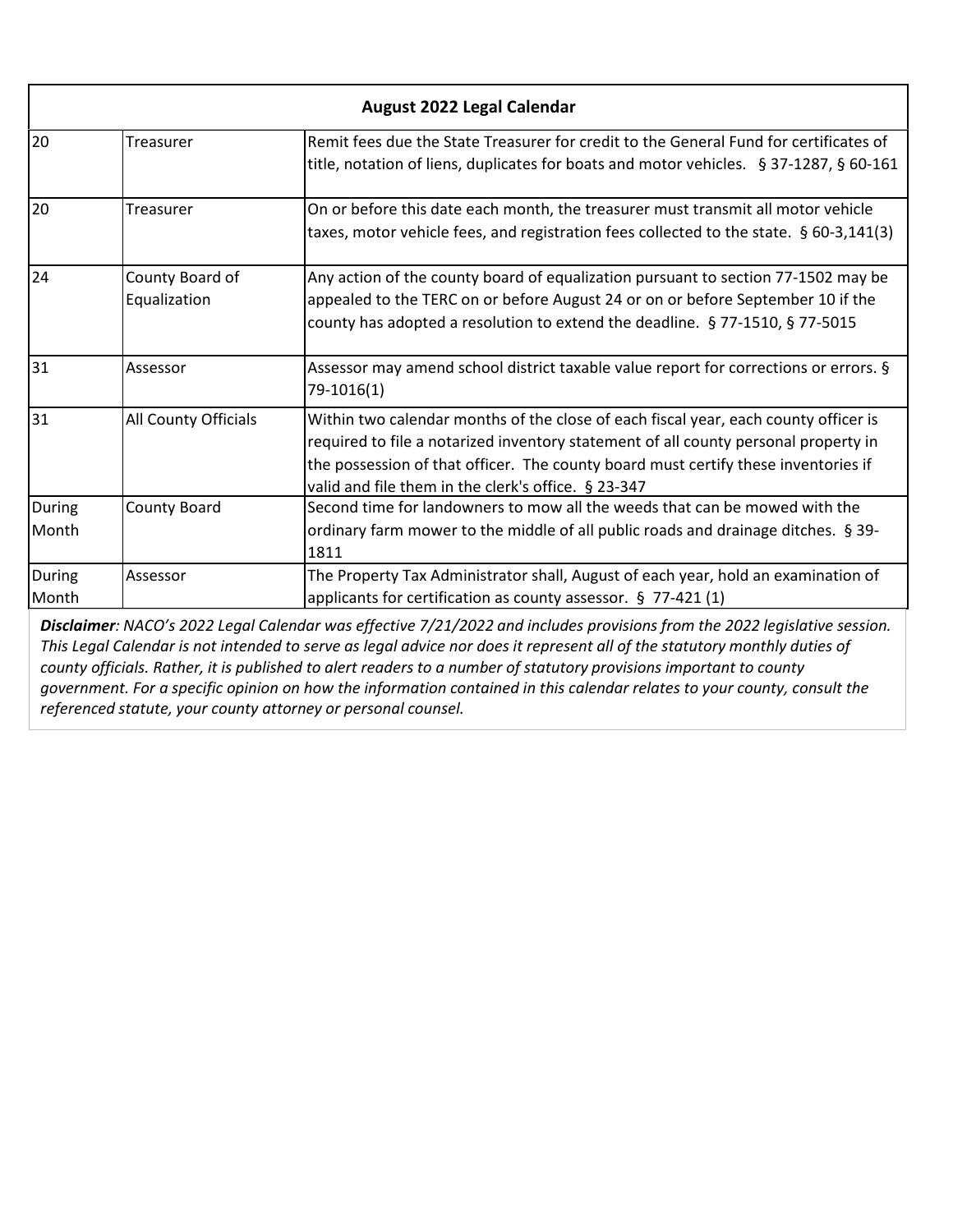| September 2022 Legal Calendar                                                                                             |                          |                                                                                                                            |
|---------------------------------------------------------------------------------------------------------------------------|--------------------------|----------------------------------------------------------------------------------------------------------------------------|
| $\overline{1}$                                                                                                            | <b>County Board</b>      | Final levy allocations adopted unless modified by agreement of board and the                                               |
|                                                                                                                           |                          | governing board of requesting political subdivision. § 77-3443(4)                                                          |
| $\mathbf{1}$                                                                                                              | Assessor                 | On or before this date, the county assessor must certify to the Department of                                              |
|                                                                                                                           |                          | Revenue average assessed value of single-family residential property for purposes of<br>homestead exemptions. § 77-3506.02 |
| $\mathbf{1}$                                                                                                              | Treasurer                | In counties having a population of 100,000 or less, the second half of general real                                        |
|                                                                                                                           |                          | property taxes become delinquent. In all counties, the second half of all personal                                         |
|                                                                                                                           |                          | property taxes and real estate taxes on mobile homes, cabin trailers, manufactured                                         |
|                                                                                                                           |                          | homes, or similar property assessed and taxed as improvements to leased property                                           |
|                                                                                                                           |                          | becomes delinquent. Deadline for filing a poverty affidavit for personal property. §<br>77-204, § 77-1718                  |
| $\mathbf{1}$                                                                                                              | Treasurer                | After this date of each year next after the personal taxes and real estate taxes on                                        |
|                                                                                                                           |                          | mobile homes, cabin trailers, manufactured homes, or similar property assessed and                                         |
|                                                                                                                           |                          | taxed as improvements to leased property for the last preceding year have become                                           |
|                                                                                                                           |                          | delinquent, such taxes shall be collected with interests and costs of collection by                                        |
|                                                                                                                           |                          | distress and sale of personal property, mobile homes, cabin trailers, manufactured                                         |
|                                                                                                                           |                          | homes, or similar property assessed and taxed as improvements to leased property                                           |
|                                                                                                                           |                          | belonging to the person against whom levied. § 77-1717                                                                     |
| 5                                                                                                                         | Clerk                    | Report to the Department of Health and Human Services a statement of all marriages                                         |
|                                                                                                                           |                          | recorded during the preceding month. § 71-614                                                                              |
| 5                                                                                                                         | Clerk of the District    | Report to the Department of Health and Human Services a statement of all                                                   |
|                                                                                                                           | Court                    | annulments or dissolutions of marriage granted in the court of which he or she is                                          |
|                                                                                                                           |                          | clerk during the preceding month. § 71-615                                                                                 |
| 10                                                                                                                        | County Board of          | Any action of the county board of equalization pursuant to section 77-1502 may be                                          |
|                                                                                                                           | Equalization             | appealed to the TERC on or before this date if the county has a population greater                                         |
|                                                                                                                           |                          | than 100,000 and has adopted a resolution to extend the deadline for hearing                                               |
|                                                                                                                           |                          | protests under section § 77-1502. § 77-1510                                                                                |
| 15                                                                                                                        | Clerk/Register of Deeds, | County clerk or register of deeds must pay over to the county treasurer all fees                                           |
|                                                                                                                           | Treasurer                | received and take the receipt to the county treasurer. § 33-130.                                                           |
| Disclaimer: NACO's 2022 Legal Calendar was effective 7/21/2022 and includes provisions from the 2022 legislative session. |                          |                                                                                                                            |

*This Legal Calendar is not intended to serve as legal advice nor does it represent all of the statutory monthly duties of county officials. Rather, it is published to alert readers to a number of statutory provisions important to county government. For a specific opinion on how the information contained in this calendar relates to your county, consult the referenced statute, your county attorney or personal counsel.*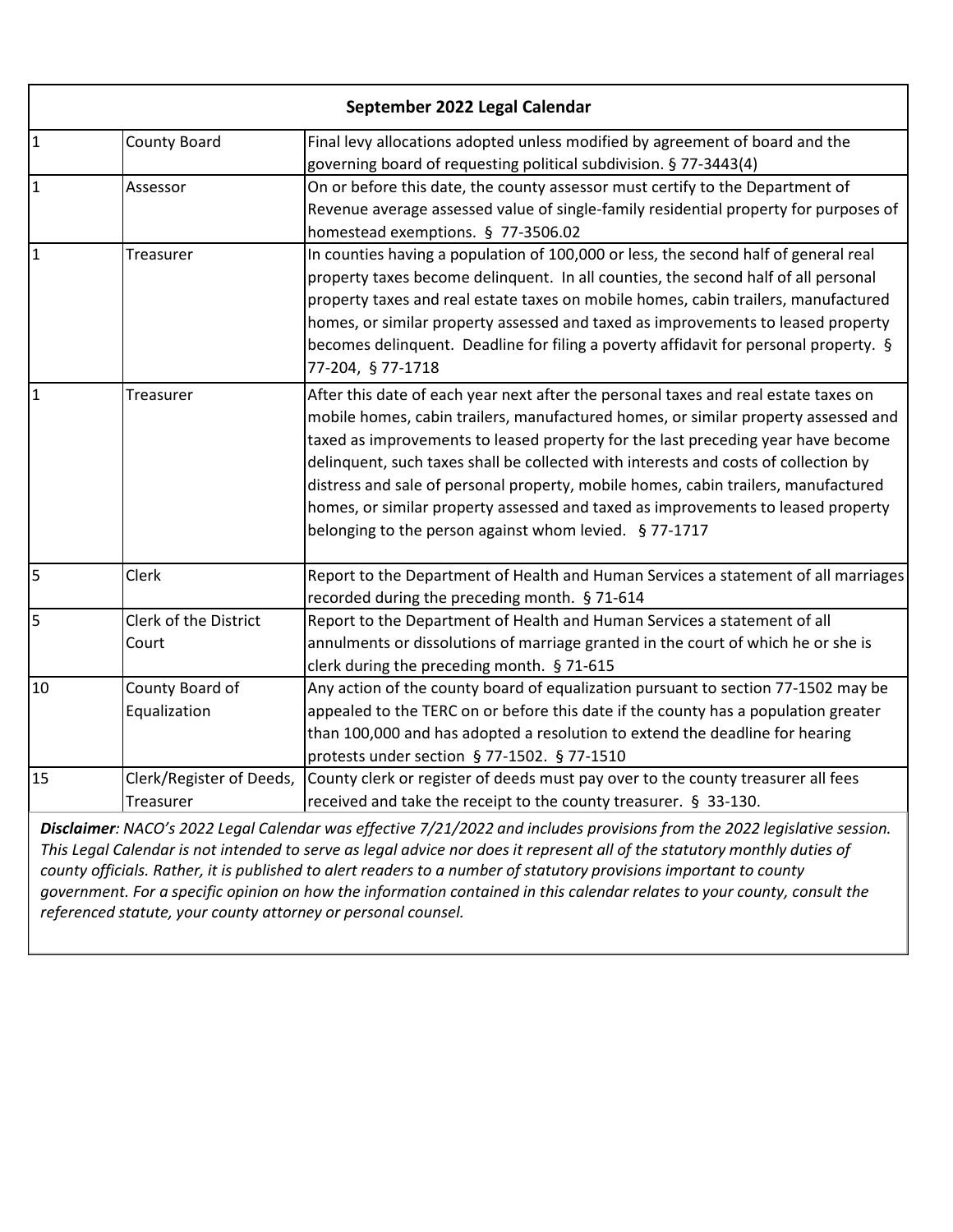|        |                                | September 2022 Legal Calendar                                                                                                                                            |
|--------|--------------------------------|--------------------------------------------------------------------------------------------------------------------------------------------------------------------------|
| 15     | Clerk of the District<br>Court | Make a report to the county board, under oath, showing the different items of such<br>fees, revenue, perquisites, or receipts received, from whom, at what time, and for |
|        |                                | what service, and the total amount received by such officer since the last report, and                                                                                   |
|        |                                | also the amount received for the current year. Account for and pay any fees,                                                                                             |
|        |                                | revenue, perquisites, or receipts not later than the fifteenth day of the month                                                                                          |
|        |                                | following the calendar month in which such fees, revenue, perquisites, or receipts                                                                                       |
|        |                                | were received. § 33-106.02                                                                                                                                               |
| 20     | Treasurer                      | Remit fees to the State Treasurer for credit to the General Fund for certificates of                                                                                     |
|        |                                | title, notation of liens, duplicates for boats. § 37-1287(4)                                                                                                             |
| 20     | Treasurer                      | Remit fees to the State Treasurer for credit to the General Fund for certificates of                                                                                     |
|        |                                | title, notation of liens, duplicates for motor vehicles. § 60-161                                                                                                        |
| 20     | Treasurer                      | By this date each month, the treasurer must transmit all motor vehicle taxes, motor                                                                                      |
|        |                                | vehicle fees, and registration fees collected to the state. § 60-3,141(3)                                                                                                |
| 20     | <b>County Board</b>            | Final day to adopt the budget and appropriate the amounts specified in the budget                                                                                        |
|        |                                | for the departments, offices, activities, and funds of the county for the period to                                                                                      |
|        |                                | which the budget applies. § 23-909                                                                                                                                       |
| 20     | County Board                   | Final day for governing bodies to file with and certify to the levying board a copy of                                                                                   |
|        |                                | the adopted budget statement, together with the amount of the tax to be levied.                                                                                          |
|        |                                | Information must also be filed with the auditor on or before this date. $\S$ 13-508(1),                                                                                  |
|        |                                | $$79-1225(1)$                                                                                                                                                            |
| 30     | County Board of                | County Board of Equalization and special valuation protests must be heard and                                                                                            |
|        | Equalization                   | decided by this if the county has a population greater than 100,000 and has adopted                                                                                      |
|        |                                | a resolution to extend the deadline for hearing protests under section § 77-1502. §                                                                                      |
|        |                                | 77-1504                                                                                                                                                                  |
| During | County Board of                | Publish a list of all real estate in the county owned by agricultural and horticultural                                                                                  |
| Month  | Equalization                   | societies, educational, religious, charitable and cemetery organizations which are                                                                                       |
|        |                                | exempt from taxation for that year. $§$ 77-202.03(5)                                                                                                                     |
|        |                                | Disclaimer: NACO's 2022 Legal Calendar was effective 7/21/2022 and includes provisions from the 2022 legislative                                                         |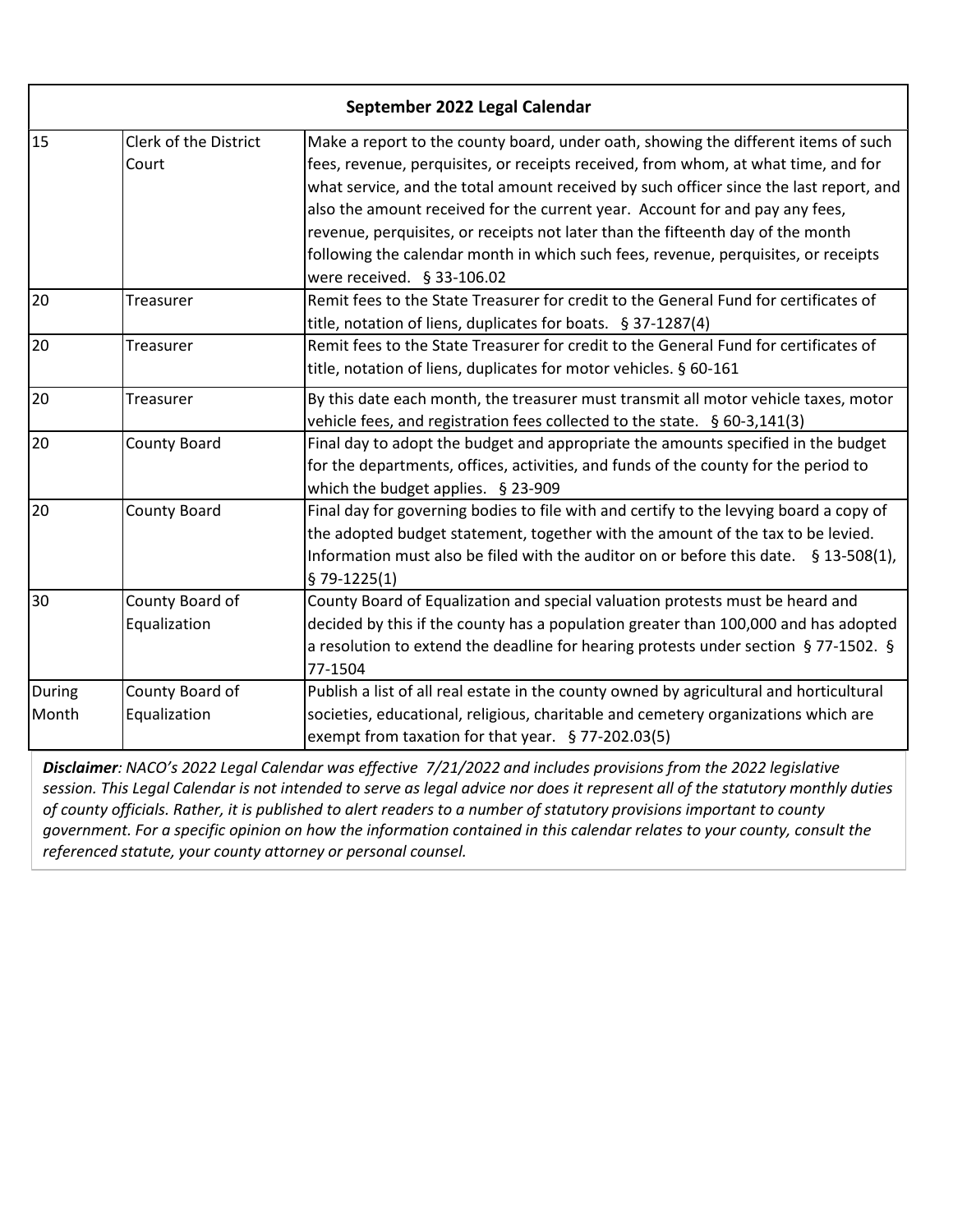|             |                                                            | October 2022 Legal Calendar                                                                                                                                                                                                                                                                                        |
|-------------|------------------------------------------------------------|--------------------------------------------------------------------------------------------------------------------------------------------------------------------------------------------------------------------------------------------------------------------------------------------------------------------|
| 1           | Sheriff                                                    | Treasurer, County Board, Verify report on distress warrants to the county board and make an itemized report<br>covering the amount uncollected. § 77-1719.02                                                                                                                                                       |
| 1           | County Attorney                                            | Treasurer, County Board, Report in writing to the county board the delinquent and unsold parcels. § 77-1918                                                                                                                                                                                                        |
| 1           | Treasurer                                                  | Prior to this date, the Department of Revenue must furnish to the county treasurer<br>the total amount of aid from state sources appropriated to the county and each city,<br>village, school district and learning community in the county. § 77-1704.01                                                          |
| First Tues. | County Board, Sheriff,<br>Treasurer                        | Make a report to the county board describing fees, fee totals and activities since the<br>last report, and the amount collected for the current year. Pay all fees earned to the<br>county treasurer who shall credit the fees to the general fund of the county. § 33-<br>117(3)                                  |
| First Tues. | <b>Clerk of the District</b><br>Court                      | Money other than witness fees, fines, penalties, forfeiture which are uncalled for by<br>the parties shall be remitted quarterly to the state treasurer following the expiration<br>of a three year period. § 24-345                                                                                               |
| First Tues. | Clerk of the District<br>Court, County Board,<br>Treasurer | Clerk of the District Court must file with the county board the names and amounts of<br>witness fees which remain uncalled for a period of six months. Six months later<br>these fees are paid over to the county treasurer and credited to the county common<br>school fund. § 33-140, § 33-140.02                |
| 5           | Clerk                                                      | Report to the Department of Health and Human Services a statement of all marriages<br>recorded during the preceding month. § 71-614                                                                                                                                                                                |
| l5          | Clerk of the District<br>Court                             | Report to the Department of Health and Human Services a statement of all<br>annulments or dissolutions of marriage granted in the court of which he or she is<br>clerk during the preceding month. § 71-615                                                                                                        |
| 10          | General                                                    | Prior to this date, excess levies to exceed levy limits or final levy allocations must be<br>approved at an election or "town hall meeting" to be applicable. A vote to modify or<br>rescind a previously approved vote must also be approved prior to this date. § 77-<br>3444(1)                                 |
| 15          | <b>Board of Equalization</b>                               | On or before this date, levy the necessary taxes for the current year and certify all<br>levies. § 77-1601(1)                                                                                                                                                                                                      |
| 15          | General                                                    | On or before this date or on or before October 30 if the county has adopted a<br>resolution to extend the deadline for hearing protests under section 77-1502,<br>appeals by taxpayers must be filed with the Tax Equalization and Review Commission<br>(TERC) from county board of equalization action. § 77-1504 |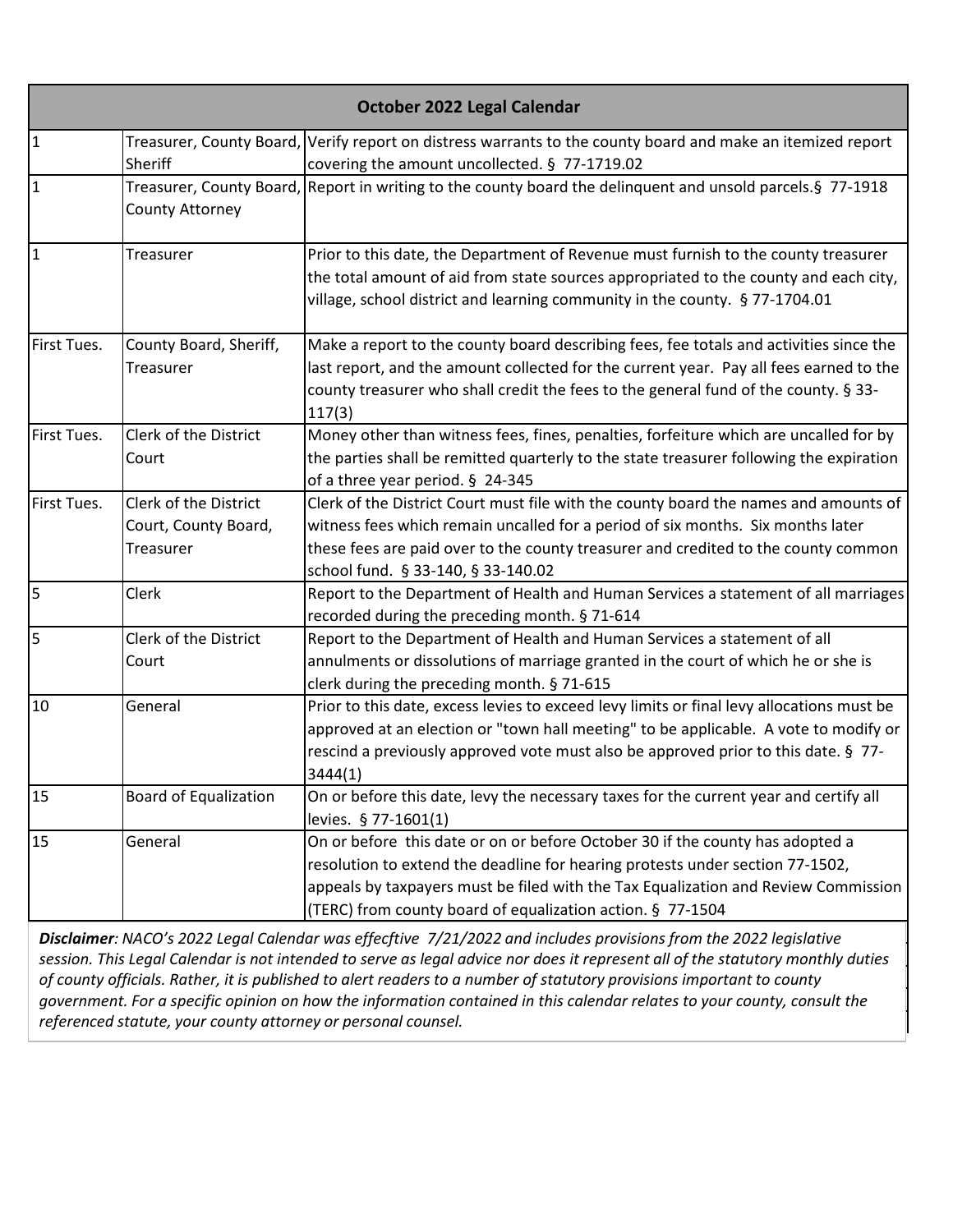|                 | October 2022 Legal Calendar           |                                                                                                                                                                                                                                                                                                                                                                                                                                                                                                                                                             |  |
|-----------------|---------------------------------------|-------------------------------------------------------------------------------------------------------------------------------------------------------------------------------------------------------------------------------------------------------------------------------------------------------------------------------------------------------------------------------------------------------------------------------------------------------------------------------------------------------------------------------------------------------------|--|
| 15              | Clerk of the District<br>Court        | Make a report to the county board, under oath, showing the different items of such<br>fees, revenue, perquisites, or receipts received, from whom, at what time, and for<br>what service, and the total amount received by such officer since the last report, and<br>also the amount received for the current year. Account for and pay any fees,<br>revenue, perquisites, or receipts not later than the fifteenth day of the month<br>following the calendar month in which such fees, revenue, perquisites, or receipts<br>were received. $§$ 33-106.02 |  |
| 15              | Clerk/Register of Deeds,<br>Treasurer | Each county clerk or register of deeds shall, not later than the fifteenth day of the<br>month following the calendar month in which fees are received, pay over to the<br>county treasurer all fees received and take the receipt of the county treasurer. § 33-<br>130                                                                                                                                                                                                                                                                                    |  |
| 20              | Treasurer                             | Remit fees to the State Treasurer for credit to the General Fund for certificates of<br>title, notation of liens, duplicates for boats and motor vehicles. § 37-1287, § 60-161                                                                                                                                                                                                                                                                                                                                                                              |  |
| 20              | Treasurer                             | By this date each month, the treasurer must transmit all motor vehicle taxes, motor<br>vehicle fees, and registration fees collected to the state. § 60-3,141(3)                                                                                                                                                                                                                                                                                                                                                                                            |  |
| 30              | General                               | On or before this date, if the county has adopted a resolution to extend the deadline<br>for hearing protests under section 77-1502, appeals by taxpayers must be filed with<br>the Tax Equalization and Review Commission (TERC) from county board of<br>equalization action. § 77-1504                                                                                                                                                                                                                                                                    |  |
| 31              | Assessor                              | A copy of the plan of assessment and any amendments must be mailed to the<br>Department of Revenue on or before this date each year. § 77-1311.02                                                                                                                                                                                                                                                                                                                                                                                                           |  |
| During<br>Month | <b>Board</b>                          | County board shall make quarterly visit to county jail of its county once during each<br>of its sessions. § 47-109                                                                                                                                                                                                                                                                                                                                                                                                                                          |  |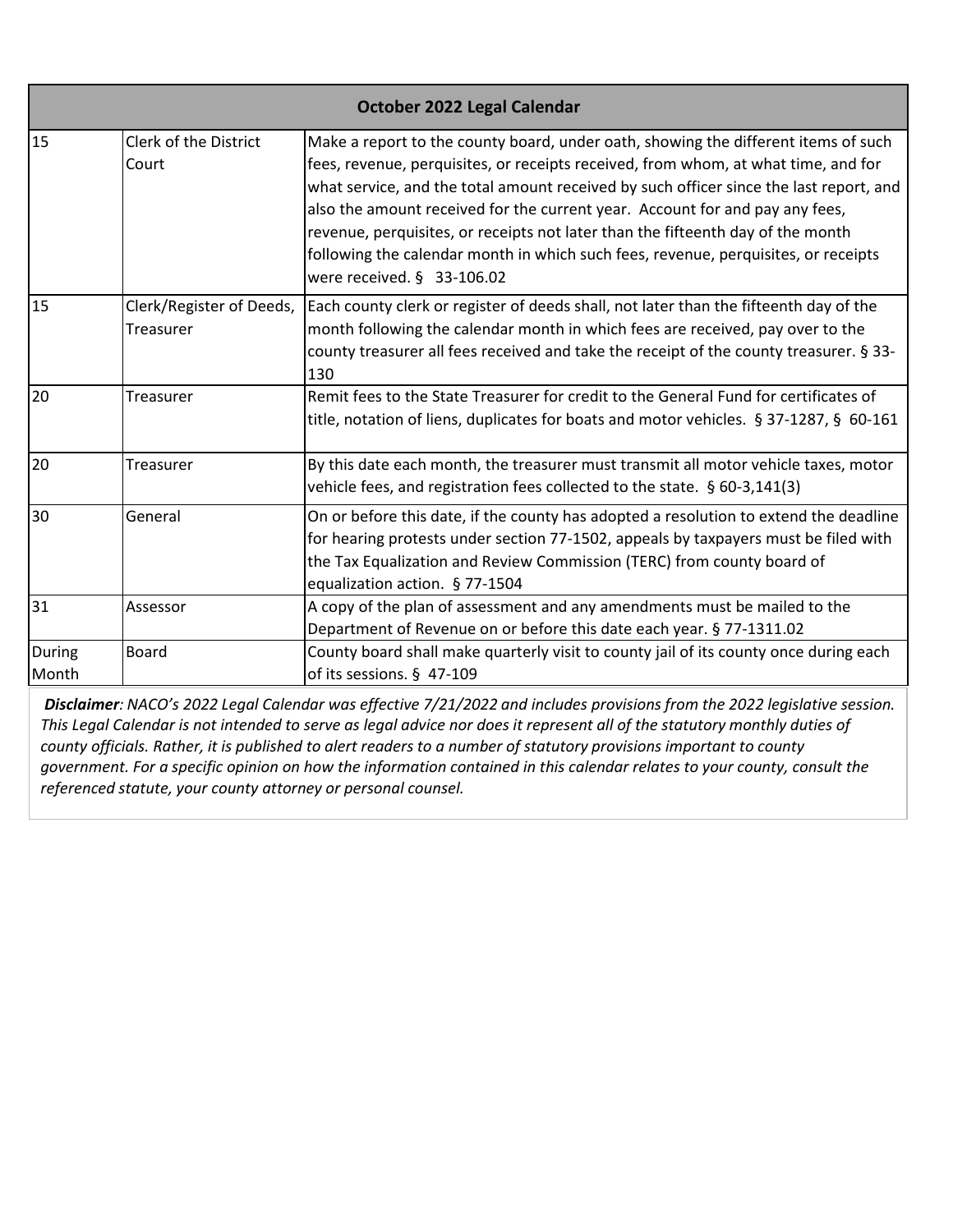|                | November 2022 Legal Calendar                                           |                                                                                                                                                                                                                                                                                                                                                                                                                                                                                                                                                                                                                |  |
|----------------|------------------------------------------------------------------------|----------------------------------------------------------------------------------------------------------------------------------------------------------------------------------------------------------------------------------------------------------------------------------------------------------------------------------------------------------------------------------------------------------------------------------------------------------------------------------------------------------------------------------------------------------------------------------------------------------------|--|
| $\overline{1}$ | County Board of<br>Equalization                                        | On or before this date, an electronic copy of the list of real property exemptions and<br>a copy of the proof of publication must be forwarded to the Property Tax<br>Administrator. § 77-202.03(5)                                                                                                                                                                                                                                                                                                                                                                                                            |  |
| $\overline{1}$ | Sheriff, Clerk of the<br>District Court, Clerk,<br><b>County Board</b> | Sheriff or such person in charge of the administration of the jail must file jail report<br>with the clerk of the district court and the county clerk, for the use of the county<br>board. § 47-107                                                                                                                                                                                                                                                                                                                                                                                                            |  |
| $\overline{1}$ | Treasurer, Sheriff                                                     | With some exception, the treasurer must issue and deliver to the sheriff distress<br>warrants for persons having delinquent personal tax or real estate tax on a mobile<br>home, cabin trailer, manufactured home, or similar property assessed and taxed as<br>improvements to leased land for that year. § 77-1718                                                                                                                                                                                                                                                                                           |  |
| $\mathbf{1}$   | Treasurer, County Board,<br>Clerk                                      | On or before this date annually, and at such other times as the county board may<br>direct, the treasurer must file with the county clerk a statement in writing, setting<br>forth in detail the name of each person charged with personal property tax which the<br>county treasurer and his or her deputies have been unable to collect by reason of the<br>removal or insolvency of the person charged with such tax, the value of the property<br>and the amount of tax, the cause of inability to collect such tax in each separate case,<br>in a column provided in the list for that purpose. § 77-1742 |  |
| $\mathbf{1}$   | Assessor                                                               | The State Tax Commissioner must certify his or her determination of a homestead<br>exemption applicant's eligibility to the county assessor. § 77-3517 (1)                                                                                                                                                                                                                                                                                                                                                                                                                                                     |  |
| $\overline{1}$ | <b>Treasurer</b>                                                       | If the school district secretary fails to submit the annual fall membership report or a<br>school district fails to file an audit report with the Commissioner of Education by the<br>statutory deadline, certain school aid will be withheld by the Commissioner and<br>county treasurer. § 79-528(4)(c), § 79-1089                                                                                                                                                                                                                                                                                           |  |
| $\overline{5}$ | Clerk                                                                  | Report to the Department of Health and Human Services a statement of all marriages<br>recorded during the preceding month. § 71-614                                                                                                                                                                                                                                                                                                                                                                                                                                                                            |  |
| 5              | Clerk of the District<br>Court                                         | Report to the Department of Health and Human Services a statement of all<br>annulments or dissolutions of marriage granted in the court of which he or she is<br>clerk during the preceding month. § 71-615                                                                                                                                                                                                                                                                                                                                                                                                    |  |
| 5              | County Board of<br>Equalization                                        | On or before this date, the county board of equalization upon its own motion may<br>act to correct a clerical error which has resulted in the calculation of an incorrect levy<br>by any entity otherwise authorized to certify a tax request under section 77-1601.02.<br>$$77-1601(2)$                                                                                                                                                                                                                                                                                                                       |  |
| 10             | <b>County Officials</b>                                                | Any local system may file with the Tax Commissioner a written request for a<br>nonappealable correction of the adjusted valuation due to clerical error or, for<br>agricultural and horticultural land, assessed value changes by reason of land qualified<br>or disqualified for special use valuation. § 79-1016(5)                                                                                                                                                                                                                                                                                          |  |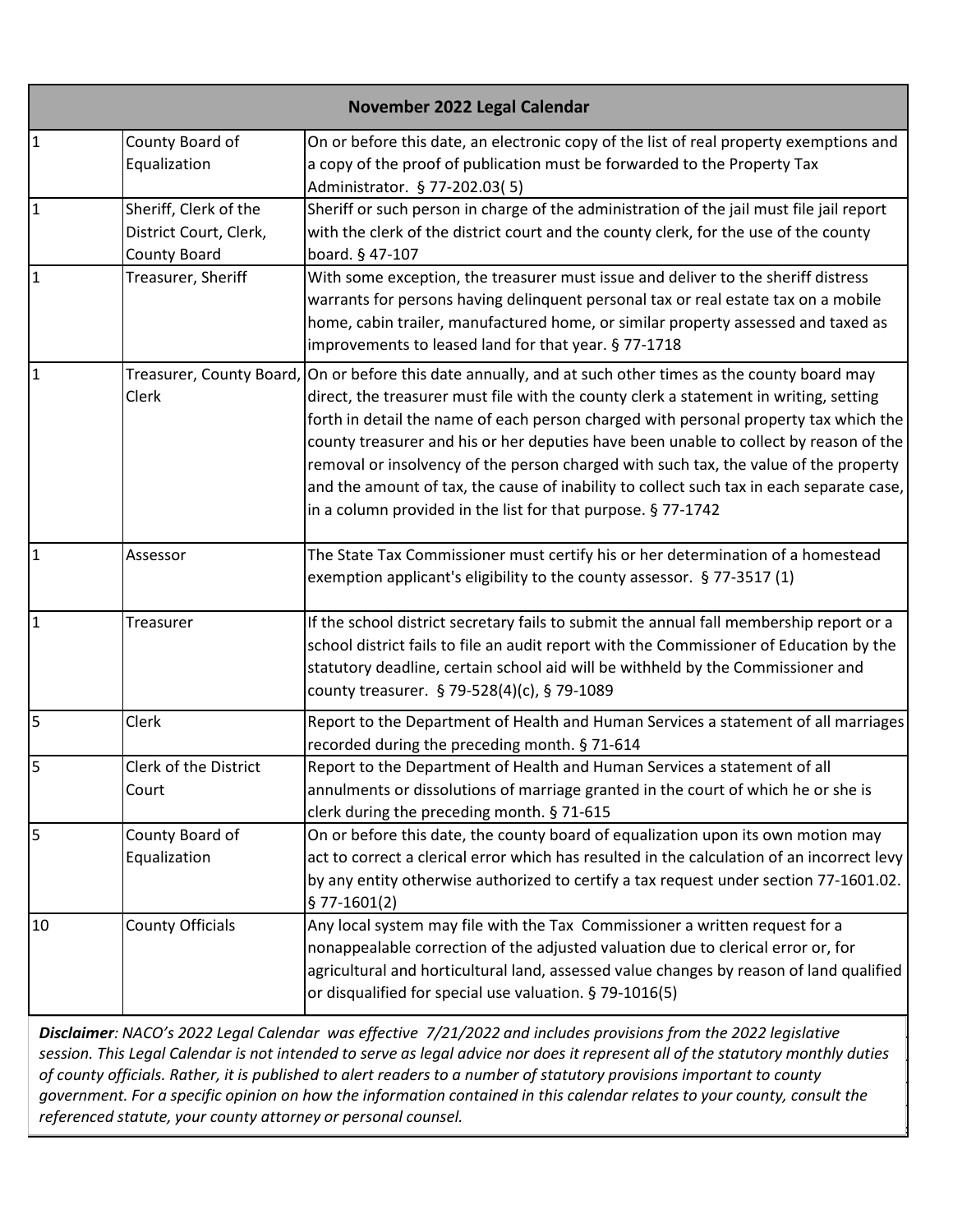|                        |                                       | November 2022 Legal Calendar                                                                                                                                                                                                                                                                                                                                                        |
|------------------------|---------------------------------------|-------------------------------------------------------------------------------------------------------------------------------------------------------------------------------------------------------------------------------------------------------------------------------------------------------------------------------------------------------------------------------------|
| 15                     | Clerk/Register of Deeds,<br>Treasurer | Each county clerk or register of deeds shall, not later than the fifteenth day of the<br>month following the calendar month in which fees are received, pay over to the<br>county treasurer all fees received and take the receipt of the county treasurer. § 33-<br>130                                                                                                            |
| 20                     | Treasurer                             | Remit fees to the State Treasurer for credit to the General Fund for certificates of<br>title, notation of liens, duplicates for boats and motor vehicles. § 37-1287, § 60-161                                                                                                                                                                                                      |
| 20                     | Treasurer                             | By this date each month, the treasurer must transmit all motor vehicle taxes, motor<br>vehicle fees, and registration fees collected to the state. § 60-3,141(3)                                                                                                                                                                                                                    |
| 20                     | Assessor                              | After the levy of taxes and prior to this date, the assessor is required to transcribe<br>the assessments into a suitable book. § 77-1613                                                                                                                                                                                                                                           |
| 22                     | Assessor, Treasurer,<br><b>Clerk</b>  | Assessor shall complete and deliver tax list of real and personal property to the<br>county treasurer. At the same time the county assessor or county clerk shall transmit<br>a warrant, which warrant shall be signed by the county assessor or county clerk and<br>shall in general terms command the treasurer to collect taxes therein mentioned<br>according to law. § 77-1616 |
| 30                     | <b>Treasurer and Assessor</b>         | Last date to certify to the State Tax Commissioner the total tax revenues that will be<br>lost to all taxing agents within the county because of homestead exemptions. § 77-<br>3523                                                                                                                                                                                                |
| <b>During</b><br>Month |                                       | County Board, Fair Board Each appointed county fair board must submit to the county board an itemized<br>estimate of the amount of money necessary for the support and management of the<br>fair for the upcoming year. $\S$ 2-229(1)                                                                                                                                               |
| During<br>Month        | Assessor                              | Property Tax Administrator shall hold an examination. § 77-421                                                                                                                                                                                                                                                                                                                      |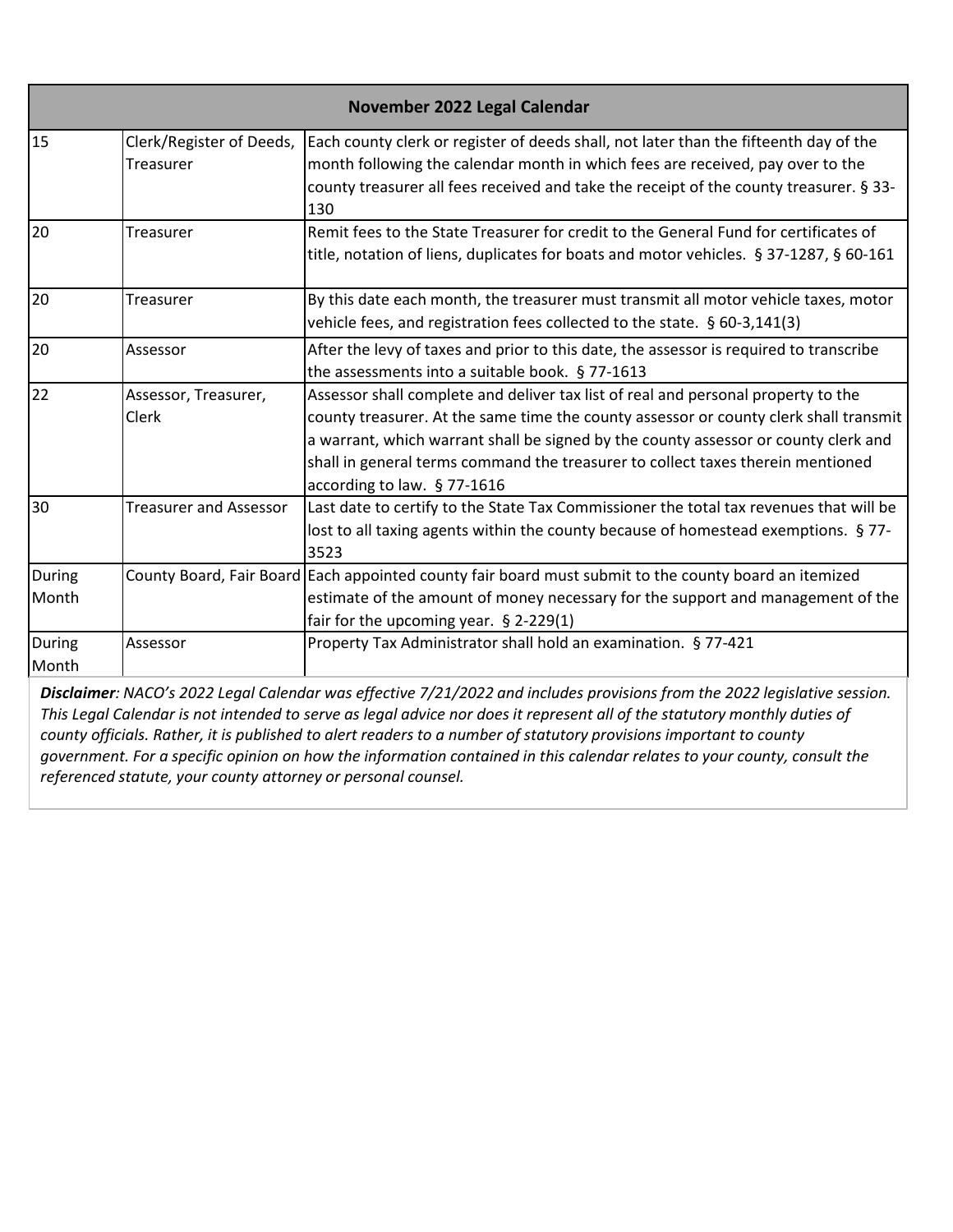|                | December 2022 Legal Calendar                |                                                                                                                                                                                                                                                                                                                                                                                                                                                                                                                                                           |  |
|----------------|---------------------------------------------|-----------------------------------------------------------------------------------------------------------------------------------------------------------------------------------------------------------------------------------------------------------------------------------------------------------------------------------------------------------------------------------------------------------------------------------------------------------------------------------------------------------------------------------------------------------|--|
| $\mathbf{1}$   | Clerk (Counties over<br>150,000 population) | On or before this date, the county clerk must annually prepare estimates of supplies,<br>materials, equipment and machinery required for use of county officers during the<br>coming year which are not furnished by the state. § 23-346.01                                                                                                                                                                                                                                                                                                               |  |
| $\overline{1}$ | Assessors/Clerks                            | The county assessor or county clerk must certify to the Property Tax Administrator,<br>on or before December 1 of each year, the total taxable valuation and the Certificate<br>of Taxes Levied. § 77-1613.01                                                                                                                                                                                                                                                                                                                                             |  |
| 5              | Clerk                                       | Report to the Department of Health and Human Services a statement of all marriages<br>recorded during the preceding month. § 71-614                                                                                                                                                                                                                                                                                                                                                                                                                       |  |
| 5              | Clerk of the District<br>Court              | Report to the Department of Health and Human Services a statement of all<br>annulments or dissolutions of marriage granted in the court of which he or she is<br>clerk during the preceding month. § 71-615                                                                                                                                                                                                                                                                                                                                               |  |
| 15             | Clerk of the District<br>Court              | Make a report to the county board, under oath, showing the different items of such<br>fees, revenue, perquisites, or receipts received, from whom, at what time, and for<br>what service, and the total amount received by such officer since the last report, and<br>also the amount received for the current year. Account for and pay any fees,<br>revenue, perquisites, or receipts not later than the fifteenth day of the month<br>following the calendar month in which such fees, revenue, perquisites, or receipts<br>were received. § 33-106.02 |  |
| 15             | Clerk/Register of Deeds,<br>Treasurer       | Each county clerk or register of deeds shall, not later than the fifteenth day of the<br>month following the calendar month in which fees are received, pay over to the<br>county treasurer all fees received and take the receipt of the county treasurer. § 33-<br>130                                                                                                                                                                                                                                                                                  |  |
| 15             | Clerk, Treasurer                            | The county clerk shall certify to the treasurer the total amount of unpaid claims of<br>the county. § 23-1302(4)                                                                                                                                                                                                                                                                                                                                                                                                                                          |  |
| 20             | Treasurer                                   | Remit fees to the State Treasurer for credit to the General Fund for certificates of<br>title, notation of liens, duplicates for boats and motor vehicles. § 37-1287, § 60-161                                                                                                                                                                                                                                                                                                                                                                            |  |
| 20             | Treasurer                                   | By this date each month, the treasurer must transmit all motor vehicle taxes, motor<br>vehicle fees, and registration fees collected to the state. § 60-3,141(3)                                                                                                                                                                                                                                                                                                                                                                                          |  |
| 31             | Assessor, Treasurer                         | All property taxes levied for any county, city, village or other political subdivision<br>therein become due and payable and become a first lien on the real or personal<br>property taxed until paid or extinguished. § 77-203                                                                                                                                                                                                                                                                                                                           |  |
| 31             | Assessor                                    | If a county or municipality does not require building permits under its zoning laws,<br>information statements for improvements to real property shall be filed on or before<br>this date. § 77-1318.01(2)                                                                                                                                                                                                                                                                                                                                                |  |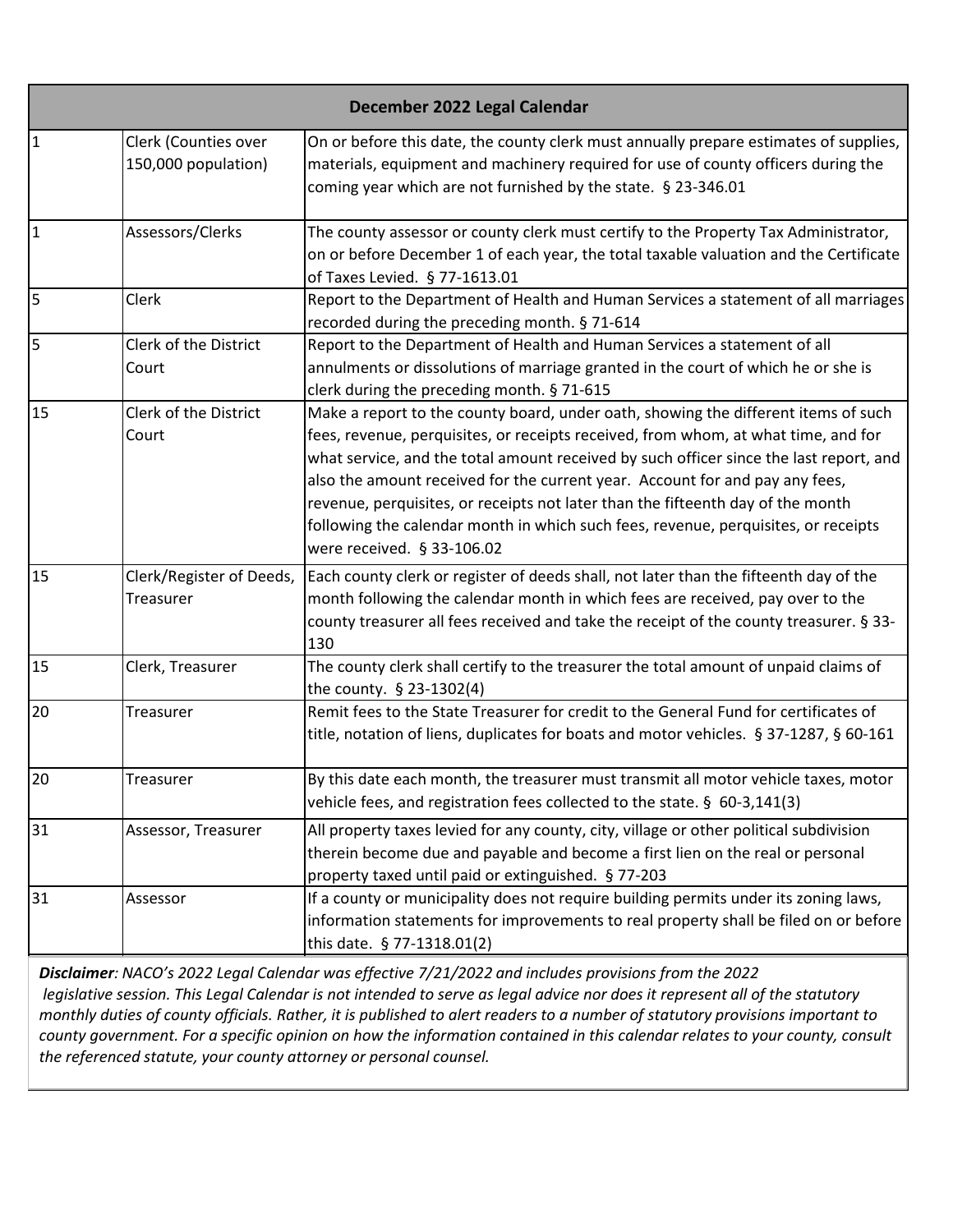| December 2022 Legal Calendar |                                     |                                                                                                                                                                                                                                                                                                                                   |
|------------------------------|-------------------------------------|-----------------------------------------------------------------------------------------------------------------------------------------------------------------------------------------------------------------------------------------------------------------------------------------------------------------------------------|
| 31                           | Assessor, Board                     | Organizations seeking tax exemptions for any real or tangible personal property must<br>apply for exemption to the assessor on or before December 31 of the year preceding<br>the year for which the exemption is sought. § 77-202.01, § 77-202.03(2), § 77-202.09                                                                |
| 31                           | Assessor, Board                     | Any owner may petition the Tax Equalization and Review Commission to determine<br>the taxable status of real property to determine if a failure to give proper notice<br>prevented timely filing of a protest or appeal provided for in 77-202 to 77-202.25. §<br>77-202.04(3)                                                    |
| 31                           | Counties over 200,000<br>population | Fiscal year ends unless majority of county board approves change to July 1-June 30<br>fiscal year. § 23-920                                                                                                                                                                                                                       |
| 31                           | Register of Deeds/Clerk             | Sanitary and improvement district must file with register of deeds or, if none, the<br>county clerk, an annual statement showing the names of current board members,<br>attorney, accountant and fiscal agent of the district, warrant and indebtedness, and<br>current bond tax levy and the current operating levy. § 31-727.03 |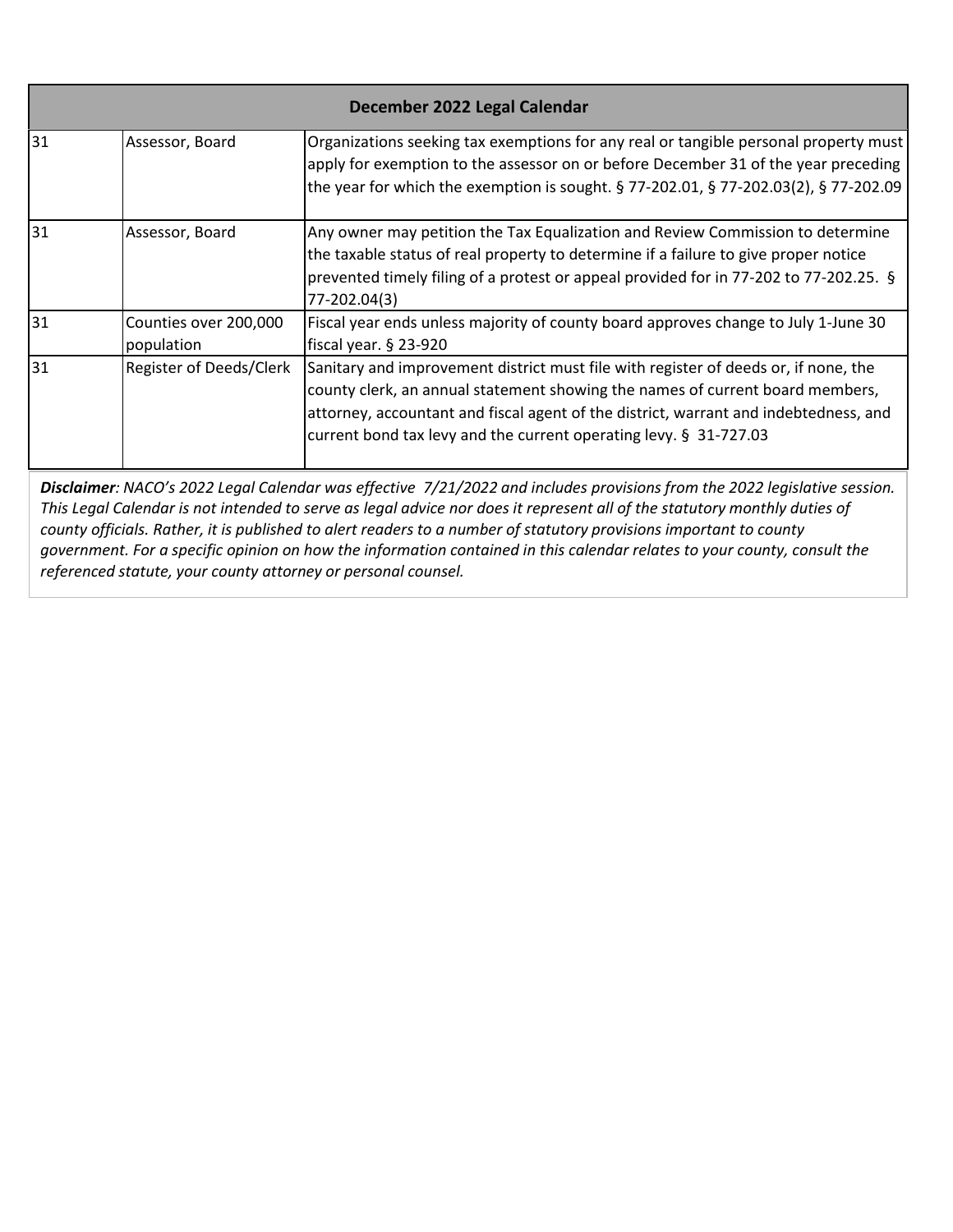|              | January 2023 Legal Calendar                         |                                                                                                                                                                                                                                                                                                                                                                  |  |
|--------------|-----------------------------------------------------|------------------------------------------------------------------------------------------------------------------------------------------------------------------------------------------------------------------------------------------------------------------------------------------------------------------------------------------------------------------|--|
| During year  | County Board, Highway<br>Superintendent, Clerk      | Annually submit county road annual program and annual report to county board and<br>file current map of county roads with county clerk. § 39-1508                                                                                                                                                                                                                |  |
| During year  | Board, Highway<br>Superintendent                    | Annually, a county must develop, adopt and maintain as a public record a one-year<br>plan or program for specific highway improvements for the current year.<br>No such<br>plan or program shall be adopted until after a public hearing and approval by the<br>county board. $§$ 39-2119                                                                        |  |
| 1            | Assessor                                            | Real and tangible personal property subject to taxation shall be assessed as of 12:01<br>a.m. on this date. § 77-1201, § 77-1211, § 77-1301<br>If the property is destroyed real property as defined in LB 77-1307, the assessed<br>value must be adjusted as provided in sections 77-1307 to 77-1309. § 77-1301(1).                                             |  |
| 1            | Assessor                                            | Railroads must report locally assessed property to the assessor. Public service<br>entities operating within the state must report to the county assessor of each county<br>in which it has situs all nonoperating property belonging to such entity which is not<br>subject to assessment and assessed by the Property Tax Administrator. § 77-606, §<br>77-801 |  |
| $\mathbf{1}$ | Assessor                                            | Applications requesting separate listing of severed mineral interest and surface<br>estate must be filed with the county assessor by this date. § 57-237                                                                                                                                                                                                         |  |
| $\mathbf{1}$ | Assessor                                            | Filing requirement for homestead exemption applications. § 77-3502, § 77-3505                                                                                                                                                                                                                                                                                    |  |
| $\mathbf{1}$ | Clerk                                               | By this date county, agricultural extension societies must file a report of their work<br>and expenditures for the preceding year and a budget estimate for the ensuing year.<br>§ 2-1606, § 2-1607                                                                                                                                                              |  |
| $\mathbf{1}$ | Treasurer                                           | All bonds given to secure deposits of public money expire on this date each year. $\S$<br>77-2327                                                                                                                                                                                                                                                                |  |
| $\mathbf{1}$ | Treasurer                                           | Irrigation district assessments are due on January 1 next following the date of<br>assessment thereof and may become a lien on the property. Irrigation district bond<br>interest semiannual payments are due. § 46-140, § 46-196                                                                                                                                |  |
| $\mathbf{1}$ | <b>Treasurer</b>                                    | Camper permit renewals become due on this date and delinquent on March 1. § 60-<br>1805                                                                                                                                                                                                                                                                          |  |
| 1            | Counties over 200,000<br>population                 | Fiscal year begins unless a majority of the county board approves a change to a fiscal<br>year beginning on July 1. § 23-920                                                                                                                                                                                                                                     |  |
| $\mathbf{1}$ | County Board, Weed<br><b>Control Superintendent</b> | By this date, organizations sponsoring continuing education for weed control<br>superintendent's continuing education must notify each county board of the<br>education hours completed by its weed control superintendent during the year. § 2-<br>954.02                                                                                                       |  |
| $\mathbf{1}$ | Treasurer                                           | Any time prior to this date of each year, send a notice to each person on the personal<br>tax roll and each person owing real estate taxes on mobile homes, cabin trailers,<br>manufactured homes, or similar property assessed and taxed as improvements to<br>leased taxpayer of the amount of such taxes owed for that year. § 77-1716                        |  |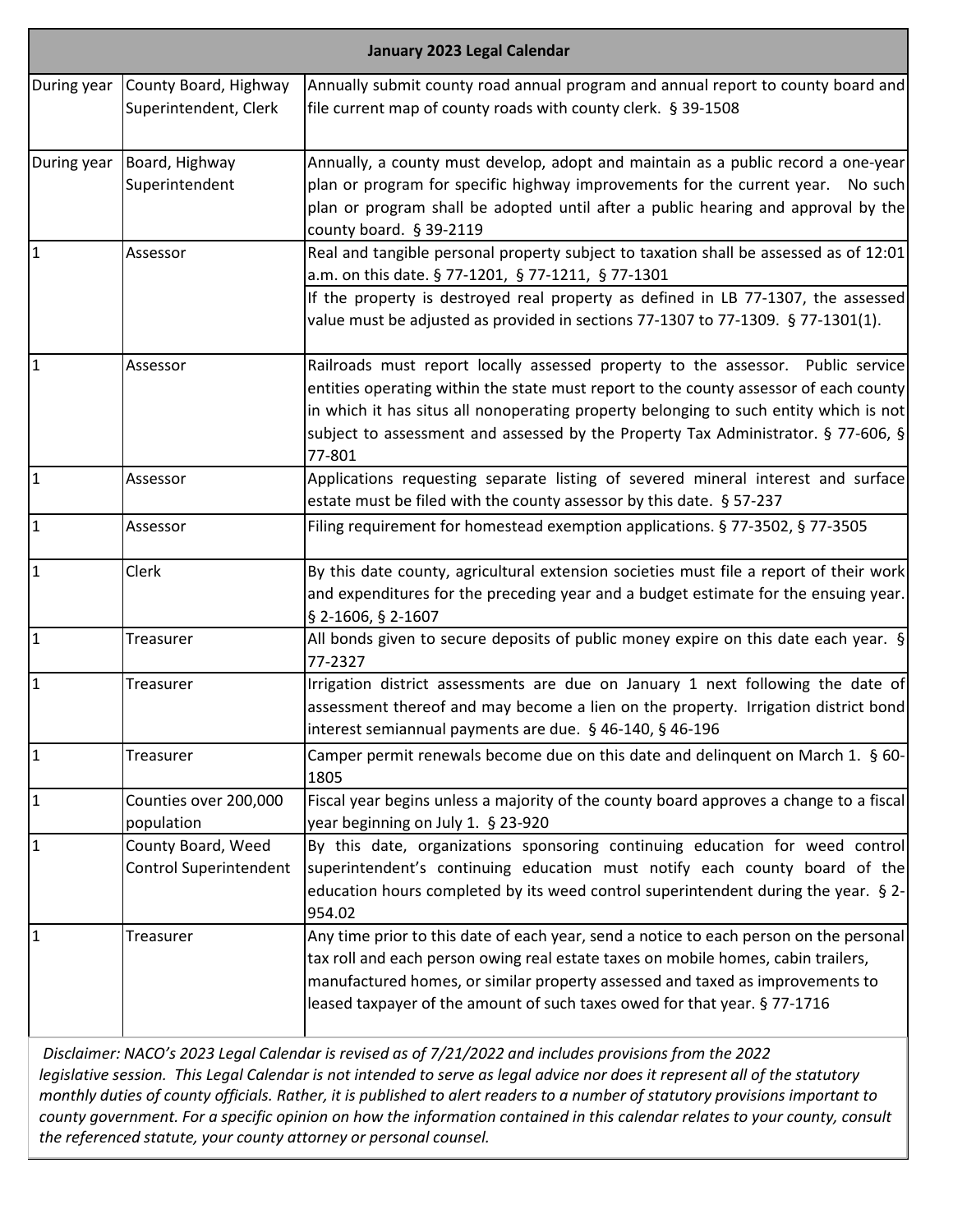| January 2023 Legal Calendar |                        |                                                                                                                                                          |
|-----------------------------|------------------------|----------------------------------------------------------------------------------------------------------------------------------------------------------|
| First Tues.                 | Sheriff, County Board, | Make a report to the county board describing fees, fee totals and activities since the                                                                   |
|                             | Treasurer              | last report, and the amount collected for the current year. Pay all fees earned to the                                                                   |
|                             |                        | county treasurer who shall credit the fees to the general fund of the county. § 33-<br>117(3)                                                            |
| First Tues.                 | Clerk of Dist. Ct.,    | Quarterly remittance to state treasurer of money other than witness fees, fines,                                                                         |
|                             | Treasurer, Board       | penalties, forfeitures and license money in the possession of the clerk of the district                                                                  |
|                             |                        | court which remains after 3 years. 24-345 Witness fees which remain for 6 months                                                                         |
|                             |                        | are reported to the county board, and after an additional 6 months are paid over to                                                                      |
|                             |                        | the county treasurer for credit to the common school fund. § 33-140, § 33-140.02                                                                         |
| 5                           | Clerk                  | Report to the Department of Health and Human Services a statement of all marriages                                                                       |
|                             |                        | recorded during the preceding month. § 71-614                                                                                                            |
| 5                           | Clerk of the District  | Report to the Department of Health and Human Services a statement of all                                                                                 |
|                             | Court                  | annulments or dissolutions of marriage granted in the court of which he or she is                                                                        |
|                             |                        | clerk during the preceding month. § 71-615                                                                                                               |
| 10-30                       | Clerk                  | The county clerk must cause to be published in a legal newspaper in or of general                                                                        |
|                             |                        | circulation in such city, village, or county one time between these dates of each year,                                                                  |
|                             |                        | individual notice of the right of automatic renewal of each retail liquor and beer                                                                       |
|                             |                        | license and each bottle club license, except that notice of the right of automatic<br>renewal of Class C licenses must be published in July. § 53-135.01 |
|                             |                        |                                                                                                                                                          |
| 15                          | Clerk of the District  | Make a report to the county board, under oath, showing the different items of such                                                                       |
|                             | Court                  | fees, revenue, perquisites, or receipts received, from whom, at what time, and for                                                                       |
|                             |                        | what service, and the total amount received by such officer since the last report, and                                                                   |
|                             |                        | also the amount received for the current year. Account for and pay any fees,                                                                             |
|                             |                        | revenue, perquisites, or receipts not later than the fifteenth day of the month                                                                          |
|                             |                        | following the calendar month in which such fees, revenue, perquisites, or receipts<br>were received. § 33-106.02                                         |
| 15                          |                        | Clerk/Register of Deeds,   Each county clerk or register of deeds shall, not later than the fifteenth day of the                                         |
|                             | Treasurer              | month following the calendar month in which fees are received, pay over to the                                                                           |
|                             |                        | county treasurer all fees received and take the receipt of the county treasurer. § 33-                                                                   |
|                             |                        | 130                                                                                                                                                      |
| 15                          | Assessor               | Mobile home court owner, lessee, or manager files report with assessor. § 77-3706                                                                        |
| 15 to March Assessor        |                        | For counties with a population of at least 150,000, provide the opportunity for                                                                          |
| 19                          |                        | owners of real property to meet with the county assessor's office to review the                                                                          |
|                             |                        | property record card file and assessed value determined for the current year. 77-                                                                        |
| 15                          |                        | 1311                                                                                                                                                     |
|                             | at least 150,000       | Assessor in counties with For counties with a population of at least 150,000, county assessors must provide                                              |
|                             |                        | preliminary valuation change notices to real property owners. 77-1301                                                                                    |
|                             |                        |                                                                                                                                                          |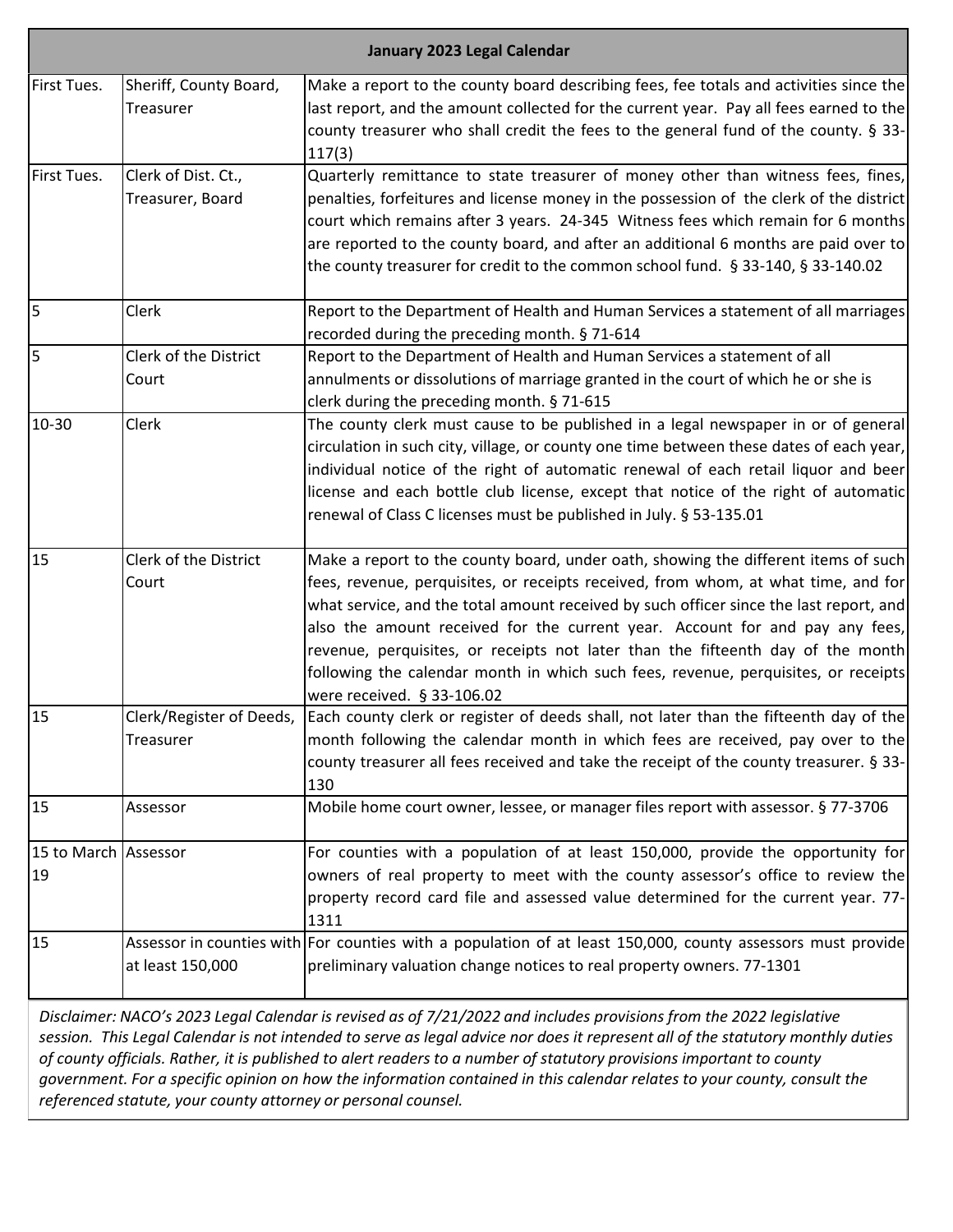|                                                                                             | January 2023 Legal Calendar       |                                                                                                                                                                                                                                                                                                                     |  |
|---------------------------------------------------------------------------------------------|-----------------------------------|---------------------------------------------------------------------------------------------------------------------------------------------------------------------------------------------------------------------------------------------------------------------------------------------------------------------|--|
| Not more<br>than 6 nor<br>less than 4<br>weeks<br>before the<br>first<br>Monday in<br>March | Treasurer                         | Prepare for publication a list of all real property subject to sale and amount of all<br>delinquent taxes against each. An accompanying notice must state that the<br>described property will be sold by the county at public sale for the purpose of<br>collecting delinquent taxes, interest and costs. § 77-1802 |  |
| 20                                                                                          | Treasurer                         | Remit fees to the State Treasurer for credit to the General Fund for certificates of<br>title, notation of liens, duplicates for boats and motor vehicles. § 37-1287(4), § 60-<br>161                                                                                                                               |  |
| 20                                                                                          | Treasurer                         | By this date each month, the treasurer must transmit all motor vehicle taxes, motor<br>vehicle fees, and registration fees collected to the state. § 60-3,141(3)                                                                                                                                                    |  |
| 30                                                                                          | Attorney                          | Each county with a juvenile pretrial diversion program, must report the information<br>pertaining to the program required by rules and regulations adopted and<br>promulgated by the Nebraska Commission on Law Enforcement and Criminal Justice<br>to the commission. § 43-260.07                                  |  |
| 31                                                                                          | Assessor                          | The State and political subdivisions must provide assessors with copies of leases or<br>descriptions of property which is leased on or before this date. § 77-202.11                                                                                                                                                |  |
| 31                                                                                          | General                           | Form 941N, the Nebraska Quarterly Withholding Return, must be filed for previous<br>calendar quarter.                                                                                                                                                                                                               |  |
| During<br>month                                                                             | <b>Board</b>                      | Commissioners elect a chairperson to serve for the ensuing year. § 23-156                                                                                                                                                                                                                                           |  |
| During<br>month                                                                             | Board                             | Supervisors must meet, organize and choose a chairperson. § 23-272, § 23-274                                                                                                                                                                                                                                        |  |
| During<br>month                                                                             | Treasurer                         | Publish the receipts and disbursements of the treasurer's office for the last preceding<br>six months ending Dec. 31. § 23-1605                                                                                                                                                                                     |  |
| During<br>month                                                                             | Board                             | County board shall make quarterly visit to county jail of its county once during each<br>of its sessions. § 47-109                                                                                                                                                                                                  |  |
| Within 30<br>days after<br>First Tues.                                                      | Treasurer, Clerk, County<br>Board | Make settlement with county board and file statement with county clerk showing the<br>amount and source of money collected since last settlement, vouchers, amount of<br>taxes due and unpaid, and money on hand. § 77-1745.                                                                                        |  |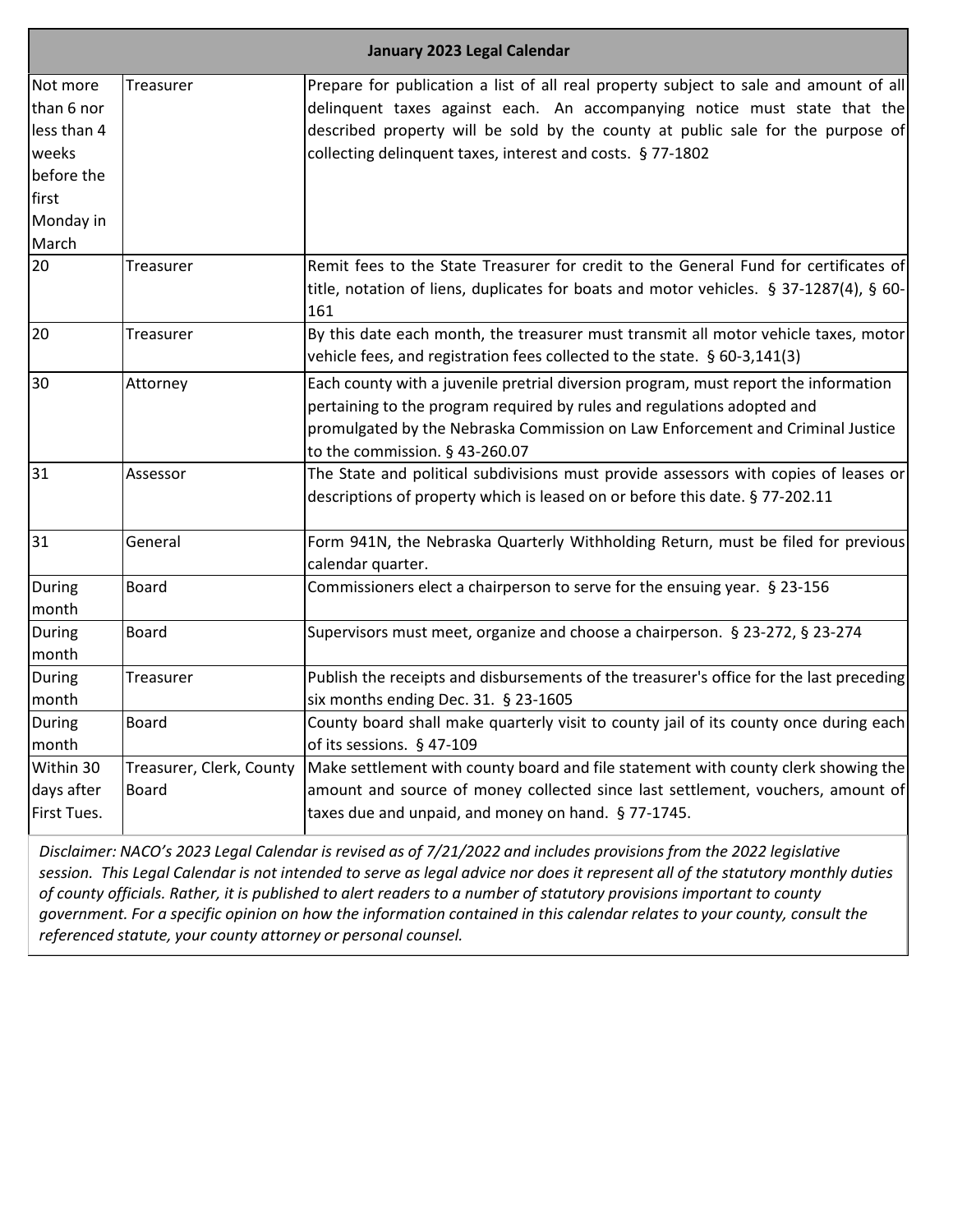| February 2023 Legal Calendar |                                                  |                                                                                                                                                                                                                                                                                                                                                                                                                                        |
|------------------------------|--------------------------------------------------|----------------------------------------------------------------------------------------------------------------------------------------------------------------------------------------------------------------------------------------------------------------------------------------------------------------------------------------------------------------------------------------------------------------------------------------|
| $\mathbf{1}$                 | Clerk                                            | Report list of county officers to the Secretary of State. § 23-1306                                                                                                                                                                                                                                                                                                                                                                    |
| $\overline{1}$               | Assessor                                         | Last date for owners, lessees and/or managers of any aircraft hangars or land upon<br>which aircraft are parked to report such aircraft in the county as of January 1. § 77-<br>1250.02                                                                                                                                                                                                                                                |
| $\mathbf{1}$                 | Assessor                                         | County assessor issues notice of approval or denial of applicants of the beginning<br>farmer exemption (Form 1027). §77-5209.02                                                                                                                                                                                                                                                                                                        |
| $\mathbf{1}$                 | Assessor in counties of<br>at least 150,000      | For counties with a population of at least 150,000, deadline for property owners to<br>notify the county assessor of their intent to meet in person with the assessor's office<br>regarding the assessed value for the current year. § 77-1311                                                                                                                                                                                         |
| $1$ -Jun-01                  | County Board of<br><b>Equalization, Assessor</b> | Between February 1 and June 1, the county board of equalization must grant or<br>withhold tax exemptions requested for real or tangible personal property. § 77-<br>202.02                                                                                                                                                                                                                                                             |
| $1$ -Jun-30                  | Assessor                                         | First date for homestead application. § 77-3512, § 77-3513, § 77-3514                                                                                                                                                                                                                                                                                                                                                                  |
| <b>First Week</b>            | Treasurer                                        | Publish once a week in a legal newspaper, for three consecutive weeks prior to the<br>date of delinquent tax sale, a list of real property subject to sale. In counties of more<br>than 250,000 inhabitants, publish in a daily legal newspaper. Also post a copy of such<br>notice in the treasurer's office and send an electronic copy of the list of real property<br>subject to sale to the Property Tax Administrator. § 77-1804 |
| 5                            | Clerk                                            | Return to the Department of Health and Human Services a statement of all marriages<br>recorded during the preceding month. If no marriages were performed in the county<br>during the preceding month, a card furnished by the department indicating such<br>information shall be submitted by this date. § 71-614                                                                                                                     |
| 5                            | Clerk of the District<br>Court                   | Report to the Department of Health and Human Services a statement of all<br>annulments or dissolutions of marriage granted in the court of which he or she is clerk<br>during the preceding month. § 71-615                                                                                                                                                                                                                            |
| 15                           | Treasurer                                        | The fees imposed on rental companies for the business of renting private passenger<br>motor vehicles during the preceding calendar year, to the extent the fees exceed the<br>motor vehicle taxes and fees imposed and paid in Nebraska upon the vehicles for the<br>preceding calendar year, are due and payable to the county treasurer where the<br>transactions occurred. § 77-4501(2)                                             |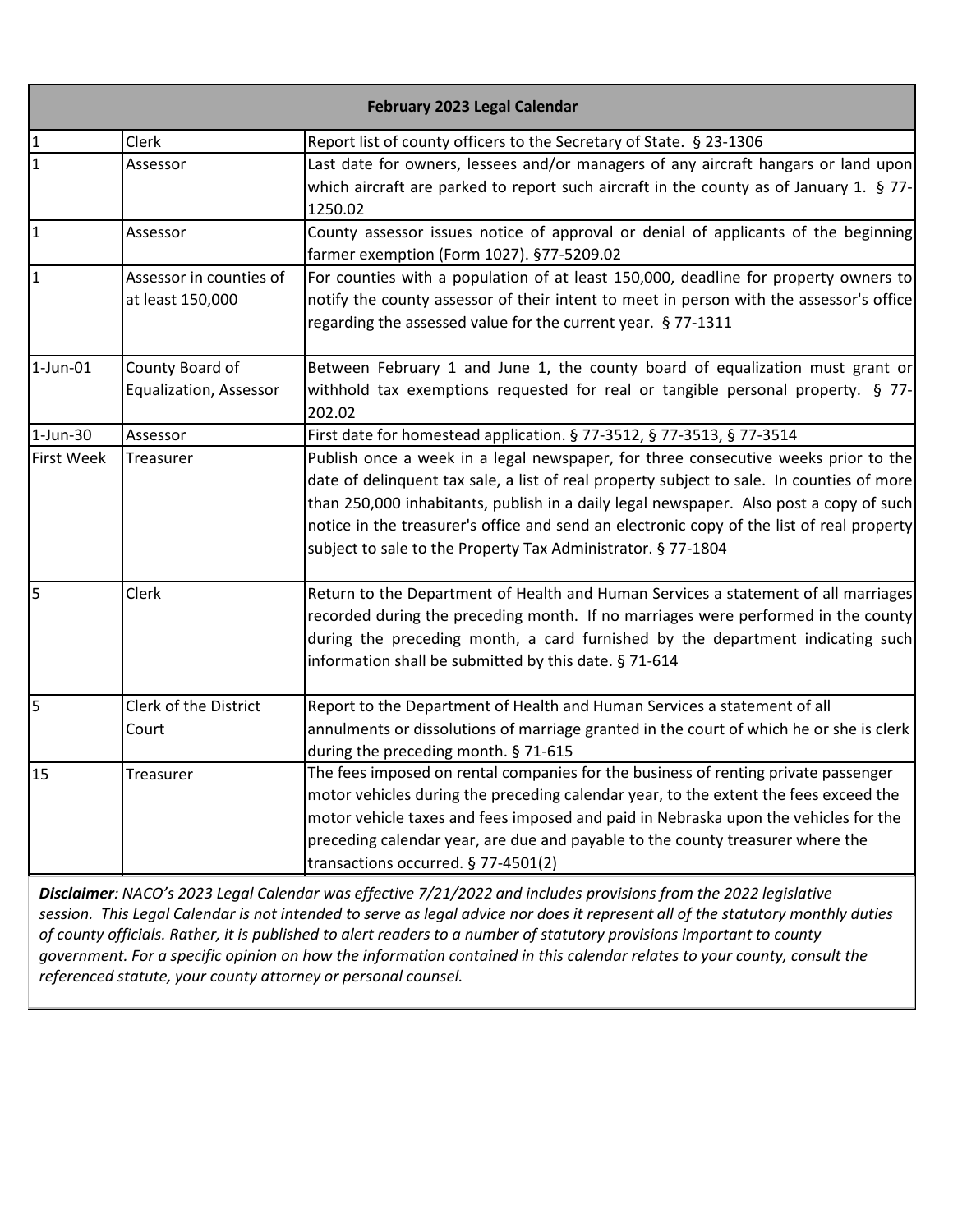|                                                                  | February 2023 Legal Calendar   |                                                                                                                                                                                                                                                                                                                                                                                                                                                                                                                                                              |  |
|------------------------------------------------------------------|--------------------------------|--------------------------------------------------------------------------------------------------------------------------------------------------------------------------------------------------------------------------------------------------------------------------------------------------------------------------------------------------------------------------------------------------------------------------------------------------------------------------------------------------------------------------------------------------------------|--|
| 15                                                               | Clerk of the District<br>Court | Make a report to the county board, under oath, showing the different items of such<br>fees, revenue, perquisites, or receipts received, from whom, at what time, and for<br>what service, and the total amount received by such officer since the last report, and<br>also the amount received for the current year. Account for and pay any fees, revenue,<br>perquisites, or receipts not later than the fifteenth day of the month following the<br>calendar month in which such fees, revenue, perquisites, or receipts were received. $\S$<br>33-106.02 |  |
| 20                                                               | Treasurer                      | Remit fees to the State Treasurer for credit to the General Fund for certificates of title,<br>notation of liens, duplicates for boats and motor vehicles. § 37-1287, § 60-161                                                                                                                                                                                                                                                                                                                                                                               |  |
| 20                                                               | Treasurer                      | By this date each month, the treasurer must transmit all motor vehicle taxes, motor<br>vehicle fees, and registration fees collected to the state. § 60-3,141(3)                                                                                                                                                                                                                                                                                                                                                                                             |  |
| 28                                                               | General                        | Owner of land or owner of improvements seeking separate taxation of real property<br>improvements may file the Improvements on Leased Land Assessment Application,<br>Form 402, with the county assessor. 77-1376.                                                                                                                                                                                                                                                                                                                                           |  |
| During<br>Month                                                  | Assessor                       | Property Tax Administrator holds examination of applicants for certification. § 77-421                                                                                                                                                                                                                                                                                                                                                                                                                                                                       |  |
| 4 to 6 weeks Treasurer<br>prior to the<br>First Mon. in<br>March |                                | Make out a list of all real property subject to sale and the amount of delinquent taxes<br>against each item. § 77-1802                                                                                                                                                                                                                                                                                                                                                                                                                                      |  |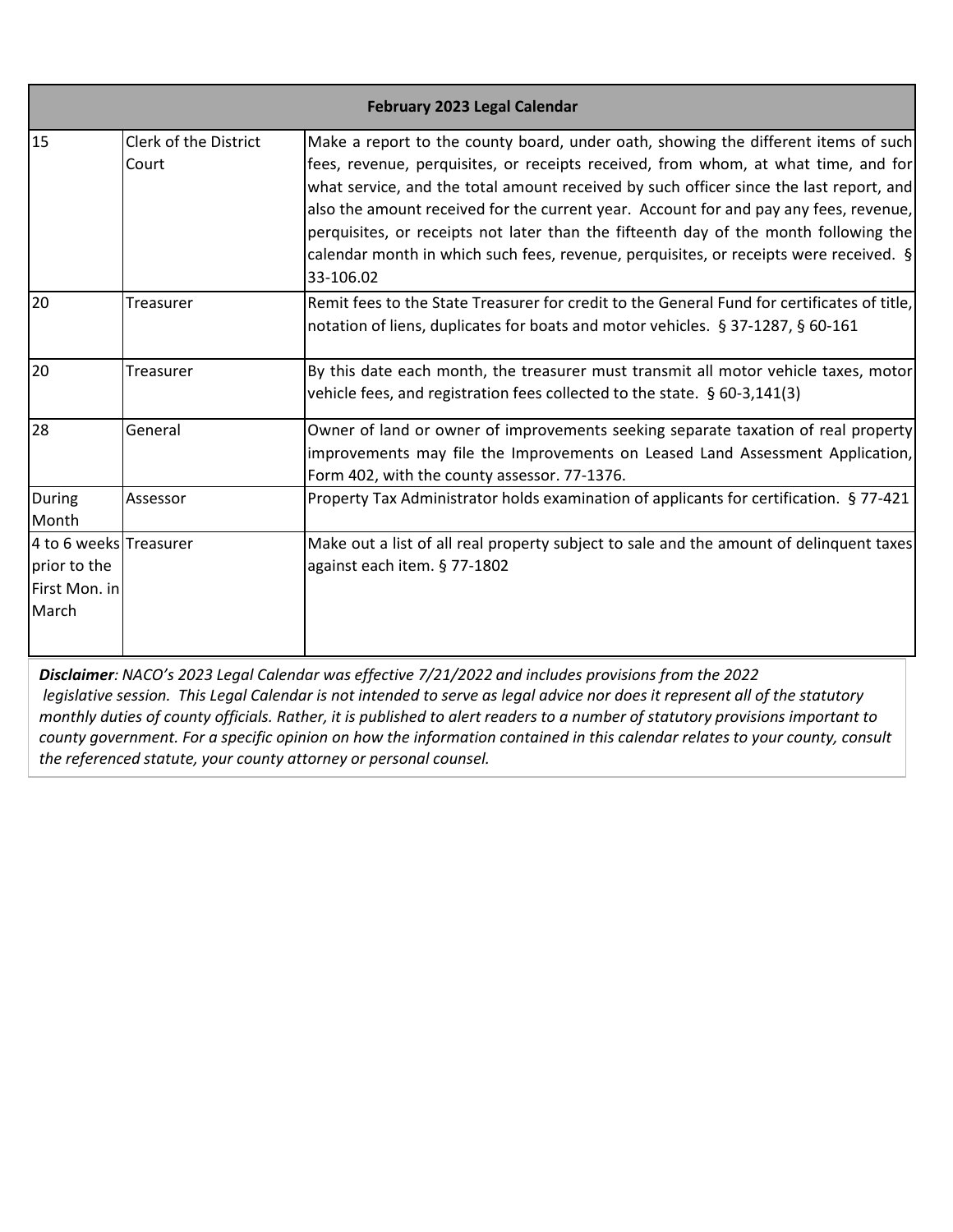| March 2023 Legal Calendar |                                  |                                                                                                                                                                                                                                                                                                                                                                                                                                                                                                                                                           |
|---------------------------|----------------------------------|-----------------------------------------------------------------------------------------------------------------------------------------------------------------------------------------------------------------------------------------------------------------------------------------------------------------------------------------------------------------------------------------------------------------------------------------------------------------------------------------------------------------------------------------------------------|
| $\mathbf{1}$              | Assessor                         | On or before this date, following any construction thereof or any change in the<br>improvements made on or before January 1, the owner of the improvements must<br>file with the county assessor an assessment application on a form prescribed by the<br>Tax Commissioner. § 77-1374                                                                                                                                                                                                                                                                     |
| $\overline{1}$            | Assessor                         | By this date, improvements on leased land list must be filed with the county assessor<br>and assessor must send notification of government subdivisions of intent to tax<br>property not used for a government purpose and not paying an in lieu of tax. § 77-<br>1376, § 77-202.12                                                                                                                                                                                                                                                                       |
| $\vert$ 1                 | Board, Highway<br>Superintendent | By this date, a county highway annual program must be adopted. § 39-1503                                                                                                                                                                                                                                                                                                                                                                                                                                                                                  |
| $\vert$ 1                 | Treasurer, Attorney              | Camper permit annual renewals become delinquent on this date. § 60-1805                                                                                                                                                                                                                                                                                                                                                                                                                                                                                   |
| $\mathbf{1}$              | Treasurer                        | Registration deadline for expired motorboat certificates. § 37-1226                                                                                                                                                                                                                                                                                                                                                                                                                                                                                       |
| $\mathbf{1}$              | <b>Emergency Managers</b>        | Local emergency planning committee must review and update emergency plan as<br>needed each year. § 81-15,217                                                                                                                                                                                                                                                                                                                                                                                                                                              |
| $\vert$ 1                 | General                          | Elected county officials must file a statement of financial interests with the<br>Accountability and Disclosure Commission. § 49-1493(10)                                                                                                                                                                                                                                                                                                                                                                                                                 |
| First Mon.                | Treasurer                        | Public auction for delinquent taxes against real property is to be held. § 77-1802                                                                                                                                                                                                                                                                                                                                                                                                                                                                        |
| $\overline{5}$            | Clerk                            | Report to the Department of Health and Human Services a statement of all marriages<br>recorded during the preceding month. If no marriages were performed in the county<br>during the preceding month, a card furnished by the department indicating such<br>information shall be submitted by this date. § 71-614                                                                                                                                                                                                                                        |
| 5                         | Clerk of the District<br>Court   | Report to the Department of Health and Human Services a statement of all<br>annulments or dissolutions of marriage granted in the court of which he or she is<br>clerk during the preceding month. § 71-615                                                                                                                                                                                                                                                                                                                                               |
| 15                        | Clerk of the District<br>Court   | Make a report to the county board, under oath, showing the different items of such<br>fees, revenue, perquisites, or receipts received, from whom, at what time, and for<br>what service, and the total amount received by such officer since the last report, and<br>also the amount received for the current year. Account for and pay any fees,<br>revenue, perquisites, or receipts not later than the fifteenth day of the month<br>following the calendar month in which such fees, revenue, perquisites, or receipts<br>were received. § 33-106.02 |
| 19                        | populations under<br>150,000     | Assessor in counties with Assessor must complete assessment of real property and file abstract with Property<br>Tax Administrator. § 77-1301, § 77-1303, § 77-1514                                                                                                                                                                                                                                                                                                                                                                                        |
| 19 to June 1              | populations under<br>150,000     | Assessor in counties with The county assessor shall, after March 19 and on or before June 1, implement<br>adjustments to the real property assessment roll for actions of the Tax Equalization<br>and Review Commission. § 77-1315                                                                                                                                                                                                                                                                                                                        |
|                           |                                  | Disclaimer: NACO's 2023 Legal Calendar was effective 7/21/2022 and includes provisions from the 2022 legislative<br>session. This Legal Calendar is not intended to serve as legal advice nor does it represent all of the statutory monthly duties                                                                                                                                                                                                                                                                                                       |

*of county officials. Rather, it is published to alert readers to a number of statutory provisions important to county government. For a specific opinion on how the information contained in this calendar relates to your county, consult the referenced statute, your county attorney or personal counsel.*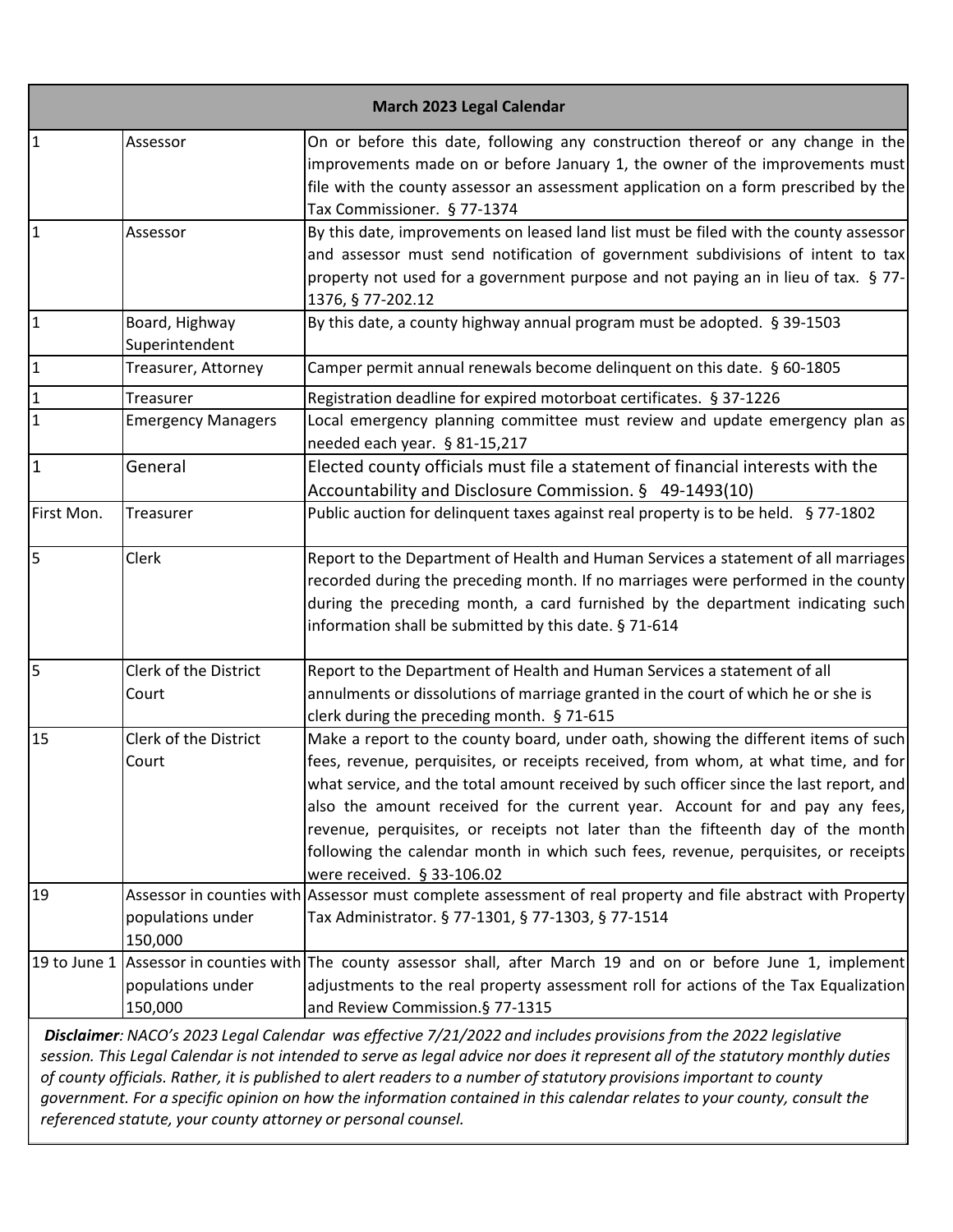|    |                                                                                               | March 2023 Legal Calendar                                                                                                                                                                                                                                                                                                                                                                                                                                                                                                                                                                                                                                                                                                                                                                                                                                                                                                                                                                                                                                                                                                                                        |
|----|-----------------------------------------------------------------------------------------------|------------------------------------------------------------------------------------------------------------------------------------------------------------------------------------------------------------------------------------------------------------------------------------------------------------------------------------------------------------------------------------------------------------------------------------------------------------------------------------------------------------------------------------------------------------------------------------------------------------------------------------------------------------------------------------------------------------------------------------------------------------------------------------------------------------------------------------------------------------------------------------------------------------------------------------------------------------------------------------------------------------------------------------------------------------------------------------------------------------------------------------------------------------------|
| 19 | Assessor, County Board<br>of Equalization in<br>counties with<br>populations under<br>150,000 | It is the duty of the assessor to report to the county board of equalization all real<br>property in his or her county that, for any reason, was omitted from the assessment<br>roll for the current year, after this date or any former year. § 77-1317, § 77-123                                                                                                                                                                                                                                                                                                                                                                                                                                                                                                                                                                                                                                                                                                                                                                                                                                                                                               |
| 19 | Assessor, County Board<br>of Equalization in<br>counties with<br>populations under<br>150,000 | After March of this date and on or before July 25 or on or before August 10 in<br>counties that have adopted a resolution to extend the deadline for hearing protests<br>under section 77-1502, the county assessor shall report to the county board of<br>equalization any overvaluation or undervaluation of any real property. § 77-1315.01                                                                                                                                                                                                                                                                                                                                                                                                                                                                                                                                                                                                                                                                                                                                                                                                                   |
| 19 | populations under<br>150,000                                                                  | Assessor in counties with On or before March 19 of each year, each county assessor shall conduct a systematic<br>inspection and review by class or subclass of a portion of the taxable real property<br>parcels in the county for the purpose of achieving uniform and proportionate<br>valuations and assuring that the real property record data accurately reflects the<br>property, except beginning January 1, 2014, in any county with a population of at<br>least one hundred fifty thousand inhabitants according to the most recent federal<br>decennial census, the inspection and review shall be conducted on or before March<br>25. The county assessor shall adjust the value of all other taxable real property<br>parcels by class or subclass in the county so that the value of all real property is<br>uniform and proportionate. The county assessor shall determine the portion to be<br>inspected and reviewed each year to assure that all parcels of real property in the<br>county have been inspected and reviewed no less frequently than every six years. $\S$<br>77-1311.03 Note: March 19, 2014 completed the first 6-year cycle. |
| 20 | Treasurer                                                                                     | Remit fees to the State Treasurer for credit to the General Fund for certificates of<br>title, notation of liens, duplicates for boats and motor vehicles. § 37-1287, § 60-161                                                                                                                                                                                                                                                                                                                                                                                                                                                                                                                                                                                                                                                                                                                                                                                                                                                                                                                                                                                   |
| 20 | Treasurer                                                                                     | By this date each month, the treasurer must transmit all motor vehicle taxes, motor<br>vehicle fees, and registration fees collected to the state. § 60-3,141(3)                                                                                                                                                                                                                                                                                                                                                                                                                                                                                                                                                                                                                                                                                                                                                                                                                                                                                                                                                                                                 |
| 25 | populations over<br>150,000                                                                   | Assessor in counties with Complete the assessment of real property on or before this date. § 77-1301, § 77-<br>1303, § 77-1514                                                                                                                                                                                                                                                                                                                                                                                                                                                                                                                                                                                                                                                                                                                                                                                                                                                                                                                                                                                                                                   |
|    | populations under<br>150,000                                                                  | 25 to June 1 Assessor in counties with The county assessor shall, after March 19 and on or before June 1, implement<br>adjustments to the real property assessment roll for actions of the Tax Equalization<br>and Review Commission. § 77-1315                                                                                                                                                                                                                                                                                                                                                                                                                                                                                                                                                                                                                                                                                                                                                                                                                                                                                                                  |
|    |                                                                                               | Disclaimer: NACO's 2023 Legal Calendar was effective 7/21/2022 and includes provisions from the 2022 legislative<br>coccion. This Logal Calendar is not intended to serve as legal advise nor does it represent all of the statutory monthly duties                                                                                                                                                                                                                                                                                                                                                                                                                                                                                                                                                                                                                                                                                                                                                                                                                                                                                                              |

*session. This Legal Calendar is not intended to serve as legal advice nor does it represent all of the statutory monthly duties of county officials. Rather, it is published to alert readers to a number of statutory provisions important to county government. For a specific opinion on how the information contained in this calendar relates to your county, consult the referenced statute, your county attorney or personal counsel.*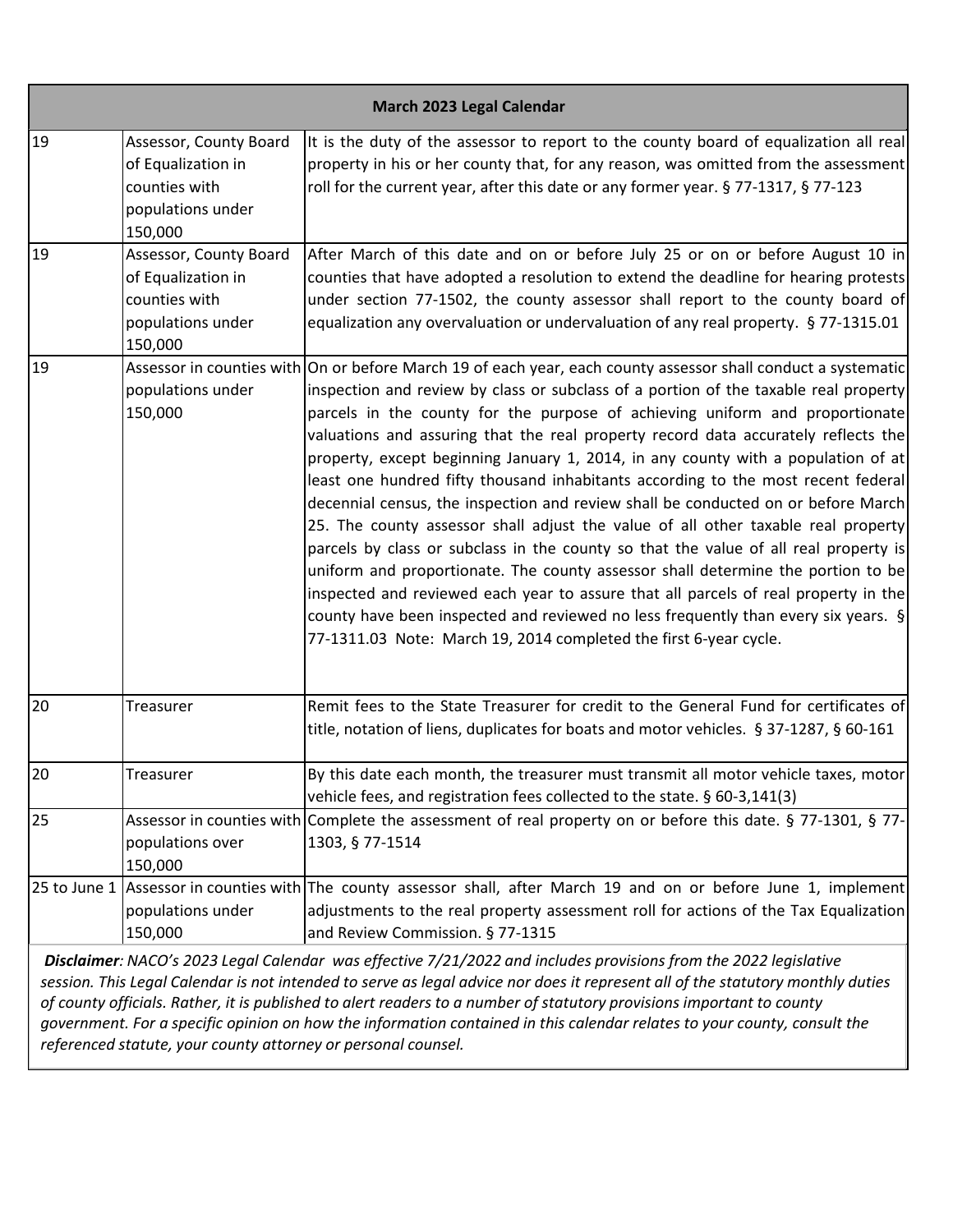|    |                                                                                              | March 2023 Legal Calendar                                                                                                                                                                                                                                                                                                                                                                                                                                                                                                                                                                                                                                                                                                                                                                                                                                                                                                                                                                                                                                                       |
|----|----------------------------------------------------------------------------------------------|---------------------------------------------------------------------------------------------------------------------------------------------------------------------------------------------------------------------------------------------------------------------------------------------------------------------------------------------------------------------------------------------------------------------------------------------------------------------------------------------------------------------------------------------------------------------------------------------------------------------------------------------------------------------------------------------------------------------------------------------------------------------------------------------------------------------------------------------------------------------------------------------------------------------------------------------------------------------------------------------------------------------------------------------------------------------------------|
| 25 | Assessor, County Board<br>of Equalization in<br>counties with<br>populations over<br>150,000 | After March of this date and on or before July 25 or on or before August 10 in<br>counties that have adopted a resolution to extend the deadline for hearing protests<br>under section 77-1502, the county assessor shall report to the county board of<br>equalization any overvaluation or undervaluation of any real property. § 77-1315.01                                                                                                                                                                                                                                                                                                                                                                                                                                                                                                                                                                                                                                                                                                                                  |
| 25 | Assessor, County Board<br>of Equalization in<br>counties with<br>populations over<br>150,000 | It is the duty of the assessor to report to the county board of equalization all real<br>property in his or her county that, for any reason, was omitted from the assessment<br>roll for the current year, after this date or any former year. § 77-1317, § 77-123                                                                                                                                                                                                                                                                                                                                                                                                                                                                                                                                                                                                                                                                                                                                                                                                              |
| 25 | Assessor, County Board<br>of Equalization in<br>counties with<br>populations over<br>150,000 | On or before March 19 of each year, each county assessor shall conduct a systematic<br>inspection and review by class or subclass of a portion of the taxable real property<br>parcels in the county for the purpose of achieving uniform and proportionate<br>valuations and assuring that the real property record data accurately reflects the<br>property, except beginning January 1, 2014, in any county with a population of at<br>least one hundred fifty thousand inhabitants according to the most recent federal<br>decennial census, the inspection and review shall be conducted on or before March<br>25. The county assessor shall adjust the value of all other taxable real property<br>parcels by class or subclass in the county so that the value of all real property is<br>uniform and proportionate. The county assessor shall determine the portion to be<br>inspected and reviewed each year to assure that all parcels of real property in the<br>county have been inspected and reviewed no less frequently than every six years. $\S$<br>77-1311.03 |

*session. This Legal Calendar is not intended to serve as legal advice nor does it represent all of the statutory monthly duties of county officials. Rather, it is published to alert readers to a number of statutory provisions important to county government. For a specific opinion on how the information contained in this calendar relates to your county, consult the referenced statute, your county attorney or personal counsel.*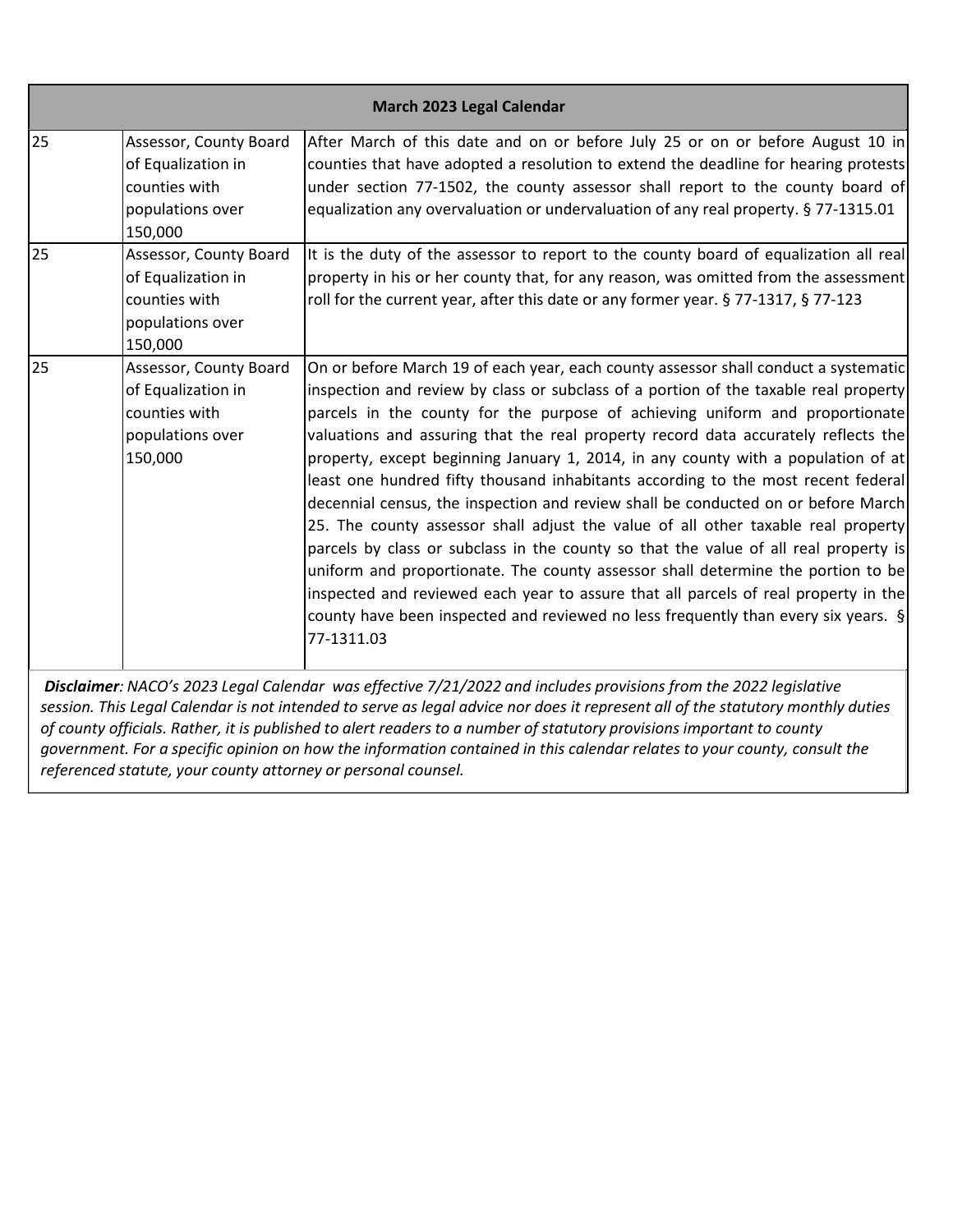| April 2023 Legal Calendar |                                                   |                                                                                                                                                                                                                                                                                                                                                                                                                                                                                  |
|---------------------------|---------------------------------------------------|----------------------------------------------------------------------------------------------------------------------------------------------------------------------------------------------------------------------------------------------------------------------------------------------------------------------------------------------------------------------------------------------------------------------------------------------------------------------------------|
| $\overline{1}$            | Assessor                                          | Applications for mobile home exemptions for disabled or blind honorably<br>discharged veterans to be filed by this date. § 77-202.24, § 77-202.25                                                                                                                                                                                                                                                                                                                                |
| $\overline{1}$            | Assessor                                          | Mail a notice on or before April 1 to claimants who are the owners of a<br>homestead which has been granted an exemption under sections 77-3507 to<br>77-3509, except subdivision (1)(b)(i) of section 77-3508, in the preceding year<br>unless the claimant has already filed the certification for the current year or<br>the county assessor has reason to believe there has been a change of<br>circumstances so that the claimant no longer qualifies. § 77-3513, § 77-3514 |
| $\mathbf{1}$              | Assessor in counties<br>with more than<br>100,000 | Deadline for claimant to file a Physician's Certification for Late Homestead<br>Exemption Filing, Form 458L. §§ 77-3412, § 77-3513, § 77-3514.01                                                                                                                                                                                                                                                                                                                                 |
| $\overline{1}$            | Treasurer                                         | In counties having a population of 100,000 or more, the first half of all general<br>real property taxes becomes delinquent. § 77-204                                                                                                                                                                                                                                                                                                                                            |
| First<br>Tuesday          | County Board, Sheriff,<br>Treasurer               | Make a report to the county board describing fees, fee totals and activities<br>since the last report, and the amount collected for the current year. Pay all<br>fees earned to the county treasurer who shall credit the fees to the general<br>fund of the county. $\S$ 33-117(3)                                                                                                                                                                                              |
| First<br>Tuesday          | Clerk of the District<br>Court, County Board      | Quarterly remittance to state treasurer of money other than witness fees,<br>fines, penalties, forfeitures and license fees in the possession of the clerk of<br>the district court which remain after three years. 24-345 Witness fees which<br>remain for six months are reported to the county board, and after an<br>additional six months are paid over to the county treasurer for credit to the<br>common school fund. § 33-140, § 33-140.02                              |
| 5                         | Clerk                                             | Return to the Department of Health and Human Services a statement of all<br>marriages recorded during the preceding month. If no marriages were<br>performed in the county during the preceding month, a card furnished by the<br>department indicating such information shall be submitted by this date. § 71-<br>614                                                                                                                                                           |
| $\overline{5}$            | Clerk of the District<br>Court                    | Report to the Department of Health and Human Services a statement of all<br>annulments or dissolutions of marriage granted in the court of which he or<br>she is clerk during the preceding month. § 71-615                                                                                                                                                                                                                                                                      |
| First<br>Monday           | Treasurer, Clerk                                  | After the sale of real property, the treasurer must file a duly certified return<br>with the county clerk. § 77-1813                                                                                                                                                                                                                                                                                                                                                             |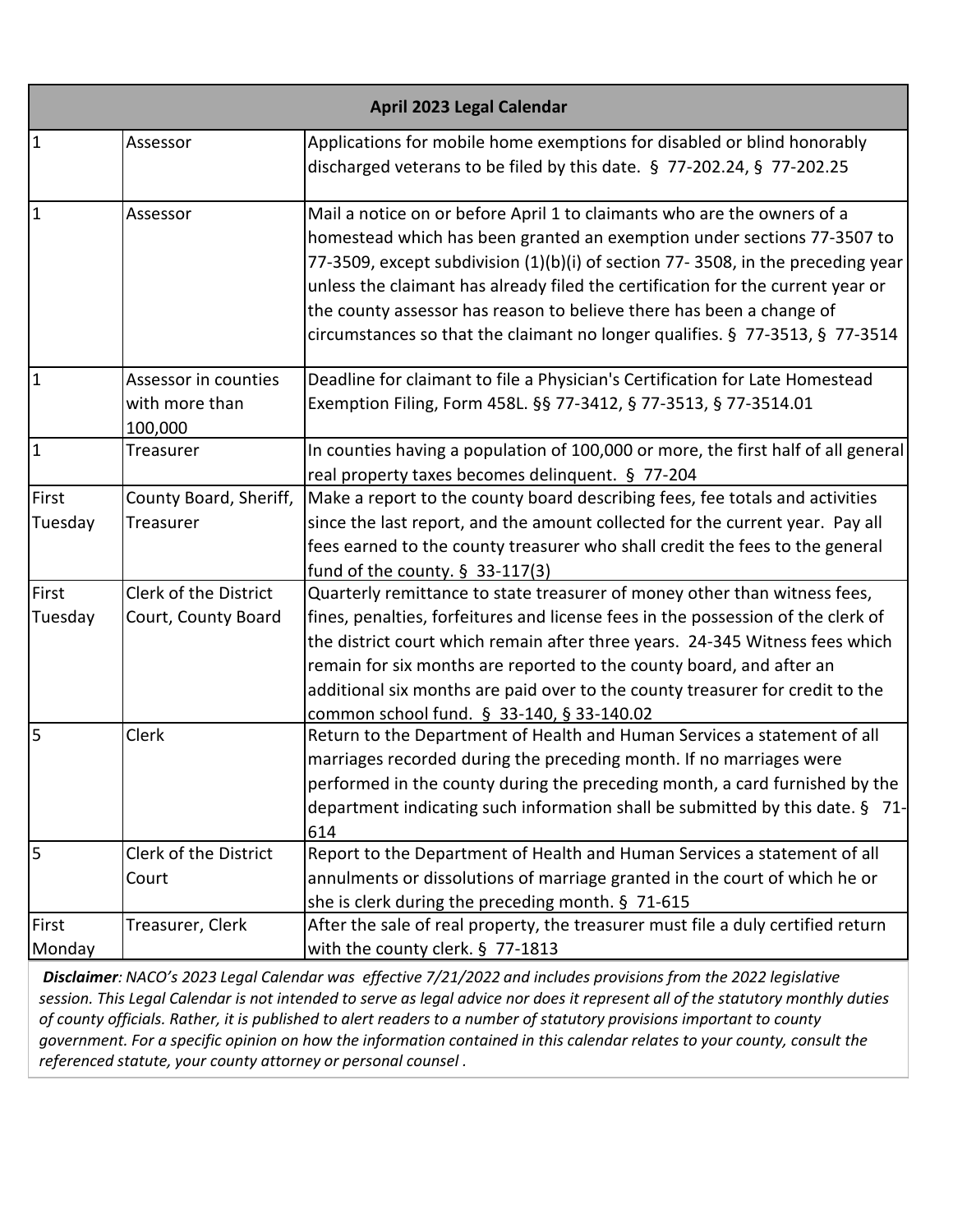| April 2023 Legal Calendar |                              |                                                                                    |
|---------------------------|------------------------------|------------------------------------------------------------------------------------|
| 15                        | <b>Clerk of the District</b> | Make a report to the county board, under oath, showing the different items         |
|                           | Court                        | of such fees, revenue, perquisites, or receipts received, from whom, at what       |
|                           |                              | time, and for what service, and the total amount received by such officer          |
|                           |                              | since the last report, and also the amount received for the current year. § 33-    |
|                           |                              | 106.02                                                                             |
| 20                        | Treasurer                    | Remit fees to the State Treasurer for credit to the General Fund for               |
|                           |                              | certificates of title, notation of liens, duplicates for boats and motor vehicles. |
|                           |                              | $\S$ 37-1287 §, 60-161                                                             |
| 20                        | Treasurer                    | By this date each month, the treasurer must transmit all motor vehicle taxes,      |
|                           |                              | motor vehicle fees, and registration fees collected to the state. § 60-3,141(3)    |
| During                    | <b>County Board</b>          | County board shall make quarterly visit to county jail of its county once during   |
| Month                     |                              | each of its sessions. § 47-109                                                     |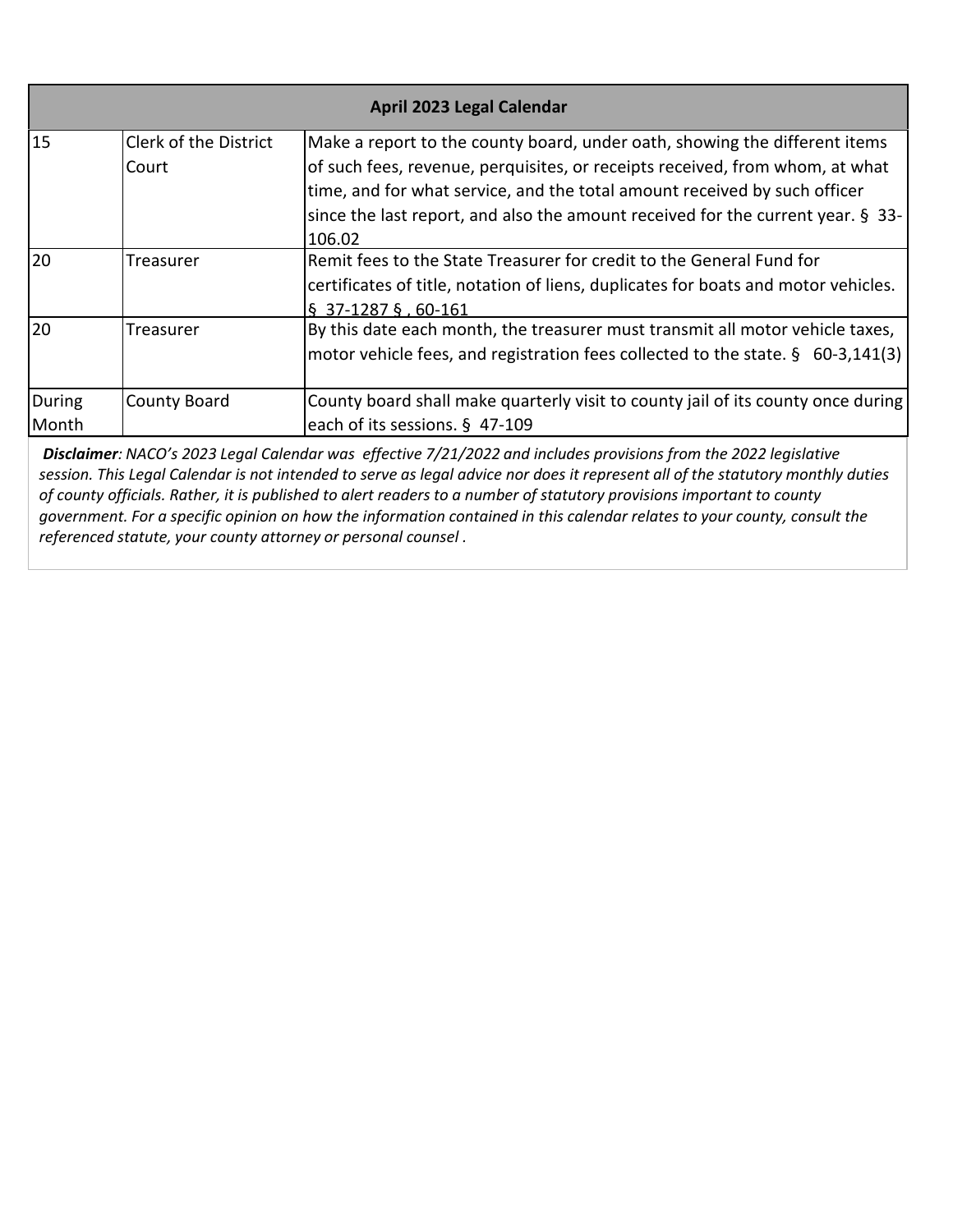| May 2023 Legal Calendar |                                                        |                                                                                                                                                                                                                                                                                                                                                                                                                                                                                                                                                              |
|-------------------------|--------------------------------------------------------|--------------------------------------------------------------------------------------------------------------------------------------------------------------------------------------------------------------------------------------------------------------------------------------------------------------------------------------------------------------------------------------------------------------------------------------------------------------------------------------------------------------------------------------------------------------|
| $\overline{1}$          | Treasurer                                              | In counties having a population of 100,000 or less, the first half of all general real<br>property taxes becomes delinquent. § 77-204                                                                                                                                                                                                                                                                                                                                                                                                                        |
| $\vert$ 1               | <b>Weed Board</b>                                      | Publish general notices for control of noxious weeds in one or more newspapers of<br>general circulation throughout the weed authority's jurisdiction on or before this<br>date. § 2-955                                                                                                                                                                                                                                                                                                                                                                     |
| $\vert$ 1               | Assessor                                               | Last day for individuals to file tangible personal property tax returns. § 77-1229                                                                                                                                                                                                                                                                                                                                                                                                                                                                           |
| $\vert$ 1               | Assessor                                               | Copies of forms for a Claim for Person Property Exemption and supporting schedules,<br>Form 775P and/or Form 312P, must be filed with the assessor in which the project is<br>located. § 77-4105 (2)                                                                                                                                                                                                                                                                                                                                                         |
| $\vert$ 1               | County Board of<br>Equalization                        | Board must issue its decision on public purpose protests by this date. § 77-202.12                                                                                                                                                                                                                                                                                                                                                                                                                                                                           |
| 5                       | Clerk                                                  | Return to the Department of Health and Human Services a statement of all marriages<br>recorded during the preceding month. § 71-614                                                                                                                                                                                                                                                                                                                                                                                                                          |
| $\overline{5}$          | Clerk of the District<br>Court                         | Report to the Department of Health and Human Services a statement of all<br>annulments or dissolutions of marriage granted in the court of which he or she is<br>clerk during the preceding month. § 71-615                                                                                                                                                                                                                                                                                                                                                  |
| 15                      | <b>County Board</b><br>Chairperson, Clerk,<br>Assessor | On or before this date, the Tax Equalization and Review Commission is to send the<br>assessor, clerk, and county board an order specifying the percentage increase or<br>decrease and the class or subclass of property affected. §77-5028                                                                                                                                                                                                                                                                                                                   |
| 15                      | County Board of<br>Equalization, Assessor              | Last day for the Tax Equalization and Review Commission to adjust the valuation of a<br>class or subclass of real property. §77-5028                                                                                                                                                                                                                                                                                                                                                                                                                         |
| 15                      | Clerk of the District<br>Court                         | Make a report to the county board, under oath, showing the different items of such<br>fees, revenue, perquisites, or receipts received, from whom, at what time, and for<br>what service, and the total amount received by such officer since the last report, and<br>also the amount received for the current year. Account for and pay any fees,<br>revenue, perquisites, or receipts not later than the fifteenth day of the month<br>following the calendar month in which such fees, revenue, perquisites, or receipts<br>were received. § 33-106.02(2) |
| 15                      | Clerk/Register of Deeds,<br>Treasurer                  | Each county clerk or register of deeds shall, not later than the fifteenth day of the<br>month following the calendar month in which fees are received, pay over to the<br>county treasurer all fees received and take the receipt of the county treasurer. § 33-<br>130                                                                                                                                                                                                                                                                                     |
| 20                      | Treasurer                                              | Remit fees to the State Treasurer for credit to the General Fund for certificates of<br>title, notation of liens, duplicates for boats and motor vehicles. § 37-1287, § 60-161                                                                                                                                                                                                                                                                                                                                                                               |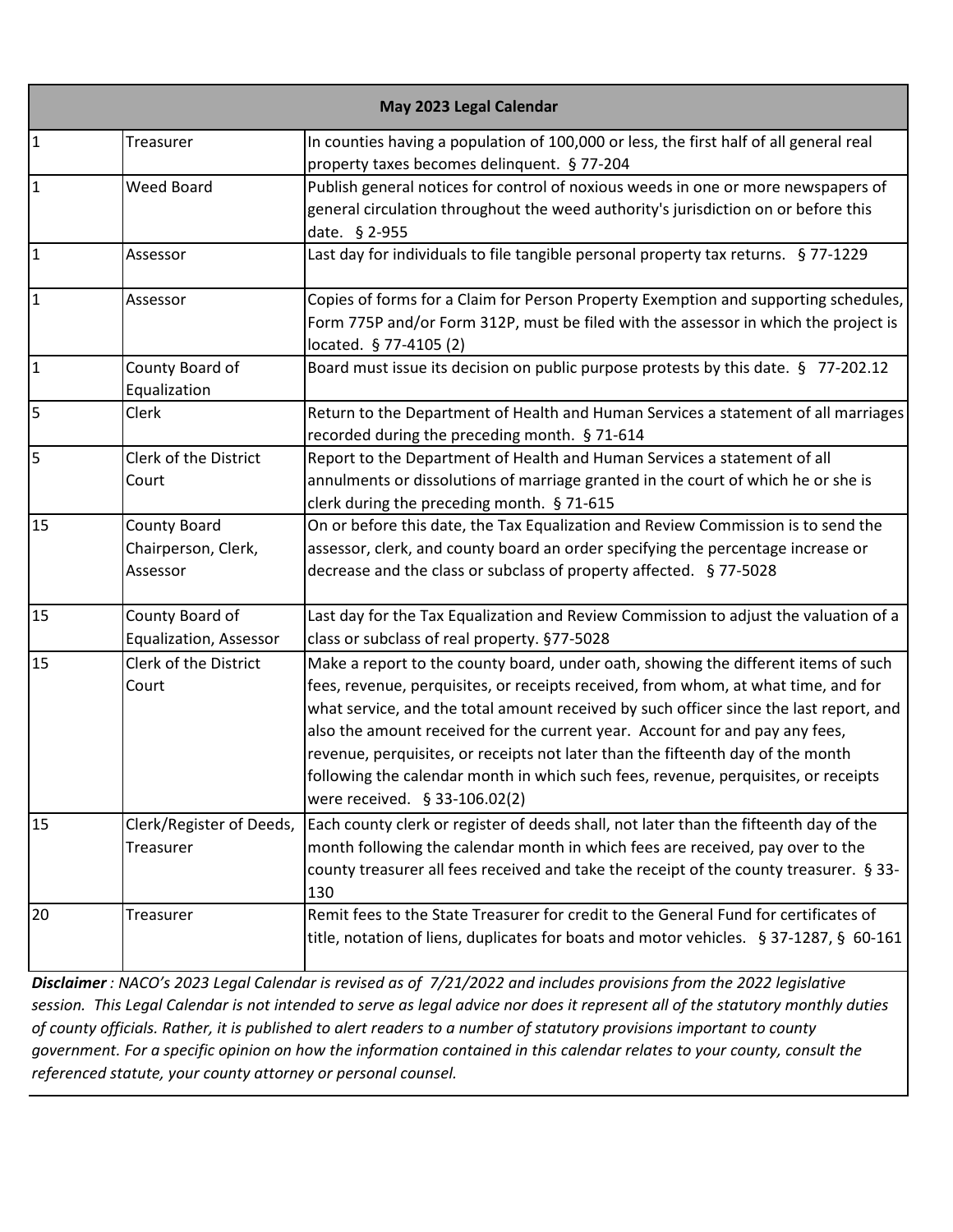| May 2023 Legal Calendar |                        |                                                                                                                                                                                                                                                                                                                                                                                             |
|-------------------------|------------------------|---------------------------------------------------------------------------------------------------------------------------------------------------------------------------------------------------------------------------------------------------------------------------------------------------------------------------------------------------------------------------------------------|
| 20                      | Treasurer              | By this date each month, the treasurer must transmit all motor vehicle taxes, motor<br>vehicle fees, and registration fees collected to the state. $\frac{6}{9}$ 60-3,141(3)                                                                                                                                                                                                                |
| 30                      | Assessor, Treasurer    | Deadline for county treasurer and county assessor to file an Amended Homestead<br>Summary Certificate, Form 458X, with the Tax Commissioner for tax loss in the<br>previous year to have the final one-sixth reimbursement payment adjusted. Note:<br>Form 458X may be filed to reflect changes based on income anytime up to three<br>years after the exemption year. § 77-3523, § 77-3517 |
| 31                      | <b>County Official</b> | School system or county official may request corrections to school adjusted valuation<br>due to tax list corrections of the prior assessment year. § 79-1016                                                                                                                                                                                                                                |
| During<br><b>Month</b>  | Assessor               | Property Tax Administrator shall hold an examination. § 77-421                                                                                                                                                                                                                                                                                                                              |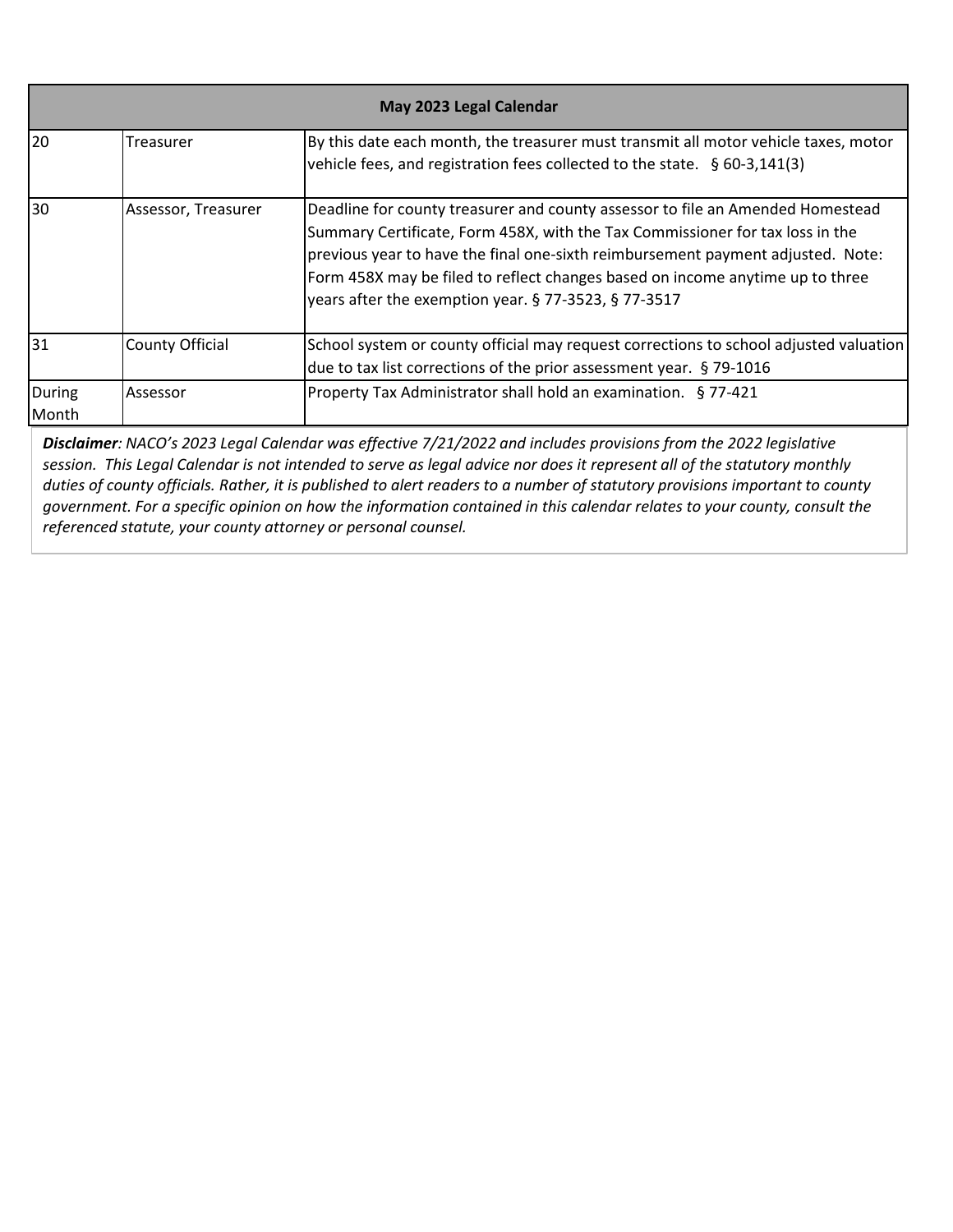|                            | June 2023 Legal Calendar                              |                                                                                                                                                                                                                                                                                                                                                                                                                                                                                                                                                                                            |  |
|----------------------------|-------------------------------------------------------|--------------------------------------------------------------------------------------------------------------------------------------------------------------------------------------------------------------------------------------------------------------------------------------------------------------------------------------------------------------------------------------------------------------------------------------------------------------------------------------------------------------------------------------------------------------------------------------------|--|
| On or<br>before the<br>1st | County Board of<br>Equalization                       | The decision of the county board of equalization's on public property may be<br>appealed to the Tax Equalization and Review Commission on or before June 1. The<br>Tax Commissioner in his or her discretion may intervene in an appeal pursuant to this<br>section within thirty days after notice by the Tax Equalization and Review<br>Commission that an appeal has been filed pursuant to this section. § 77-202.12                                                                                                                                                                   |  |
| Feb. 1 to<br>June 1        | County Board of<br>Equalization, Assessor,<br>Clerk   | Between these dates and after a hearing on ten days' notice to the applicant and the<br>publication of notice, the county board of equalization shall grant or withhold tax<br>exemption for real property or tangible personal property. § 77-202.02 Notice of a<br>county board of equalization's decision granting or denying an application for<br>exemption from taxation for real or tangible personal property must be mailed or<br>delivered to the applicant and the county assessor by the county clerk within seven<br>days after the date of the board's decision. § 77-202.04 |  |
| June 1                     | March 19 to County Board of<br>Equalization, Assessor | Between these dates, the assessor is to implement adjustments to the real property<br>assessment roll for actions of the TERC. § 77-1315(1)                                                                                                                                                                                                                                                                                                                                                                                                                                                |  |
| I1                         | Assessor                                              | On or before this date, the county assessor must notify the owner of record as of<br>May 20 every item of real property which has been assessed a value different than<br>the previous year and give notice to parties of findings pertaining to improvements<br>on leased lands. § 77-1315, § 77-1375                                                                                                                                                                                                                                                                                     |  |
| On or<br>before the<br>1st | Assessor                                              | Certify completion of real property assessment roll and publish in newspaper. § 77-<br>1315(3)                                                                                                                                                                                                                                                                                                                                                                                                                                                                                             |  |
| 1                          | Weed Control, County<br><b>Board</b>                  | No later than this date, the county weed control authority shall prepare all<br>information required in the preparation of the budget and transmit it to the county<br>board. § 2-958                                                                                                                                                                                                                                                                                                                                                                                                      |  |
| 1 to July 25               | County Board of<br>Equalization                       | Between these dates, the county board of equalization must meet for the purpose of<br>reviewing and deciding property tax protests and may meet to correct assessment of<br>undervalued or overvalued property. The county board in a county with a population<br>of more than 100,000 inhabitants based upon the most recent federal decennial<br>census may adopt a resolution to extend the deadline for hearing protests from July<br>25 to August 10. § 77-1502, § 77-1504                                                                                                            |  |
| 5                          | Assessor                                              | On or before this date, the county abstract of assessment is to be recertified to the<br>Property Tax Administrator after adjustment by the TERC. § 77-5029                                                                                                                                                                                                                                                                                                                                                                                                                                |  |
| 5                          | Clerk                                                 | Return to the Department of Health and Human Services a statement of all marriages<br>recorded during the preceding month. § 71-614                                                                                                                                                                                                                                                                                                                                                                                                                                                        |  |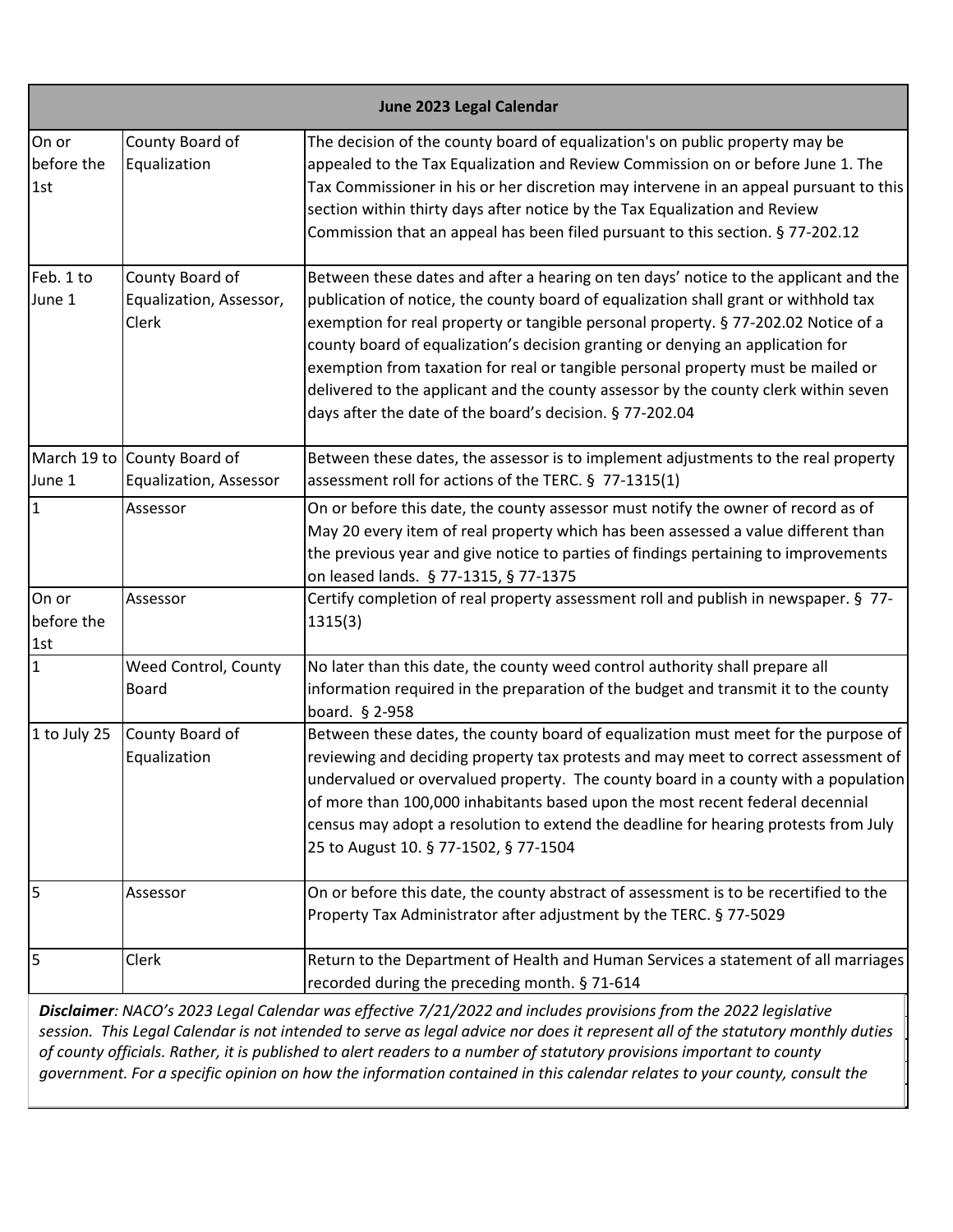|                 |                                             | June 2023 Legal Calendar                                                                                                                                                                                                                                                                                                            |
|-----------------|---------------------------------------------|-------------------------------------------------------------------------------------------------------------------------------------------------------------------------------------------------------------------------------------------------------------------------------------------------------------------------------------|
| 5               | Clerk of the District<br>Court              | Report to the Department of Health and Human Services a statement of all<br>annulments or dissolutions of marriage granted in the court of which he or she is                                                                                                                                                                       |
|                 |                                             | clerk during the preceding month. § 71-615                                                                                                                                                                                                                                                                                          |
| 6               | Assessor, County Board                      | Assessment and sales ratio statistics are to be posted in the assessor's office and<br>mailed to the media. § 77-1315(4)                                                                                                                                                                                                            |
|                 | 2nd Monday County Board                     | In some circumstances, museum boards are to make a report to the county board on<br>the condition of its trust. § 51-509                                                                                                                                                                                                            |
| 15              | Clerk of the District<br>Court              | Make a report to the county board, under oath, showing the different items of such<br>fees, revenue, perquisites, or receipts received, from whom, at what time, and for<br>what service, and the total amount received by such officer since the last report, and<br>also the amount received for the current year. § 33-106.02(2) |
| 15              | Assessor                                    | The county assessor shall, on or before June 15 each year, prepare a plan of<br>assessment which shall describe the assessment actions the county assessor plans to<br>make for the next assessment year and two years thereafter. § 77-1311.02                                                                                     |
| 15              | Clerk/Register of Deeds,<br>Treasurer       | Each county clerk or register of deeds shall, not later than the fifteenth day of the<br>month following the calendar month in which fees are received, pay over to the<br>county treasurer all fees received and take the receipt of the county treasurer. § 33-<br>130                                                            |
| 15              | Clerk                                       | Certify to the county treasurer the total amount of unpaid claims of the county. § 23-<br>1302(4)                                                                                                                                                                                                                                   |
| 20              | Treasurer                                   | Remit fees to the State Treasurer for credit to the General Fund for certificates of<br>title, notation of liens, duplicates for boats and motor vehicles. § 37-1287, § 60-161                                                                                                                                                      |
| 20              | Treasurer                                   | By this date each month, the treasurer must transmit all motor vehicle taxes, motor<br>vehicle fees, and registration fees collected to the state. § 60-3,141(3)                                                                                                                                                                    |
| 30              | Assessor                                    | Homestead application period ends. § 77-3512 Last day for filing of real property<br>protests. Last date for tax exemption applications by agricultural and horticultural<br>societies and educational, religious, charitable, cemetery organizations or veterans.<br>§ 77-1502, § 77-202.01(2), § 77-202.03(2), § 77-3528          |
| 30              | Assessor                                    | Special value (greenbelt) application deadline. § 77-1344, § 77-1345                                                                                                                                                                                                                                                                |
| During<br>Month | County Board, Veterans<br>Service Committee | As terms expire, members of the county veterans service committee are appointed<br>for five-year terms. $§$ 80-101(2)                                                                                                                                                                                                               |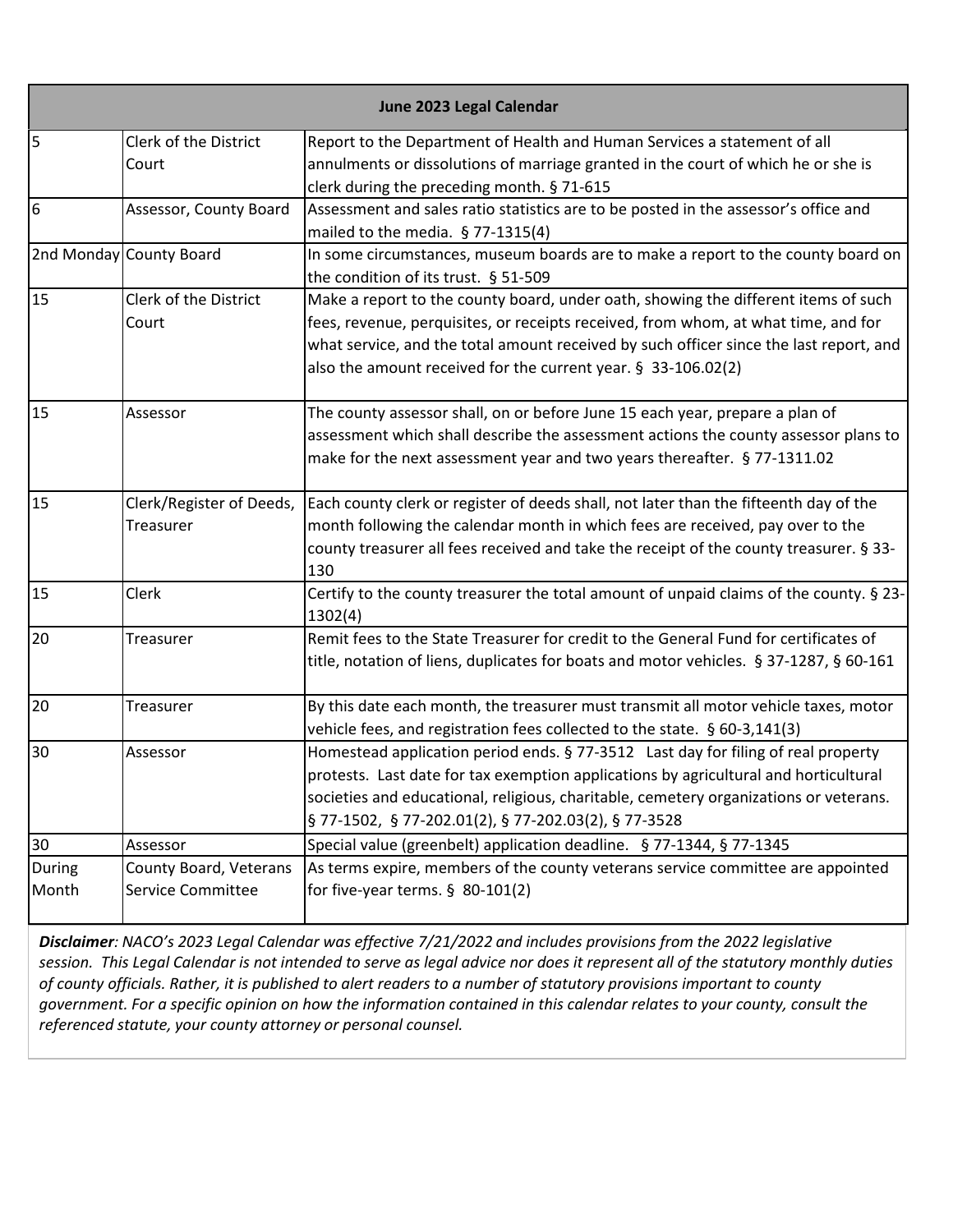|                  | <b>July 2023 Legal Calendar</b>                            |                                                                                                                                                                                                                                                                                                                                                                                                                                                                                                                                                                                                                                                                    |  |
|------------------|------------------------------------------------------------|--------------------------------------------------------------------------------------------------------------------------------------------------------------------------------------------------------------------------------------------------------------------------------------------------------------------------------------------------------------------------------------------------------------------------------------------------------------------------------------------------------------------------------------------------------------------------------------------------------------------------------------------------------------------|--|
| $\mathbf{1}$     | General, Clerk                                             | Fiscal year begins in counties with less than 200,000 inhabitants. § 23-902<br>All warrants issued during the fiscal year must be numbered consecutively. $\S$ 23-<br>1303                                                                                                                                                                                                                                                                                                                                                                                                                                                                                         |  |
| $\mathbf{1}$     | Clerk, Register of Deeds,<br>Treasurer                     | If a political subdivision annexes property since the last time taxable values were<br>certified, the governing body of such political subdivision shall file and record a<br>certified copy of the annexation ordinance, petition, or resolution in the office of the<br>register of deeds/clerk and the county assessor. § 13-509                                                                                                                                                                                                                                                                                                                                |  |
| $\mathbf{1}$     | Treasurer                                                  | Irrigation district bond interest semiannual payment is due. § 46-196                                                                                                                                                                                                                                                                                                                                                                                                                                                                                                                                                                                              |  |
| $\overline{1}$   | <b>County Board</b>                                        | Before this date, the board of directors of railroad transportation safety districts<br>must transmit a budget request to the county board. § 74-1306                                                                                                                                                                                                                                                                                                                                                                                                                                                                                                              |  |
| $\mathbf{1}$     | Assessor, County Board<br>of Equalization                  | An organization seeking a tax exemption for any real or tangible personal property<br>acquired after January 1 must make an application for exemption by this date.<br>Property that was exempted and continues to be eligible for exemption after<br>acquisition is exempt. The review by the County Board of Equalization must be<br>completed by August 15. § 77-202.03(3)                                                                                                                                                                                                                                                                                      |  |
| $\overline{1}$   | General                                                    | Deadline for rural or suburban fire districts cooperating for state aid eligibility<br>through mutual finance organizations to submit an application to the State Treasurer<br>for funding on forms provided by that office. § 35-1207(1)                                                                                                                                                                                                                                                                                                                                                                                                                          |  |
| First<br>Monday  | Treasurer/County Board                                     | Make settlement with county board and file semi-annual statement with county clerk<br>showing amount and source of money collected since last settlement, vouchers,<br>amount of taxes due and unpaid, and money on hand. During the month, semi-<br>annual statement must be published in a legal newspaper showing the receipts,<br>disbursements and transactions of the treasurer's office for the last preceding six<br>months ending June 30. Counties having more than 250,000 inhabitants must<br>publish receipts and disbursements for preceding six months ending June 30 in a<br>daily newspaper printed in the county. § 23-1605, § 77-1745           |  |
| First<br>Tuesday | County Board, Clerk of<br>the District Court,<br>Treasurer | Money other than witness fees, fines, penalties, and forfeitures which are uncalled<br>for by the parties must be remitted quarterly to the state treasurer following the<br>expiration of a three year period. § 24-345 Clerk of the District Court must file with<br>the county board the names and amounts of witness fees which remain uncalled for<br>a period of six months. Within 20 days after filing of the list, the county board must<br>publish a notice of witness fees uncalled for. Six months later, remaining fees are<br>paid over to the county treasurer and credited to the county common school fund.<br>§ 33-140, § 33-140.01, § 33-140.02 |  |
| First<br>Tuesday | Sheriff                                                    | Make report to county board describing fees, fee totals and activity since last report<br>in April. § 33-117(3)<br>Disclaimer: NACO's 2022 Leagl Calendar was effective 7/21/2022 and includes provisions from the 2022 legislative session. This Leagl                                                                                                                                                                                                                                                                                                                                                                                                            |  |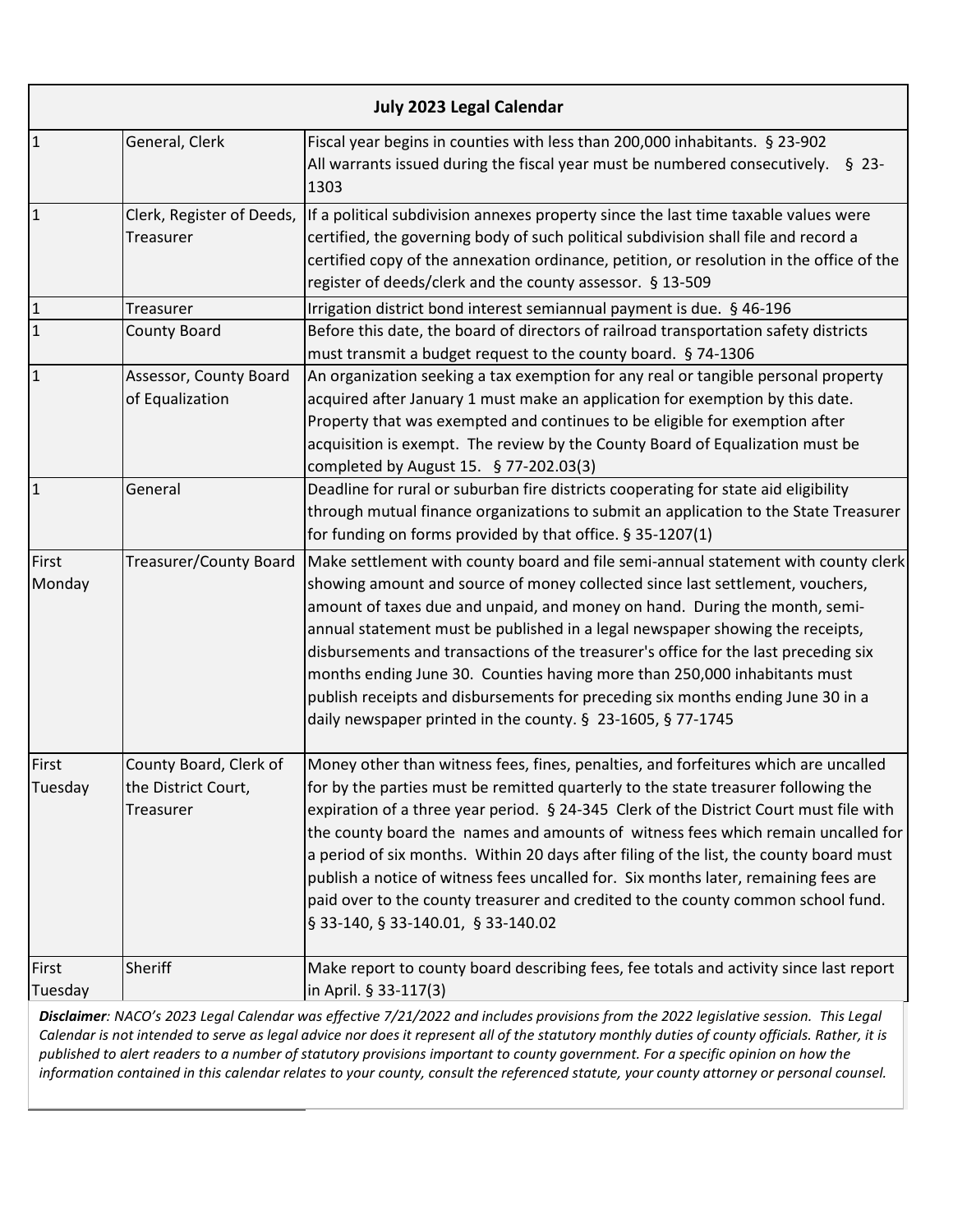|                   |                                                    | July 2023 Legal Calendar                                                                                                                                                                                                                                                                                                                                                                                                                                                                                                                                        |
|-------------------|----------------------------------------------------|-----------------------------------------------------------------------------------------------------------------------------------------------------------------------------------------------------------------------------------------------------------------------------------------------------------------------------------------------------------------------------------------------------------------------------------------------------------------------------------------------------------------------------------------------------------------|
| 5                 | Clerk                                              | Report to the Department of Health and Human Services a statement of all marriages<br>recorded during the preceding month. § 71-614                                                                                                                                                                                                                                                                                                                                                                                                                             |
| 5                 | Clerk of the District<br>Court                     | Report to the Department of Health and Human Services a statement of all<br>annulments or dissolutions of marriage granted in the court of which he or she is<br>clerk during the preceding month. § 71-615                                                                                                                                                                                                                                                                                                                                                     |
| 10-30             | <b>Clerk</b>                                       | Publish notices of Class C liquor license renewals in the designated legal newspaper.<br>§ 53-135.01.                                                                                                                                                                                                                                                                                                                                                                                                                                                           |
| 15 - August<br>15 | County Board                                       | In counties less than 150,000, between these dates each year, the employee job<br>titles and the current annual, monthly, or hourly salaries corresponding to such job<br>titles must be published. Each job title published shall be descriptive and indicate the<br>duties and functions of the position. § 23-122                                                                                                                                                                                                                                            |
| 15                | <b>County Board</b>                                | It is the duty of the landowners in this state to mow all weeds that can be mowed<br>with the ordinary farm mower to the middle of all public roads and drainage ditches<br>running along their lands at least twice each year, namely, before July 15, for the first<br>time and sometime in August for the second time. § 39-1811(1)                                                                                                                                                                                                                          |
|                   |                                                    | Whenever a landowner, referred to in subsections (1) and (3) of this section, neglects<br>to mow the weeds as provided in this section, it is the duty of the county board on<br>complaint of any resident of the county to cause the weeds to be mowed or<br>otherwise destroyed on neglected portions of roads or ditches complained of. § 39-<br>1811(2)                                                                                                                                                                                                     |
| 15                | Clerk of the District<br>Court                     | Make a report to the county board, under oath, showing the different items of such<br>fees, revenue, perquisites, or receipts received, from whom, at what time, and for<br>what service, and the total amount received by such officer since the last report, and<br>also the amount received for the current year. Account for and pay any fees,<br>revenue, perquisites, or receipts not later than the fifteenth day of the month<br>following the calendar month in which such fees, revenue, perquisites, or receipts<br>were received. § 33-106.02       |
| 15                | Assessor                                           | Special valuation (greenbelt) application must be approved or denied. § 77-<br>1345.01(1)                                                                                                                                                                                                                                                                                                                                                                                                                                                                       |
| 15                | County Board, Hospital<br><b>Board of Trustees</b> | After the adoption of the budget statement and on or before July 15 of each year,<br>the board of trustees of such facility shall certify to the county board of the county in<br>which such facility is located the amount of the tax which may be levied under the<br>facility's adopted budget statement to be received from taxation. Such county board<br>may apportion such amount among the counties concerned in proportion to the<br>taxable valuation of all taxable property and shall certify to each county its share of<br>such amount. § 23-3519 |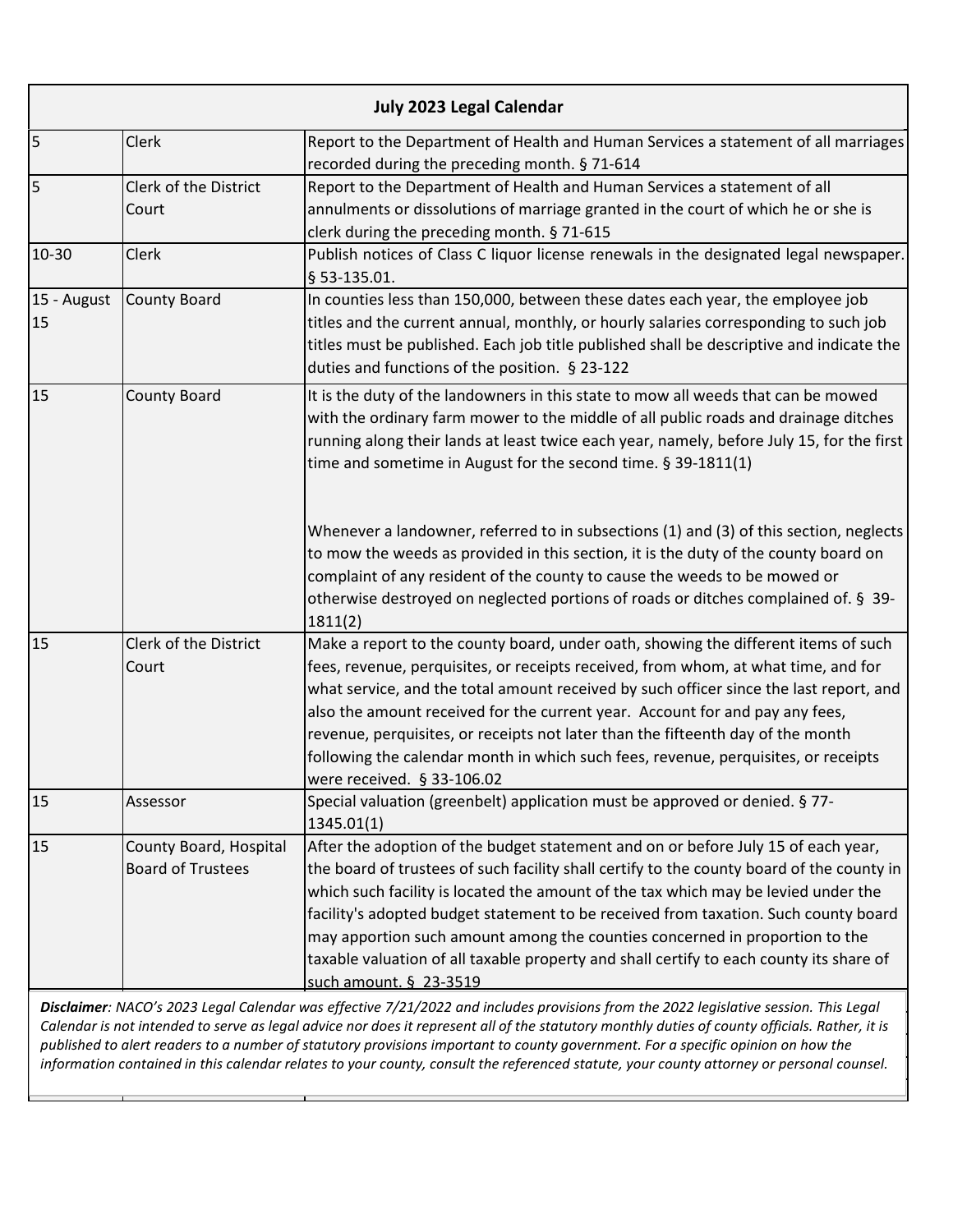| <b>July 2023 Legal Calendar</b> |                                                                                                                                      |                                                                                                                                                                                                                                                                                                                                                                                                        |  |
|---------------------------------|--------------------------------------------------------------------------------------------------------------------------------------|--------------------------------------------------------------------------------------------------------------------------------------------------------------------------------------------------------------------------------------------------------------------------------------------------------------------------------------------------------------------------------------------------------|--|
| 15                              | Clerk, Register of Deeds,<br>Treasurer                                                                                               | Each county clerk or register of deeds shall, not later than the fifteenth day of the<br>month following the calendar month in which fees are received, pay over to the<br>county treasurer all fees received and take the receipt of the county treasurer. § 33-<br>130                                                                                                                               |  |
| 15                              | Assessor, Clerk,<br>Treasurer                                                                                                        | Local board (county assessor, clerk, and treasurer), shall hold a hearing and approve<br>or deny freeholder petition(s) filed on or before June 1. § 79-458(3)                                                                                                                                                                                                                                         |  |
| 15                              | Assessor, Clerk                                                                                                                      | If real property becomes destroyed during the current assessment year, property<br>owner shall file a report on or before this date. §77-1308                                                                                                                                                                                                                                                          |  |
| 20                              | Assessor                                                                                                                             | Prepare an abstract of the property assessment rolls of locally assessed personal<br>property of his or her county. A submission of the abstract shall be electronically<br>filed with the Property Tax Administrator. § 77-1514                                                                                                                                                                       |  |
| 20                              | <b>Treasurers</b>                                                                                                                    | Remit fees to the State Treasurer for credit to the General Fund for certificates of<br>title, notation of liens, duplicates for boats and motor vehicles. § 37-1287, § 60-161                                                                                                                                                                                                                         |  |
| 20                              | Treasurer                                                                                                                            | By this date each month, the treasurer must transmit all motor vehicle taxes, motor<br>vehicle fees, and registration fees collected to the state. § 60-3,141(3)                                                                                                                                                                                                                                       |  |
| 22                              | Assessor                                                                                                                             | Notification for approval or denial of the special valuation (greenbelt) application<br>must be issued. 77-1345.01                                                                                                                                                                                                                                                                                     |  |
| 22                              | Assessor                                                                                                                             | If the special valuation (greenbelt) application is approved by the county assessor,<br>the land shall be valued as provided in section 77-1344. § 77-1345.01                                                                                                                                                                                                                                          |  |
| 22                              | County Board of<br>Equalization                                                                                                      | If the special valuation (greenbelt) application is approved, board must send a<br>property valuation notice for special value to the owner and, if not the same to the<br>applicant. § 77-1345.01                                                                                                                                                                                                     |  |
| March 19 -<br>July 25           | Assessor, County Board<br>of Equalization                                                                                            | After March 19 and on or before July 25 or on or before August 10 in counties that<br>have adopted a resolution to extend the deadline for hearing protests under section<br>77-1502, the county assessor must report to the county board of equalization any<br>overvaluation or undervaluation of any real property. § 77-1315.01                                                                    |  |
| June 1- July<br>25              | Assessor, County Board<br>of Equalization                                                                                            | Improvements to real property which were properly reported to the county assessor<br>pursuant to section 77-1318.01 shall only be added to the assessment roll by the<br>county board of equalization from June 1 through July 25. In counties that have<br>adopted a resolution to extend the deadline for hearing protests, the deadline of July<br>25 shall be extended to August 10. § 77-1507 (4) |  |
|                                 | Disclaimer: NACO's 2023 Legal Calendar was effective 7/21/2022 and includes provisions from the 2022 legislative session. This Legal |                                                                                                                                                                                                                                                                                                                                                                                                        |  |

*Calendar is not intended to serve as legal advice nor does it represent all of the statutory monthly duties of county officials. Rather, it is published to alert readers to a number of statutory provisions important to county government. For a specific opinion on how the information contained in this calendar relates to your county, consult the referenced statute, your county attorney or personal counsel.*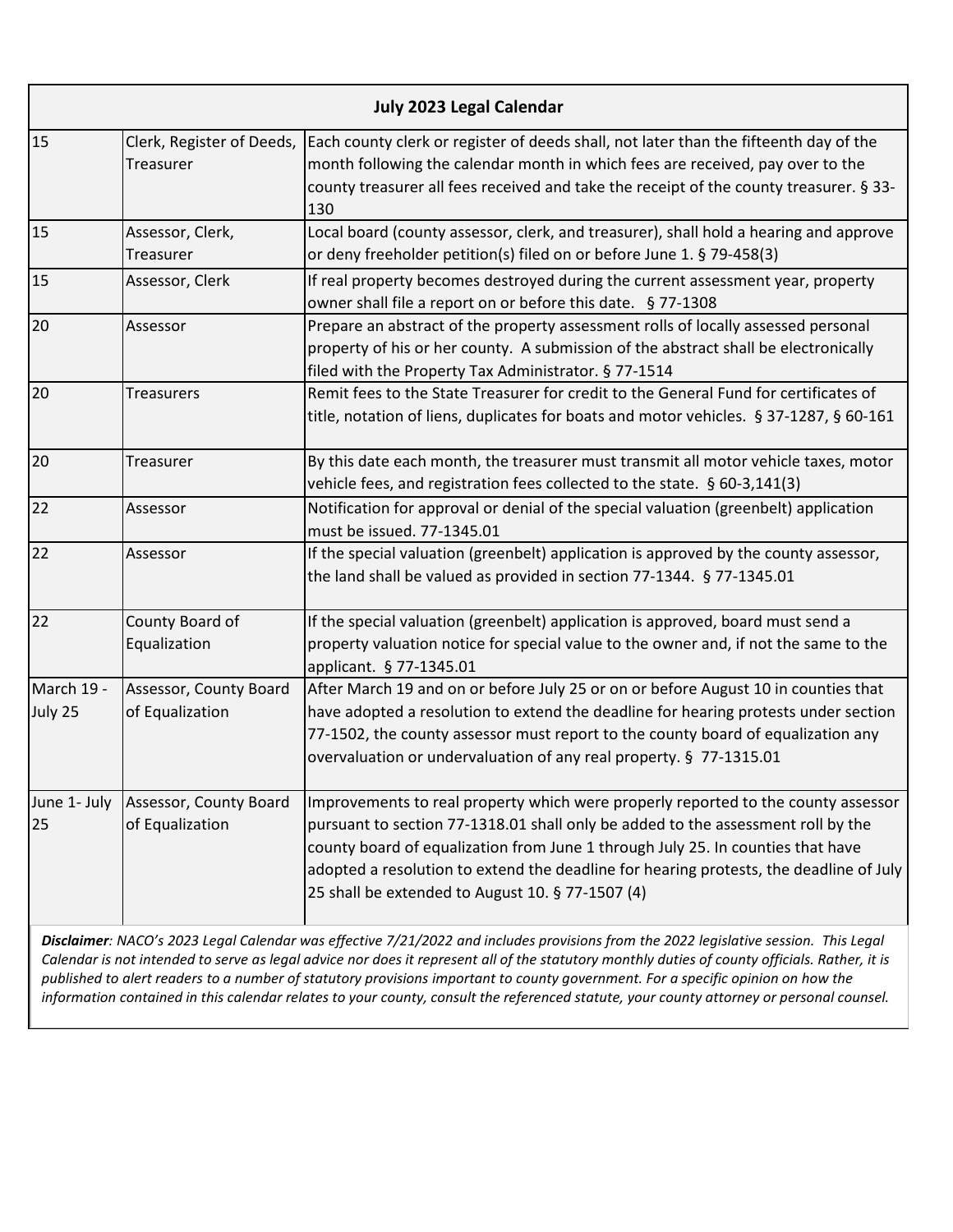|                                   |                            | <b>July 2023 Legal Calendar</b>                                                                                                                                                                                                                                                                                                                                                                                                                                                                                                                                                                                                                                                               |
|-----------------------------------|----------------------------|-----------------------------------------------------------------------------------------------------------------------------------------------------------------------------------------------------------------------------------------------------------------------------------------------------------------------------------------------------------------------------------------------------------------------------------------------------------------------------------------------------------------------------------------------------------------------------------------------------------------------------------------------------------------------------------------------|
| 25                                | June 1 - July County Board | Between these dates, the county board of equalization must meet for the purpose of<br>reviewing and deciding written protests filed pursuant to section 77-1502 beginning<br>on or after June 1 and ending on or before July 25 of each year. The county board in<br>a county with a population of more than 100,000 inhabitants based upon the most<br>recent federal decennial census may adopt a resolution to extend the deadline for<br>hearing protests from July 25 to August 10. The board may also meet between these<br>dates to consider and correct the current year's assessment of any real property that<br>has been undervalued, overvalued, or omitted. § 77-1502, § 77-1504 |
| July 25                           | Assessor                   | The county assessor after July 25, or after August 10 in counties that have adopted a<br>resolution to extend the deadline for hearing protests, and with approval of the<br>county board of equalization must correct the assessment roll and the tax list, if<br>necessary, in the case of a clerical error as defined in section 77-128 that results in a<br>change in the value of the real property. § 77-1613.04                                                                                                                                                                                                                                                                        |
| 26                                | <b>County Board</b>        | Unless the county has adopted a resolution to extend the deadline for hearing<br>protests, after completion of its actions and based upon the hearings conducted<br>pursuant to sections 77-1502 and 77-1504, a county board of equalization may<br>petition the Tax Equalization and Review Commission (TERC) to consider an<br>adjustment to a class or subclass of real property within the county. Petitions must<br>be filed with the commission on or before July 26. § 77-1504.01(1)                                                                                                                                                                                                   |
| Within 30<br>days after<br>July 1 | Assessor                   | Taxable tangible personal property brought into the state prior to this date, unless<br>taxed in another state or county, must be listed by the owner within 30 days of this<br>date and assessed for entry on the tax books. § 77-1211                                                                                                                                                                                                                                                                                                                                                                                                                                                       |
| 31                                | Assessor                   | Last date to mail rejection of homestead exemptions and last date to add personal<br>property value with a ten percent penalty. After this date, the penalty is 25 percent<br>of the tax due. § 77-3516, § 77-1233.04                                                                                                                                                                                                                                                                                                                                                                                                                                                                         |
| 31                                | Assessor                   | The plan of assessment must be presented to the county board of equalization on or<br>before July 31 each year. § 77-1311.02                                                                                                                                                                                                                                                                                                                                                                                                                                                                                                                                                                  |
| 31                                | General                    | Form 941N, the Nebraska Quarterly Withholding Return, must be filed for the<br>previous calendar quarter.                                                                                                                                                                                                                                                                                                                                                                                                                                                                                                                                                                                     |
| During<br>month                   | Board                      | County board shall make quarterly visit to county jail of its county once during each<br>of its sessions. § 47-109                                                                                                                                                                                                                                                                                                                                                                                                                                                                                                                                                                            |
| <b>During</b><br>month            | Treasurer                  | Publish in a legal newspaper a tabulated statement of the affairs of the office,<br>showing the receipts and disbursements for the last preceding six months ending<br>June 30. § 23-1605                                                                                                                                                                                                                                                                                                                                                                                                                                                                                                     |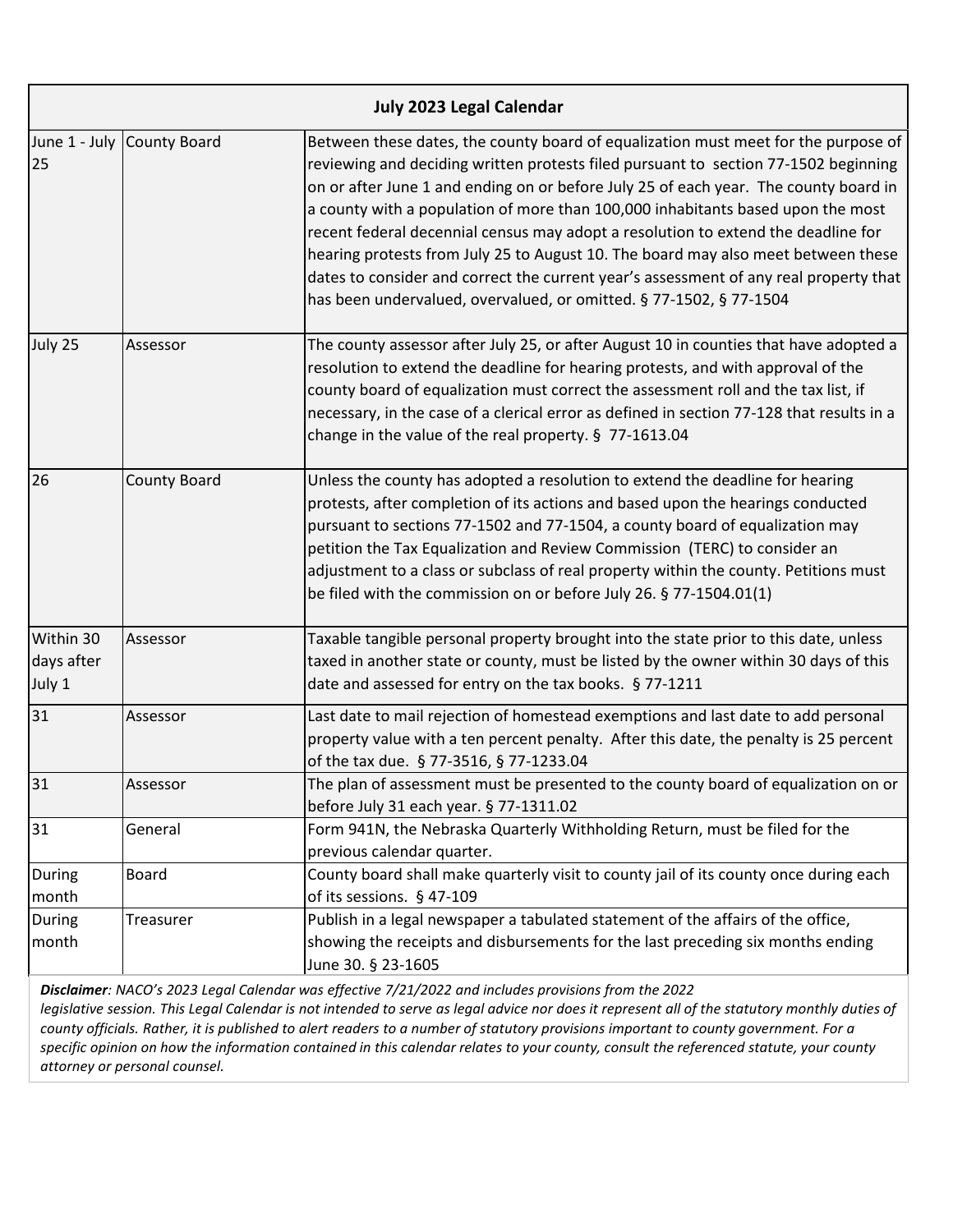|                | August 2023 Legal Calendar                                                    |                                                                                                                                                                                                                                                                                                                                                                                                                                                                                                          |  |
|----------------|-------------------------------------------------------------------------------|----------------------------------------------------------------------------------------------------------------------------------------------------------------------------------------------------------------------------------------------------------------------------------------------------------------------------------------------------------------------------------------------------------------------------------------------------------------------------------------------------------|--|
| $\mathbf{1}$   | Assessor                                                                      | On or before this date, the assessor must forward approved homestead exemption<br>applications and a copy of the certification of disability status to the Tax<br>Commissioner. § 77-3517(1)                                                                                                                                                                                                                                                                                                             |  |
| $\overline{1}$ | Assessor                                                                      | On or before this date each year, the Property Tax Administrator must certify to the<br>TERC that any order issued by the Commission specifying a percentage increase or<br>decrease to a class or subclass of property or corrections or adjustments was<br>implemented by the county. § 77-5029                                                                                                                                                                                                        |  |
| $\mathbf{1}$   | Treasurer                                                                     | In counties having a population of 100,000 or more, the second half of all general<br>real property taxes becomes delinquent. § 77-204                                                                                                                                                                                                                                                                                                                                                                   |  |
| $\overline{1}$ | <b>County Board</b>                                                           | On or before this date, the budget-making authority must prepare a county budget<br>document and transmit it to the county board. § 13-504, § 23-906, § 35-509                                                                                                                                                                                                                                                                                                                                           |  |
| $\overline{1}$ | County Board, Sheriff                                                         | On or before this date, the sheriff must report to the county board showing the total<br>amount collected on current distress warrants and the amount remaining<br>uncollected. § 77-1719.01                                                                                                                                                                                                                                                                                                             |  |
| $\overline{1}$ | Clerk, Register of Deeds,<br>Treasurer (by city of the<br>Metropolitan class) | If a political subdivision annexes property since the last time taxable values were<br>certified, the governing body of such political subdivision shall file and record a<br>certified copy of the annexation ordinance, petition, or resolution in the office of the<br>register of deeds/clerk and the county assessor. § 13-509                                                                                                                                                                      |  |
| $\overline{2}$ | Clerk, Assessor                                                               | On or before August 2, or on or before August 18 in a county that has adopted a<br>resolution to extend the deadline for hearing protests, the county clerk must mail to<br>the protester written notice of the board's decision. § 77-1502(6)                                                                                                                                                                                                                                                           |  |
| 5              | Clerk                                                                         | Report to the Department of Health and Human Services a statement of all marriages<br>recorded during the preceding month. § 71-614                                                                                                                                                                                                                                                                                                                                                                      |  |
| 5              | Clerk of the District<br>Court                                                | Report to the Department of Health and Human Services a statement of all<br>annulments or dissolutions of marriage granted in the court of which he or she is<br>clerk during the preceding month.§ 71-615                                                                                                                                                                                                                                                                                               |  |
| 10             | County Board of<br>Equalization, Assessor                                     | The county board in a county with a population of more than 100,000 inhabitants<br>based upon the most recent federal decennial census may adopt a resolution to<br>extend the deadline for hearing protests from July 25 to August 10. § 77-1502(1)                                                                                                                                                                                                                                                     |  |
| 10             | Assessor                                                                      | The Property Tax Administrator must certify the distributed taxable value of centrally<br>assessed property, as equalized by TERC. § 77-621, § 77-802 and 77-5030                                                                                                                                                                                                                                                                                                                                        |  |
| 10             | County Board of<br>Equalization                                               | On or before this date, the TERC must hear and take action on petitions to adjust a<br>class or subclass of property, as filed by the County Board of Equalization. § 77-<br>1504.01(2)                                                                                                                                                                                                                                                                                                                  |  |
|                |                                                                               | Disclaimer: NACO's 2023 Legal Calendar was effective 7/21/2022 and includes provisions from the 2022 legislative session.<br>This Legal Calendar is not intended to serve as legal advice nor does it represent all of the statutory monthly duties of<br>county officials. Rather, it is published to alert readers to a number of statutory provisions important to county<br>government. For a specific opinion on how the information contained in this calendar relates to your county, consult the |  |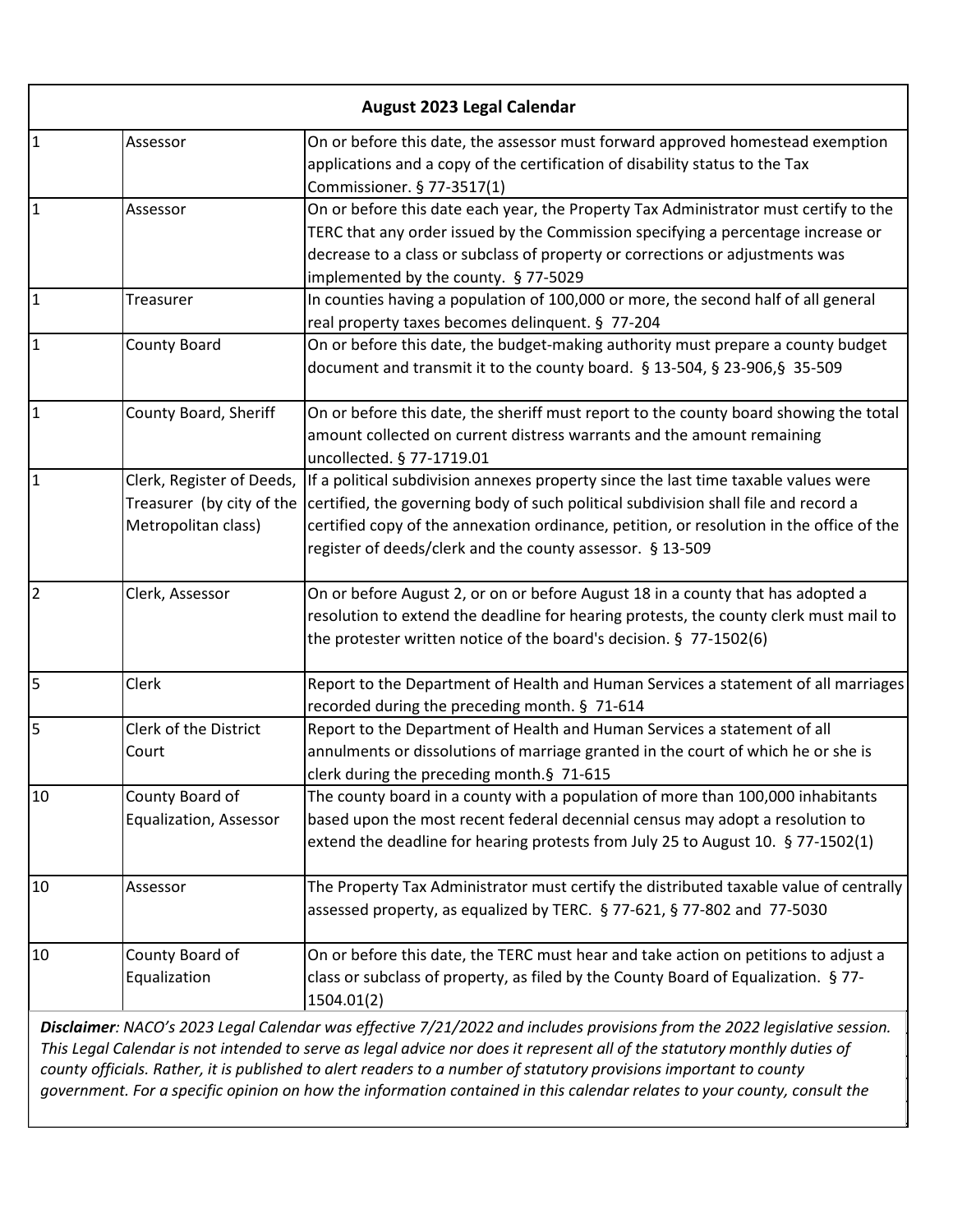| August 2023 Legal Calendar   |                                              |                                                                                                                                                                                                                                                                                                                                                                                                                                                                                                                                                                                                                                                           |
|------------------------------|----------------------------------------------|-----------------------------------------------------------------------------------------------------------------------------------------------------------------------------------------------------------------------------------------------------------------------------------------------------------------------------------------------------------------------------------------------------------------------------------------------------------------------------------------------------------------------------------------------------------------------------------------------------------------------------------------------------------|
| <b>July 15-</b><br>August 15 | County Board, Clerk                          | Between these dates, counties with less than 150,000 inhabitants must publish<br>employee salaries and job titles. § 23-122                                                                                                                                                                                                                                                                                                                                                                                                                                                                                                                               |
| 15                           | County Board of<br>Equalization              | On or before this date, the review of tax exempt property applications must be<br>completed. § 77-202.03(3)                                                                                                                                                                                                                                                                                                                                                                                                                                                                                                                                               |
| 15                           | Assessor                                     | The owner of a homestead which has been granted an exemption who becomes the<br>owner of another homestead prior to August 15 during the year for which the<br>exemption was granted, may file an application with the county assessor of the<br>county where the new homestead is located, on or before August 15 of such year, for<br>a transfer of the exemption to the new homestead. The county assessor shall<br>examine each application and determine whether or not the new homestead, except<br>for the January 1 through August 15 ownership and occupancy requirement and the<br>income requirements, is eligible for exemption. § 77-3509.01 |
| 15                           | Clerk of the District<br>Court               | Make a report to the county board, under oath, showing the different items of such<br>fees, revenue, perquisites, or receipts received, from whom, at what time, and for<br>what service, and the total amount received by such officer since the last report, and<br>also the amount received for the current year. Account for and pay any fees,<br>revenue, perquisites, or receipts not later than the fifteenth day of the month<br>following the calendar month in which such fees, revenue, perquisites, or receipts<br>were received. § 33-106.02                                                                                                 |
| 15                           | Clerk/Register of Deeds,<br><b>Treasurer</b> | Each county clerk or register of deeds shall, not later than the fifteenth day of the<br>month following the calendar month in which fees are received, pay over to the<br>county treasurer all fees received and take the receipt of the county treasurer. § 33-<br>130                                                                                                                                                                                                                                                                                                                                                                                  |
| 18                           | Clerk                                        | On or before this date in a county that has adopted a resolution to extend the<br>deadline for hearing protests, the county clerk shall mail to the protester written<br>notice of the board's decision. The notice must contain a statement advising the<br>protester that a report of the board's decision is available at the county clerk's or<br>county assessor's office, whichever is appropriate, and that a copy of the report may<br>be used to complete an appeal to the TERC. § 77-1502(6)                                                                                                                                                    |
| 20                           | Assessor, County Board                       | On or before August 20 of each year, the county assessor shall certify to each<br>governing body or board empowered to levy or certify a tax levy the current taxable<br>value of the taxable real and personal property subject to the applicable levy. § 13-<br>509                                                                                                                                                                                                                                                                                                                                                                                     |
| 20                           | Assessor                                     | By this date, the assessor is to certify to the Property Tax Administrator the total<br>taxable value by school district in the county for the current assessment year on<br>forms prescribed by the Property Tax Administrator. § 79-1016(1)                                                                                                                                                                                                                                                                                                                                                                                                             |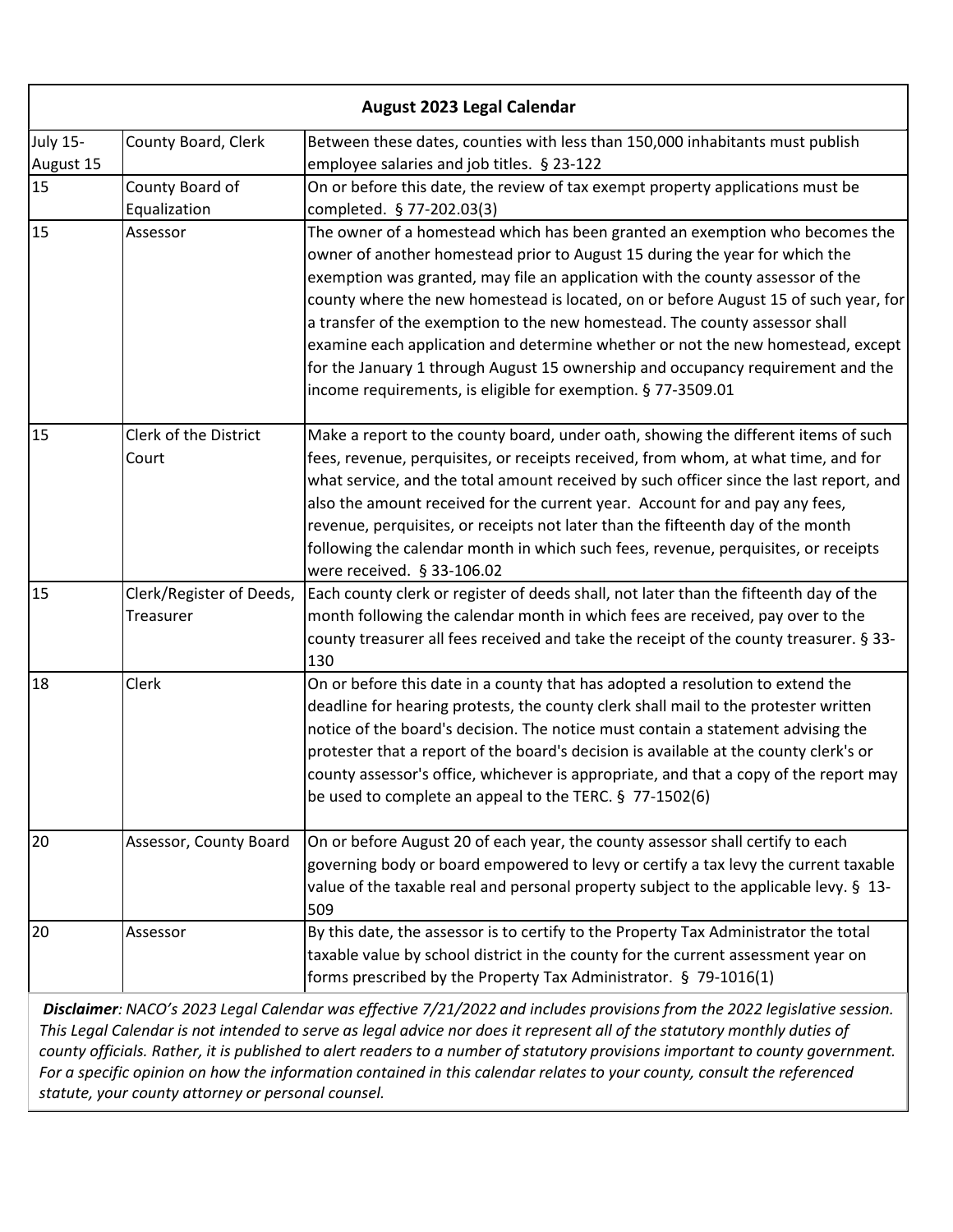| August 2023 Legal Calendar |                                 |                                                                                                                                                                                                                                                                                                                         |
|----------------------------|---------------------------------|-------------------------------------------------------------------------------------------------------------------------------------------------------------------------------------------------------------------------------------------------------------------------------------------------------------------------|
| 20                         | Treasurer                       | Remit fees due the State Treasurer for credit to the General Fund for certificates of<br>title, notation of liens, duplicates for boats and motor vehicles. § 37-1287, § 60-161                                                                                                                                         |
| 20                         | Treasurer                       | On or before this date each month, the treasurer must transmit all motor vehicle<br>taxes, motor vehicle fees, and registration fees collected to the state. § 60-3,141(3)                                                                                                                                              |
| 24                         | County Board of<br>Equalization | Any action of the county board of equalization pursuant to section 77-1502 may be<br>appealed to the TERC on or before August 24 or on or before September 10 if the<br>county has adopted a resolution to extend the deadline. § 77-1510, § 77-5015                                                                    |
| 31                         | Assessor                        | Assessor may amend school district taxable value report for corrections or errors. §<br>79-1016(1)                                                                                                                                                                                                                      |
| 31                         | All County Officials            | Within two calendar months of the close of each fiscal year, each county officer is<br>required to file a notarized inventory statement of all county personal property in<br>the possession of that officer. The county board must certify these inventories if<br>valid and file them in the clerk's office. § 23-347 |
| During<br>Month            | County Board                    | Second time for landowners to mow all the weeds that can be mowed with the<br>ordinary farm mower to the middle of all public roads and drainage ditches. § 39-<br>1811                                                                                                                                                 |
| During<br>Month            | Assessor                        | The Property Tax Administrator shall, August of each year, hold an examination of<br>applicants for certification as county assessor. § 77-421 (1)<br><b>Disclaimer:</b> NACO's 2023 Legal Calendar was effective 7/21/2022 and includes provisions from the 2022 legislative session                                   |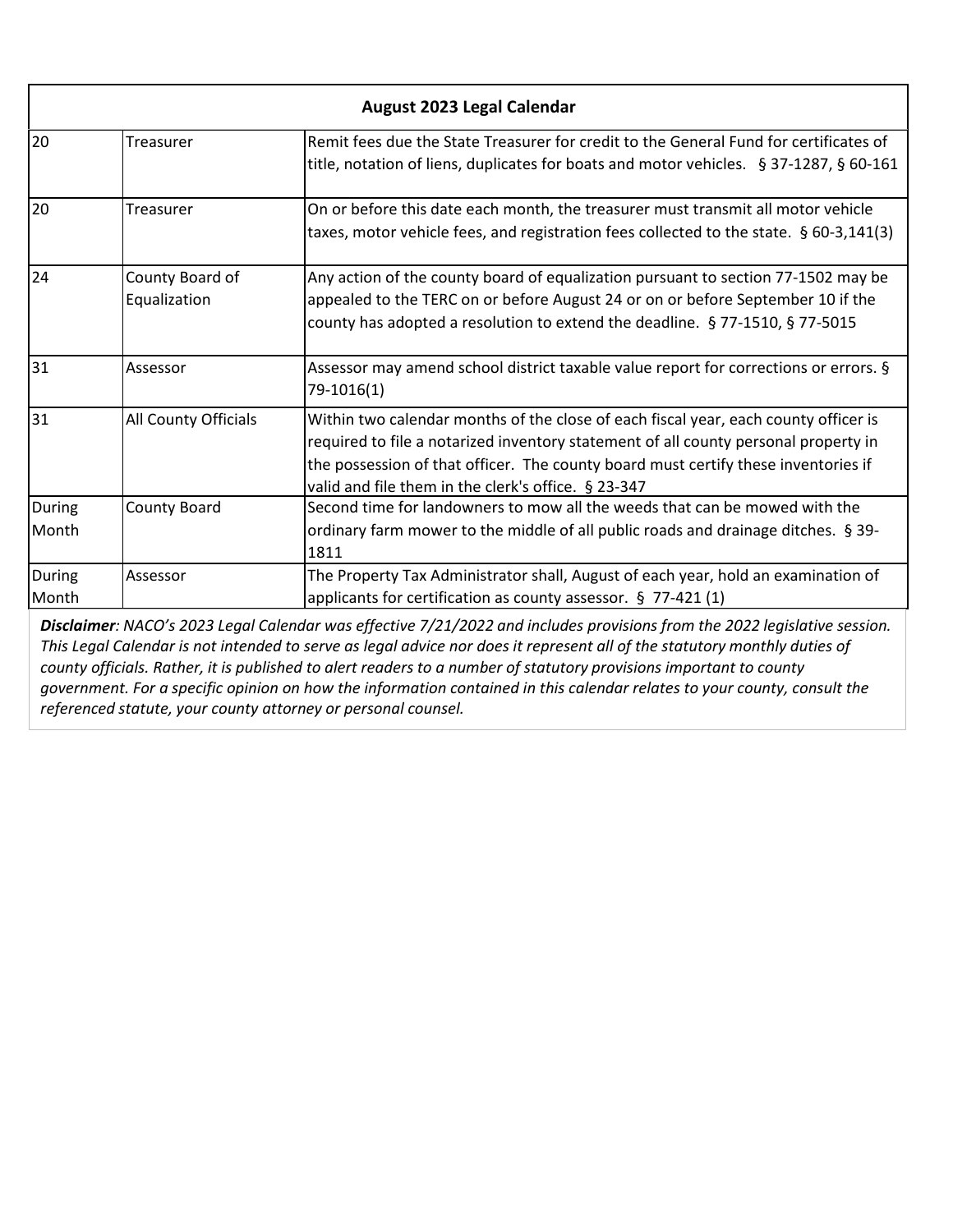| September 2023 Legal Calendar                                                                                             |                          |                                                                                      |
|---------------------------------------------------------------------------------------------------------------------------|--------------------------|--------------------------------------------------------------------------------------|
| I1                                                                                                                        | <b>County Board</b>      | Final levy allocations adopted unless modified by agreement of board and the         |
|                                                                                                                           |                          | governing board of requesting political subdivision. § 77-3443(4)                    |
| $\mathbf{1}$                                                                                                              | Assessor                 | On or before this date, the county assessor must certify to the Department of        |
|                                                                                                                           |                          | Revenue average assessed value of single-family residential property for purposes of |
|                                                                                                                           |                          | homestead exemptions. § 77-3506.02                                                   |
| $\mathbf{1}$                                                                                                              | Treasurer                | In counties having a population of 100,000 or less, the second half of general real  |
|                                                                                                                           |                          | property taxes become delinquent. In all counties, the second half of all personal   |
|                                                                                                                           |                          | property taxes and real estate taxes on mobile homes, cabin trailers, manufactured   |
|                                                                                                                           |                          | homes, or similar property assessed and taxed as improvements to leased property     |
|                                                                                                                           |                          | becomes delinquent. Deadline for filing a poverty affidavit for personal property. § |
|                                                                                                                           |                          | 77-204, § 77-1718                                                                    |
| $\mathbf{1}$                                                                                                              | Treasurer                | After this date of each year next after the personal taxes and real estate taxes on  |
|                                                                                                                           |                          | mobile homes, cabin trailers, manufactured homes, or similar property assessed and   |
|                                                                                                                           |                          | taxed as improvements to leased property for the last preceding year have become     |
|                                                                                                                           |                          | delinquent, such taxes shall be collected with interests and costs of collection by  |
|                                                                                                                           |                          | distress and sale of personal property, mobile homes, cabin trailers, manufactured   |
|                                                                                                                           |                          | homes, or similar property assessed and taxed as improvements to leased property     |
|                                                                                                                           |                          | belonging to the person against whom levied. § 77-1717                               |
| 5                                                                                                                         | Clerk                    | Report to the Department of Health and Human Services a statement of all marriages   |
|                                                                                                                           |                          | recorded during the preceding month. § 71-614                                        |
| 5                                                                                                                         | Clerk of the District    | Report to the Department of Health and Human Services a statement of all             |
|                                                                                                                           | Court                    | annulments or dissolutions of marriage granted in the court of which he or she is    |
|                                                                                                                           |                          | clerk during the preceding month. § 71-615                                           |
| 10                                                                                                                        | County Board of          | Any action of the county board of equalization pursuant to section 77-1502 may be    |
|                                                                                                                           | Equalization             | appealed to the TERC on or before this date if the county has a population greater   |
|                                                                                                                           |                          | than 100,000 and has adopted a resolution to extend the deadline for hearing         |
|                                                                                                                           |                          | protests under section § 77-1502. § 77-1510                                          |
| 15                                                                                                                        | Clerk/Register of Deeds, | County clerk or register of deeds must pay over to the county treasurer all fees     |
|                                                                                                                           | Treasurer                | received and take the receipt to the county treasurer. § 33-130.                     |
| Disclaimer: NACO's 2023 Legal Calendar was effective 7/21/2022 and includes provisions from the 2022 legislative session. |                          |                                                                                      |

*This Legal Calendar is not intended to serve as legal advice nor does it represent all of the statutory monthly duties of county officials. Rather, it is published to alert readers to a number of statutory provisions important to county government. For a specific opinion on how the information contained in this calendar relates to your county, consult the referenced statute, your county attorney or personal counsel.*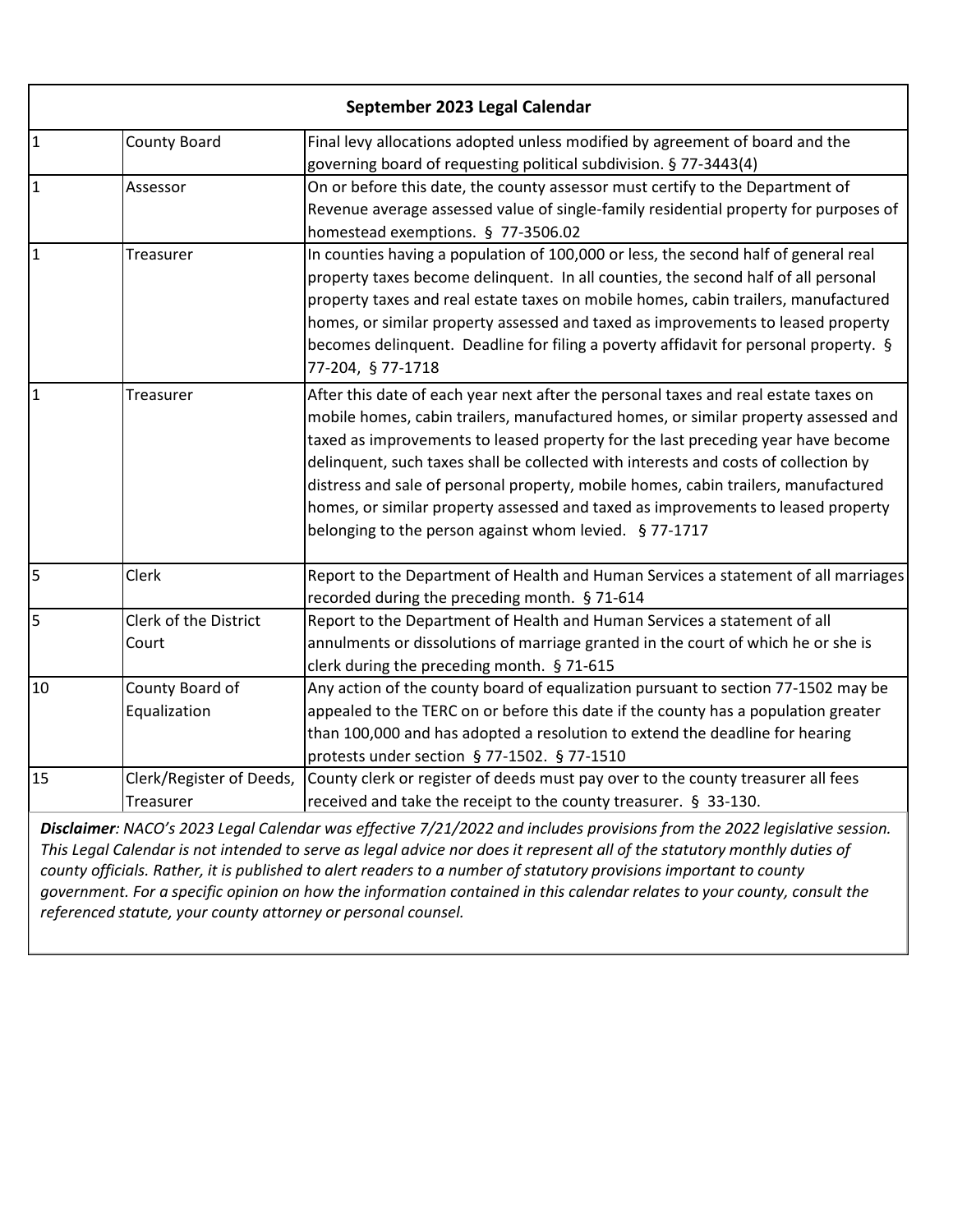|        | September 2023 Legal Calendar |                                                                                                                  |  |
|--------|-------------------------------|------------------------------------------------------------------------------------------------------------------|--|
| 15     | Clerk of the District         | Make a report to the county board, under oath, showing the different items of such                               |  |
|        | Court                         | fees, revenue, perquisites, or receipts received, from whom, at what time, and for                               |  |
|        |                               | what service, and the total amount received by such officer since the last report, and                           |  |
|        |                               | also the amount received for the current year. Account for and pay any fees,                                     |  |
|        |                               | revenue, perquisites, or receipts not later than the fifteenth day of the month                                  |  |
|        |                               | following the calendar month in which such fees, revenue, perquisites, or receipts                               |  |
|        |                               | were received. § 33-106.02                                                                                       |  |
| 20     | Treasurer                     | Remit fees to the State Treasurer for credit to the General Fund for certificates of                             |  |
|        |                               | title, notation of liens, duplicates for boats. § 37-1287(4)                                                     |  |
| 20     | Treasurer                     | Remit fees to the State Treasurer for credit to the General Fund for certificates of                             |  |
|        |                               | title, notation of liens, duplicates for motor vehicles. § 60-161                                                |  |
| 20     | Treasurer                     | By this date each month, the treasurer must transmit all motor vehicle taxes, motor                              |  |
|        |                               | vehicle fees, and registration fees collected to the state. § 60-3,141(3)                                        |  |
| 20     | <b>County Board</b>           | Final day to adopt the budget and appropriate the amounts specified in the budget                                |  |
|        |                               | for the departments, offices, activities, and funds of the county for the period to                              |  |
|        |                               | which the budget applies. § 23-909                                                                               |  |
| 20     | <b>County Board</b>           | Final day for governing bodies to file with and certify to the levying board a copy of                           |  |
|        |                               | the adopted budget statement, together with the amount of the tax to be levied.                                  |  |
|        |                               | Information must also be filed with the auditor on or before this date. $\S$ 13-508(1),                          |  |
|        |                               | $$79-1225(1)$                                                                                                    |  |
| 30     | County Board of               | County Board of Equalization and special valuation protests must be heard and                                    |  |
|        | Equalization                  | decided by this if the county has a population greater than 100,000 and has adopted                              |  |
|        |                               | a resolution to extend the deadline for hearing protests under section § 77-1502. §                              |  |
|        |                               | 77-1504                                                                                                          |  |
| During | County Board of               | Publish a list of all real estate in the county owned by agricultural and horticultural                          |  |
| Month  | Equalization                  | societies, educational, religious, charitable and cemetery organizations which are                               |  |
|        |                               | exempt from taxation for that year. $§$ 77-202.03(5)                                                             |  |
|        |                               | Disclaimer: NACO's 2023 Legal Calendar was effective 7/21/2022 and includes provisions from the 2022 legislative |  |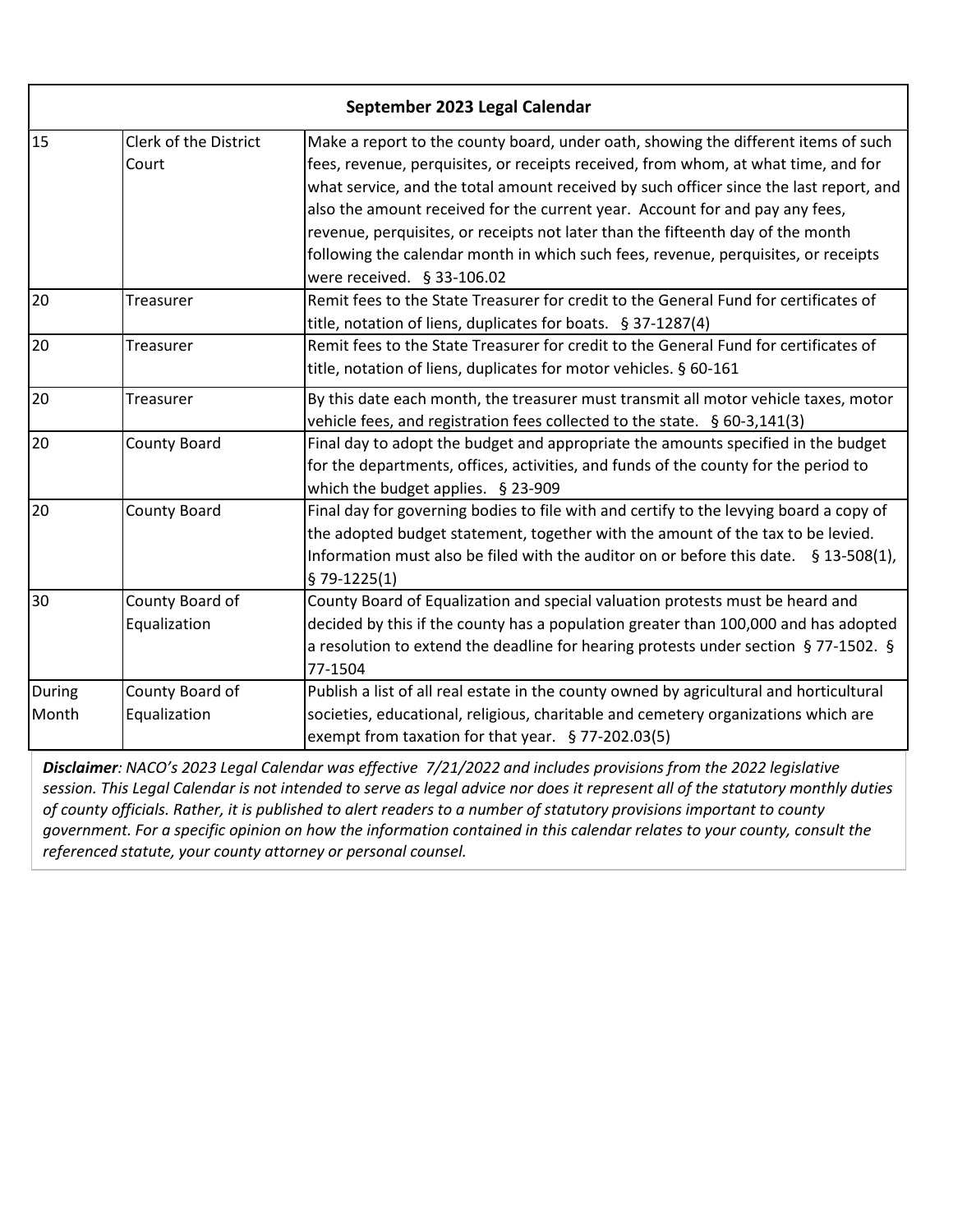| October 2023 Legal Calendar |                                                            |                                                                                                                                                                                                                                                                                                                    |
|-----------------------------|------------------------------------------------------------|--------------------------------------------------------------------------------------------------------------------------------------------------------------------------------------------------------------------------------------------------------------------------------------------------------------------|
| 1                           | Sheriff                                                    | Treasurer, County Board, Verify report on distress warrants to the county board and make an itemized report<br>covering the amount uncollected. § 77-1719.02                                                                                                                                                       |
| 1                           | <b>County Attorney</b>                                     | Treasurer, County Board, Report in writing to the county board the delinquent and unsold parcels. § 77-1918                                                                                                                                                                                                        |
| 1                           | Treasurer                                                  | Prior to this date, the Department of Revenue must furnish to the county treasurer<br>the total amount of aid from state sources appropriated to the county and each city,<br>village, school district and learning community in the county. § 77-1704.01                                                          |
| First Tues.                 | County Board, Sheriff,<br>Treasurer                        | Make a report to the county board describing fees, fee totals and activities since the<br>last report, and the amount collected for the current year. Pay all fees earned to the<br>county treasurer who shall credit the fees to the general fund of the county. § 33-<br>117(3)                                  |
| First Tues.                 | <b>Clerk of the District</b><br>Court                      | Money other than witness fees, fines, penalties, forfeiture which are uncalled for by<br>the parties shall be remitted quarterly to the state treasurer following the expiration<br>of a three year period. § 24-345                                                                                               |
| First Tues.                 | Clerk of the District<br>Court, County Board,<br>Treasurer | Clerk of the District Court must file with the county board the names and amounts of<br>witness fees which remain uncalled for a period of six months. Six months later<br>these fees are paid over to the county treasurer and credited to the county common<br>school fund. § 33-140, § 33-140.02                |
| 5                           | Clerk                                                      | Report to the Department of Health and Human Services a statement of all marriages<br>recorded during the preceding month. § 71-614                                                                                                                                                                                |
| l5                          | Clerk of the District<br>Court                             | Report to the Department of Health and Human Services a statement of all<br>annulments or dissolutions of marriage granted in the court of which he or she is<br>clerk during the preceding month. § 71-615                                                                                                        |
| 10                          | General                                                    | Prior to this date, excess levies to exceed levy limits or final levy allocations must be<br>approved at an election or "town hall meeting" to be applicable. A vote to modify or<br>rescind a previously approved vote must also be approved prior to this date. § 77-<br>3444(1)                                 |
| 15                          | <b>Board of Equalization</b>                               | On or before this date, levy the necessary taxes for the current year and certify all<br>levies. § 77-1601(1)                                                                                                                                                                                                      |
| 15                          | General                                                    | On or before this date or on or before October 30 if the county has adopted a<br>resolution to extend the deadline for hearing protests under section 77-1502,<br>appeals by taxpayers must be filed with the Tax Equalization and Review Commission<br>(TERC) from county board of equalization action. § 77-1504 |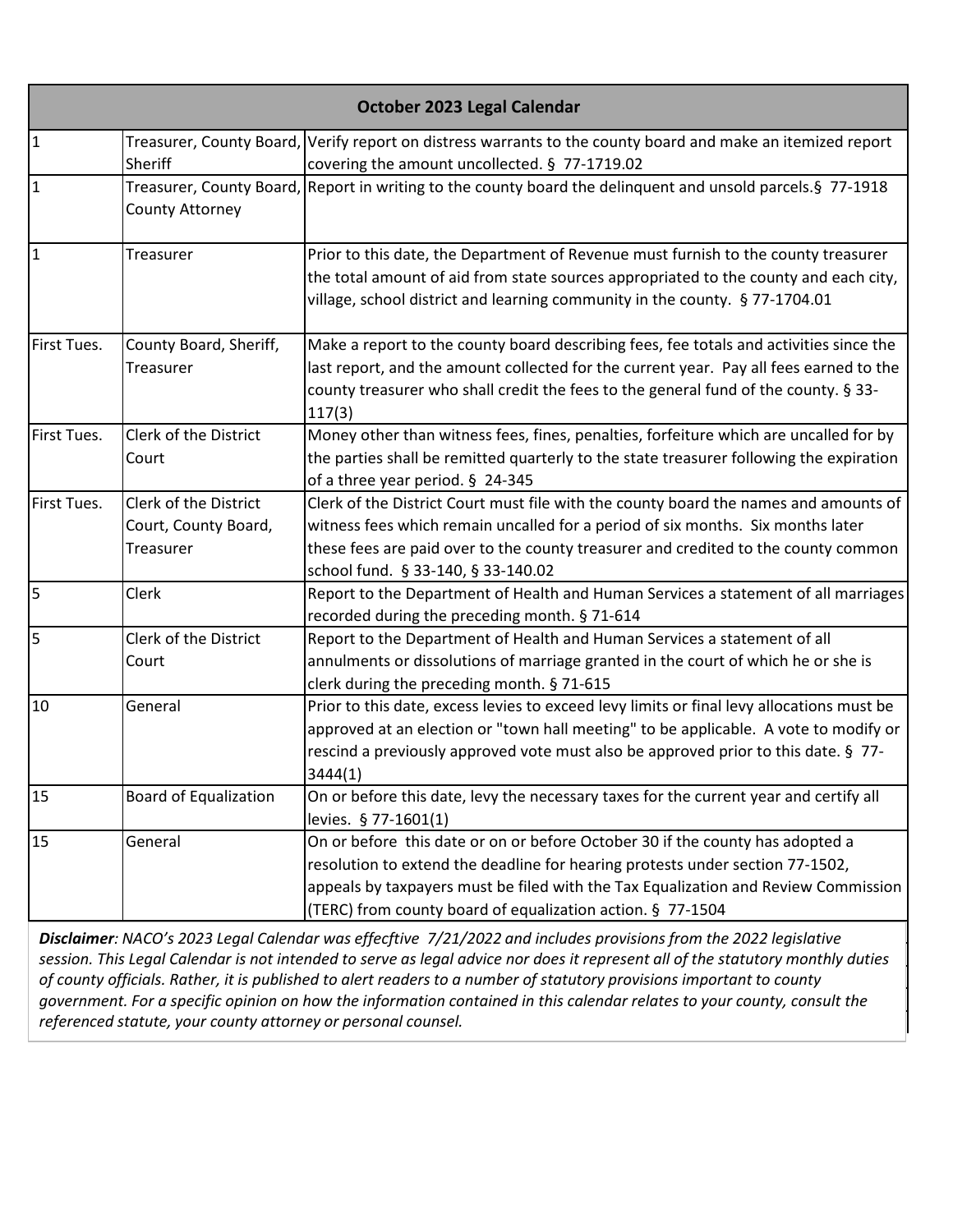| October 2023 Legal Calendar |                                       |                                                                                                                                                                                                                                                                                                                                                                                                                                                                                                                                                             |
|-----------------------------|---------------------------------------|-------------------------------------------------------------------------------------------------------------------------------------------------------------------------------------------------------------------------------------------------------------------------------------------------------------------------------------------------------------------------------------------------------------------------------------------------------------------------------------------------------------------------------------------------------------|
| 15                          | Clerk of the District<br>Court        | Make a report to the county board, under oath, showing the different items of such<br>fees, revenue, perquisites, or receipts received, from whom, at what time, and for<br>what service, and the total amount received by such officer since the last report, and<br>also the amount received for the current year. Account for and pay any fees,<br>revenue, perquisites, or receipts not later than the fifteenth day of the month<br>following the calendar month in which such fees, revenue, perquisites, or receipts<br>were received. $§$ 33-106.02 |
| 15                          | Clerk/Register of Deeds,<br>Treasurer | Each county clerk or register of deeds shall, not later than the fifteenth day of the<br>month following the calendar month in which fees are received, pay over to the<br>county treasurer all fees received and take the receipt of the county treasurer. § 33-<br>130                                                                                                                                                                                                                                                                                    |
| 20                          | Treasurer                             | Remit fees to the State Treasurer for credit to the General Fund for certificates of<br>title, notation of liens, duplicates for boats and motor vehicles. § 37-1287, § 60-161                                                                                                                                                                                                                                                                                                                                                                              |
| 20                          | Treasurer                             | By this date each month, the treasurer must transmit all motor vehicle taxes, motor<br>vehicle fees, and registration fees collected to the state. § 60-3,141(3)                                                                                                                                                                                                                                                                                                                                                                                            |
| 30                          | General                               | On or before this date, if the county has adopted a resolution to extend the deadline<br>for hearing protests under section 77-1502, appeals by taxpayers must be filed with<br>the Tax Equalization and Review Commission (TERC) from county board of<br>equalization action. § 77-1504                                                                                                                                                                                                                                                                    |
| 31                          | Assessor                              | A copy of the plan of assessment and any amendments must be mailed to the<br>Department of Revenue on or before this date each year. § 77-1311.02                                                                                                                                                                                                                                                                                                                                                                                                           |
| During<br>Month             | <b>Board</b>                          | County board shall make quarterly visit to county jail of its county once during each<br>of its sessions. § 47-109                                                                                                                                                                                                                                                                                                                                                                                                                                          |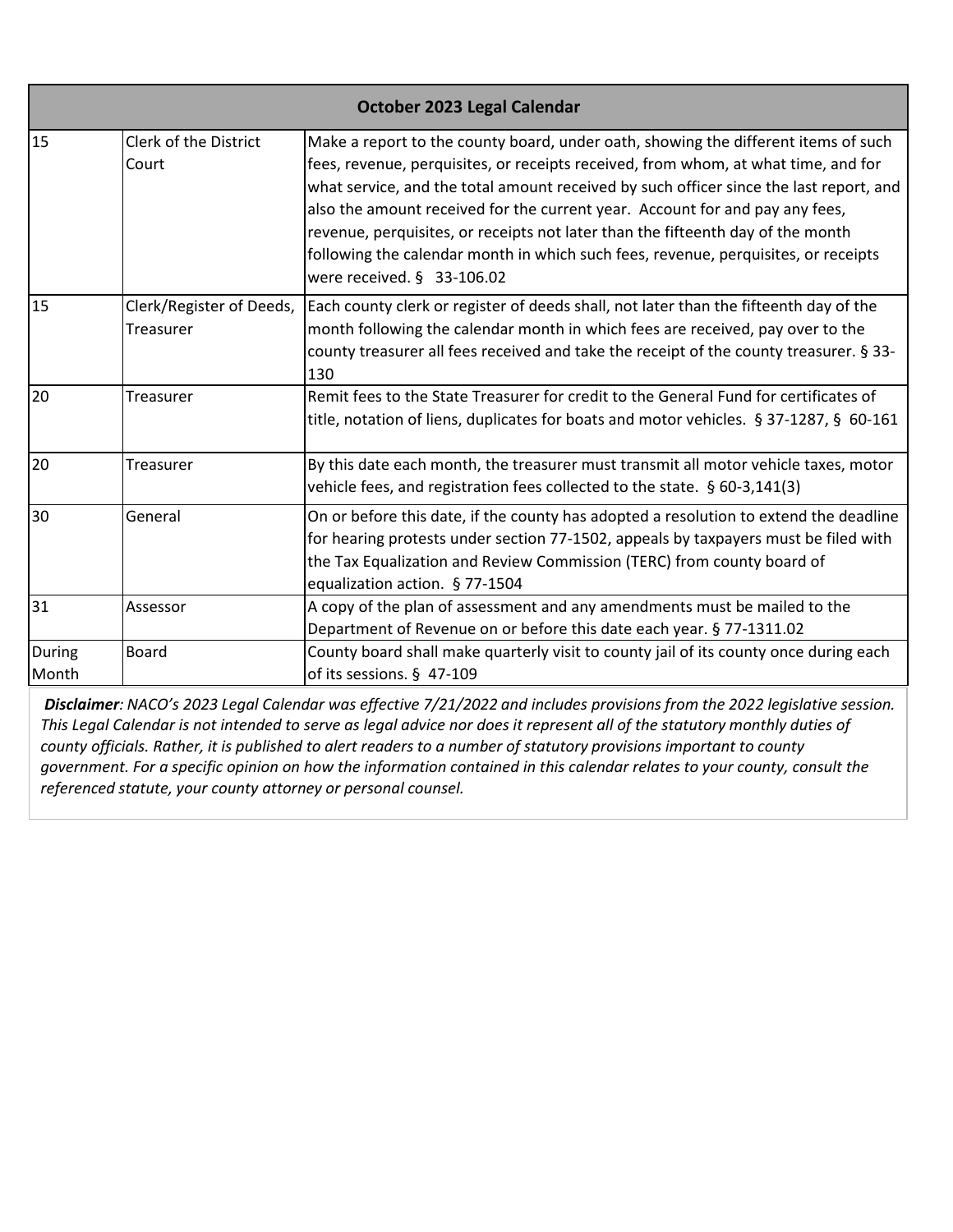|                | November 2023 Legal Calendar                                           |                                                                                                                                                                                                                                                                                                                                                                                                                                                                                                                                                                                                                |  |
|----------------|------------------------------------------------------------------------|----------------------------------------------------------------------------------------------------------------------------------------------------------------------------------------------------------------------------------------------------------------------------------------------------------------------------------------------------------------------------------------------------------------------------------------------------------------------------------------------------------------------------------------------------------------------------------------------------------------|--|
| $\overline{1}$ | County Board of<br>Equalization                                        | On or before this date, an electronic copy of the list of real property exemptions and<br>a copy of the proof of publication must be forwarded to the Property Tax<br>Administrator. § 77-202.03(5)                                                                                                                                                                                                                                                                                                                                                                                                            |  |
| $\overline{1}$ | Sheriff, Clerk of the<br>District Court, Clerk,<br><b>County Board</b> | Sheriff or such person in charge of the administration of the jail must file jail report<br>with the clerk of the district court and the county clerk, for the use of the county<br>board. § 47-107                                                                                                                                                                                                                                                                                                                                                                                                            |  |
| $\overline{1}$ | Treasurer, Sheriff                                                     | With some exception, the treasurer must issue and deliver to the sheriff distress<br>warrants for persons having delinquent personal tax or real estate tax on a mobile<br>home, cabin trailer, manufactured home, or similar property assessed and taxed as<br>improvements to leased land for that year. § 77-1718                                                                                                                                                                                                                                                                                           |  |
| $\mathbf{1}$   | Treasurer, County Board,<br>Clerk                                      | On or before this date annually, and at such other times as the county board may<br>direct, the treasurer must file with the county clerk a statement in writing, setting<br>forth in detail the name of each person charged with personal property tax which the<br>county treasurer and his or her deputies have been unable to collect by reason of the<br>removal or insolvency of the person charged with such tax, the value of the property<br>and the amount of tax, the cause of inability to collect such tax in each separate case,<br>in a column provided in the list for that purpose. § 77-1742 |  |
| $\mathbf{1}$   | Assessor                                                               | The State Tax Commissioner must certify his or her determination of a homestead<br>exemption applicant's eligibility to the county assessor. § 77-3517 (1)                                                                                                                                                                                                                                                                                                                                                                                                                                                     |  |
| $\overline{1}$ | <b>Treasurer</b>                                                       | If the school district secretary fails to submit the annual fall membership report or a<br>school district fails to file an audit report with the Commissioner of Education by the<br>statutory deadline, certain school aid will be withheld by the Commissioner and<br>county treasurer. § 79-528(4)(c), § 79-1089                                                                                                                                                                                                                                                                                           |  |
| $\overline{5}$ | Clerk                                                                  | Report to the Department of Health and Human Services a statement of all marriages<br>recorded during the preceding month. § 71-614                                                                                                                                                                                                                                                                                                                                                                                                                                                                            |  |
| 5              | Clerk of the District<br>Court                                         | Report to the Department of Health and Human Services a statement of all<br>annulments or dissolutions of marriage granted in the court of which he or she is<br>clerk during the preceding month. § 71-615                                                                                                                                                                                                                                                                                                                                                                                                    |  |
| 5              | County Board of<br>Equalization                                        | On or before this date, the county board of equalization upon its own motion may<br>act to correct a clerical error which has resulted in the calculation of an incorrect levy<br>by any entity otherwise authorized to certify a tax request under section 77-1601.02.<br>$$77-1601(2)$                                                                                                                                                                                                                                                                                                                       |  |
| 10             | <b>County Officials</b>                                                | Any local system may file with the Tax Commissioner a written request for a<br>nonappealable correction of the adjusted valuation due to clerical error or, for<br>agricultural and horticultural land, assessed value changes by reason of land qualified<br>or disqualified for special use valuation. § 79-1016(5)                                                                                                                                                                                                                                                                                          |  |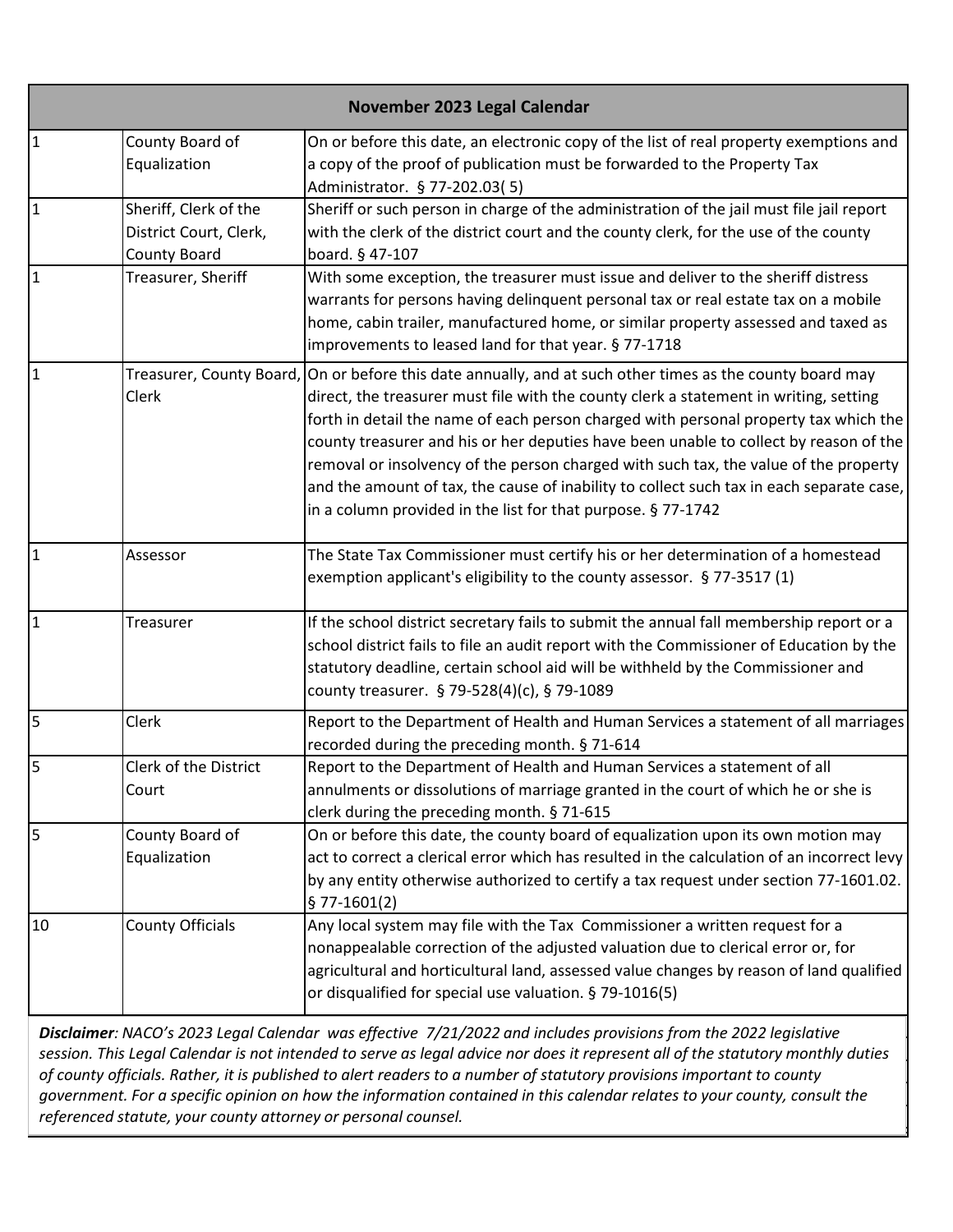| November 2023 Legal Calendar |                                       |                                                                                                                                                                                                                                                                                                                                                                                     |
|------------------------------|---------------------------------------|-------------------------------------------------------------------------------------------------------------------------------------------------------------------------------------------------------------------------------------------------------------------------------------------------------------------------------------------------------------------------------------|
| 15                           | Clerk/Register of Deeds,<br>Treasurer | Each county clerk or register of deeds shall, not later than the fifteenth day of the<br>month following the calendar month in which fees are received, pay over to the<br>county treasurer all fees received and take the receipt of the county treasurer. § 33-<br>130                                                                                                            |
| 20                           | <b>Treasurer</b>                      | Remit fees to the State Treasurer for credit to the General Fund for certificates of<br>title, notation of liens, duplicates for boats and motor vehicles. § 37-1287, § 60-161                                                                                                                                                                                                      |
| 20                           | <b>Treasurer</b>                      | By this date each month, the treasurer must transmit all motor vehicle taxes, motor<br>vehicle fees, and registration fees collected to the state. § 60-3,141(3)                                                                                                                                                                                                                    |
| 20                           | Assessor                              | After the levy of taxes and prior to this date, the assessor is required to transcribe<br>the assessments into a suitable book. § 77-1613                                                                                                                                                                                                                                           |
| $\overline{22}$              | Assessor, Treasurer,<br>Clerk         | Assessor shall complete and deliver tax list of real and personal property to the<br>county treasurer. At the same time the county assessor or county clerk shall transmit<br>a warrant, which warrant shall be signed by the county assessor or county clerk and<br>shall in general terms command the treasurer to collect taxes therein mentioned<br>according to law. § 77-1616 |
| 30                           | <b>Treasurer and Assessor</b>         | Last date to certify to the State Tax Commissioner the total tax revenues that will be<br>lost to all taxing agents within the county because of homestead exemptions. §77-<br>3523                                                                                                                                                                                                 |
| <b>During</b><br>Month       |                                       | County Board, Fair Board Each appointed county fair board must submit to the county board an itemized<br>estimate of the amount of money necessary for the support and management of the<br>fair for the upcoming year. § 2-229(1)                                                                                                                                                  |
| During<br>Month              | Assessor                              | Property Tax Administrator shall hold an examination. § 77-421                                                                                                                                                                                                                                                                                                                      |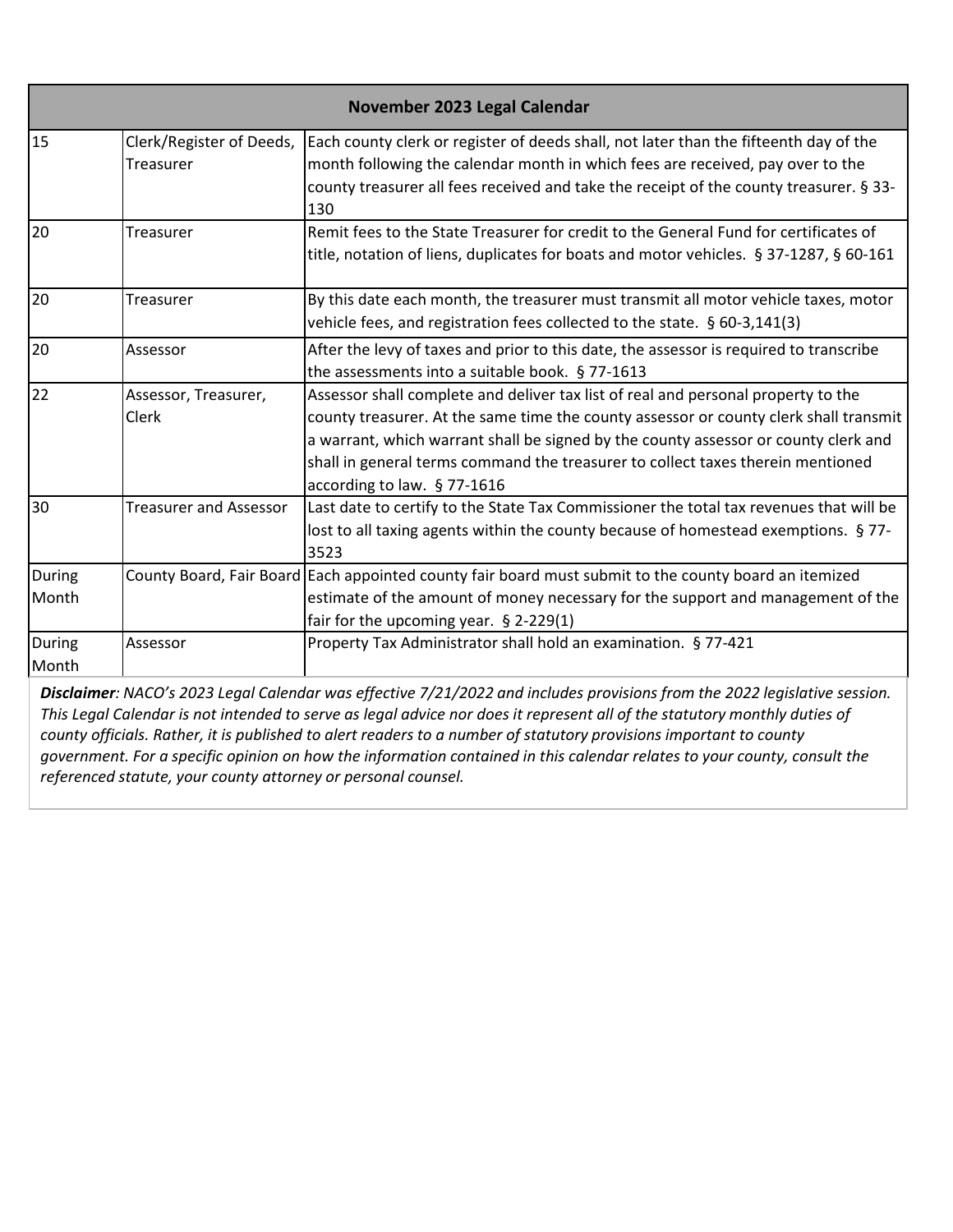| December 2023 Legal Calendar |                                             |                                                                                                                                                                                                                                                                                                                                                                                                                                                                                                                                                           |
|------------------------------|---------------------------------------------|-----------------------------------------------------------------------------------------------------------------------------------------------------------------------------------------------------------------------------------------------------------------------------------------------------------------------------------------------------------------------------------------------------------------------------------------------------------------------------------------------------------------------------------------------------------|
| $\mathbf{1}$                 | Clerk (Counties over<br>150,000 population) | On or before this date, the county clerk must annually prepare estimates of supplies,<br>materials, equipment and machinery required for use of county officers during the<br>coming year which are not furnished by the state. § 23-346.01                                                                                                                                                                                                                                                                                                               |
| $\overline{1}$               | Assessors/Clerks                            | The county assessor or county clerk must certify to the Property Tax Administrator,<br>on or before December 1 of each year, the total taxable valuation and the Certificate<br>of Taxes Levied. § 77-1613.01                                                                                                                                                                                                                                                                                                                                             |
| 5                            | Clerk                                       | Report to the Department of Health and Human Services a statement of all marriages<br>recorded during the preceding month. § 71-614                                                                                                                                                                                                                                                                                                                                                                                                                       |
| 5                            | Clerk of the District<br>Court              | Report to the Department of Health and Human Services a statement of all<br>annulments or dissolutions of marriage granted in the court of which he or she is<br>clerk during the preceding month. § 71-615                                                                                                                                                                                                                                                                                                                                               |
| 15                           | Clerk of the District<br>Court              | Make a report to the county board, under oath, showing the different items of such<br>fees, revenue, perquisites, or receipts received, from whom, at what time, and for<br>what service, and the total amount received by such officer since the last report, and<br>also the amount received for the current year. Account for and pay any fees,<br>revenue, perquisites, or receipts not later than the fifteenth day of the month<br>following the calendar month in which such fees, revenue, perquisites, or receipts<br>were received. § 33-106.02 |
| 15                           | Clerk/Register of Deeds,<br>Treasurer       | Each county clerk or register of deeds shall, not later than the fifteenth day of the<br>month following the calendar month in which fees are received, pay over to the<br>county treasurer all fees received and take the receipt of the county treasurer. § 33-<br>130                                                                                                                                                                                                                                                                                  |
| 15                           | Clerk, Treasurer                            | The county clerk shall certify to the treasurer the total amount of unpaid claims of<br>the county. § 23-1302(4)                                                                                                                                                                                                                                                                                                                                                                                                                                          |
| 20                           | Treasurer                                   | Remit fees to the State Treasurer for credit to the General Fund for certificates of<br>title, notation of liens, duplicates for boats and motor vehicles. § 37-1287, § 60-161                                                                                                                                                                                                                                                                                                                                                                            |
| 20                           | Treasurer                                   | By this date each month, the treasurer must transmit all motor vehicle taxes, motor<br>vehicle fees, and registration fees collected to the state. § 60-3,141(3)                                                                                                                                                                                                                                                                                                                                                                                          |
| 31                           | Assessor, Treasurer                         | All property taxes levied for any county, city, village or other political subdivision<br>therein become due and payable and become a first lien on the real or personal<br>property taxed until paid or extinguished. § 77-203                                                                                                                                                                                                                                                                                                                           |
| 31                           | Assessor                                    | If a county or municipality does not require building permits under its zoning laws,<br>information statements for improvements to real property shall be filed on or before<br>this date. § 77-1318.01(2)                                                                                                                                                                                                                                                                                                                                                |